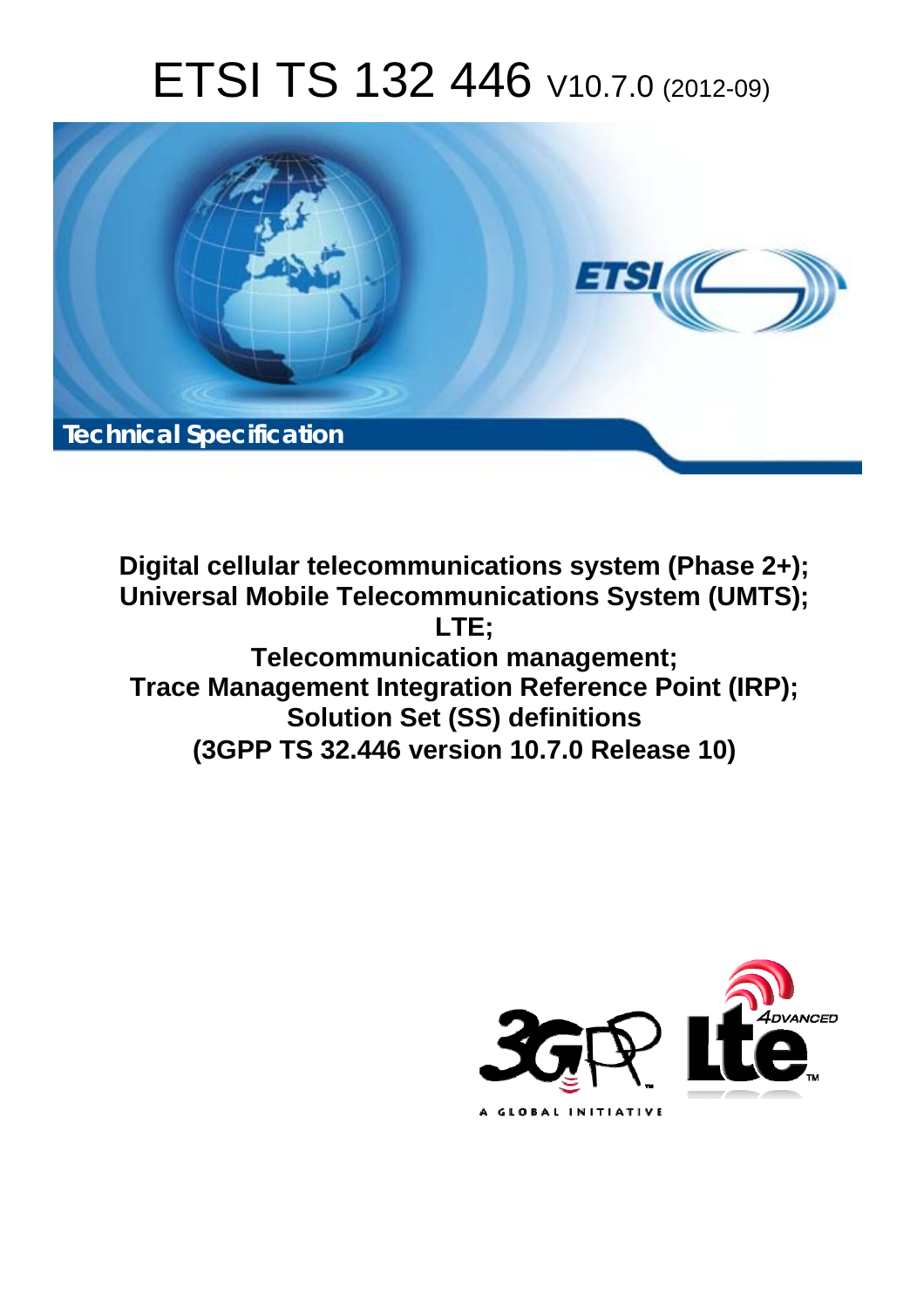Reference RTS/TSGS-0532446va70

> Keywords GSM,LTE,UMTS

#### *ETSI*

#### 650 Route des Lucioles F-06921 Sophia Antipolis Cedex - FRANCE

Tel.: +33 4 92 94 42 00 Fax: +33 4 93 65 47 16

Siret N° 348 623 562 00017 - NAF 742 C Association à but non lucratif enregistrée à la Sous-Préfecture de Grasse (06) N° 7803/88

#### *Important notice*

Individual copies of the present document can be downloaded from: [http://www.etsi.org](http://www.etsi.org/)

The present document may be made available in more than one electronic version or in print. In any case of existing or perceived difference in contents between such versions, the reference version is the Portable Document Format (PDF). In case of dispute, the reference shall be the printing on ETSI printers of the PDF version kept on a specific network drive within ETSI Secretariat.

Users of the present document should be aware that the document may be subject to revision or change of status. Information on the current status of this and other ETSI documents is available at <http://portal.etsi.org/tb/status/status.asp>

If you find errors in the present document, please send your comment to one of the following services: [http://portal.etsi.org/chaircor/ETSI\\_support.asp](http://portal.etsi.org/chaircor/ETSI_support.asp)

#### *Copyright Notification*

No part may be reproduced except as authorized by written permission. The copyright and the foregoing restriction extend to reproduction in all media.

> © European Telecommunications Standards Institute 2012. All rights reserved.

**DECT**TM, **PLUGTESTS**TM, **UMTS**TM and the ETSI logo are Trade Marks of ETSI registered for the benefit of its Members. **3GPP**TM and **LTE**™ are Trade Marks of ETSI registered for the benefit of its Members and of the 3GPP Organizational Partners.

**GSM**® and the GSM logo are Trade Marks registered and owned by the GSM Association.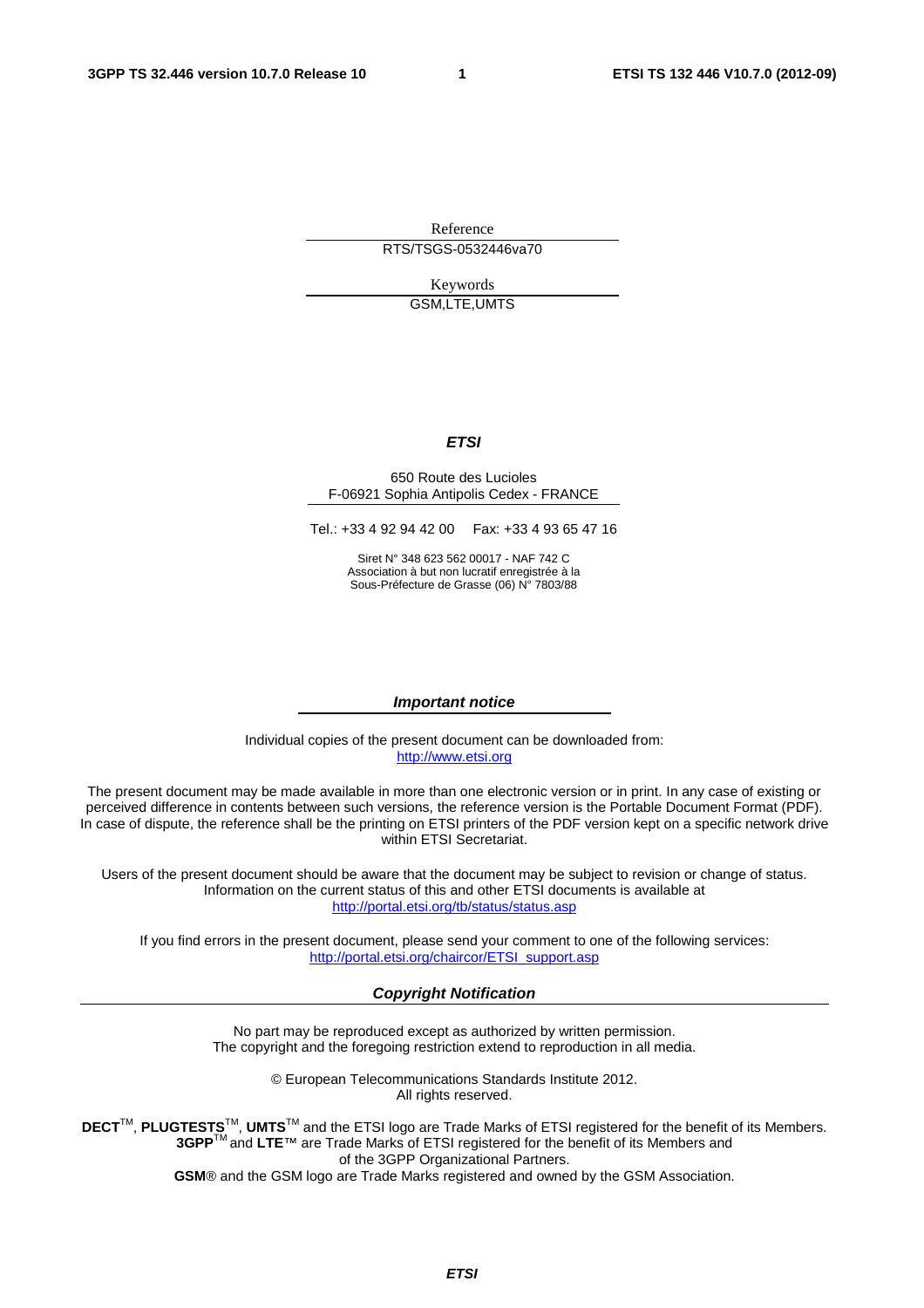# Intellectual Property Rights

IPRs essential or potentially essential to the present document may have been declared to ETSI. The information pertaining to these essential IPRs, if any, is publicly available for **ETSI members and non-members**, and can be found in ETSI SR 000 314: *"Intellectual Property Rights (IPRs); Essential, or potentially Essential, IPRs notified to ETSI in respect of ETSI standards"*, which is available from the ETSI Secretariat. Latest updates are available on the ETSI Web server [\(http://ipr.etsi.org](http://webapp.etsi.org/IPR/home.asp)).

Pursuant to the ETSI IPR Policy, no investigation, including IPR searches, has been carried out by ETSI. No guarantee can be given as to the existence of other IPRs not referenced in ETSI SR 000 314 (or the updates on the ETSI Web server) which are, or may be, or may become, essential to the present document.

# Foreword

This Technical Specification (TS) has been produced by ETSI 3rd Generation Partnership Project (3GPP).

The present document may refer to technical specifications or reports using their 3GPP identities, UMTS identities or GSM identities. These should be interpreted as being references to the corresponding ETSI deliverables.

The cross reference between GSM, UMTS, 3GPP and ETSI identities can be found under [http://webapp.etsi.org/key/queryform.asp.](http://webapp.etsi.org/key/queryform.asp)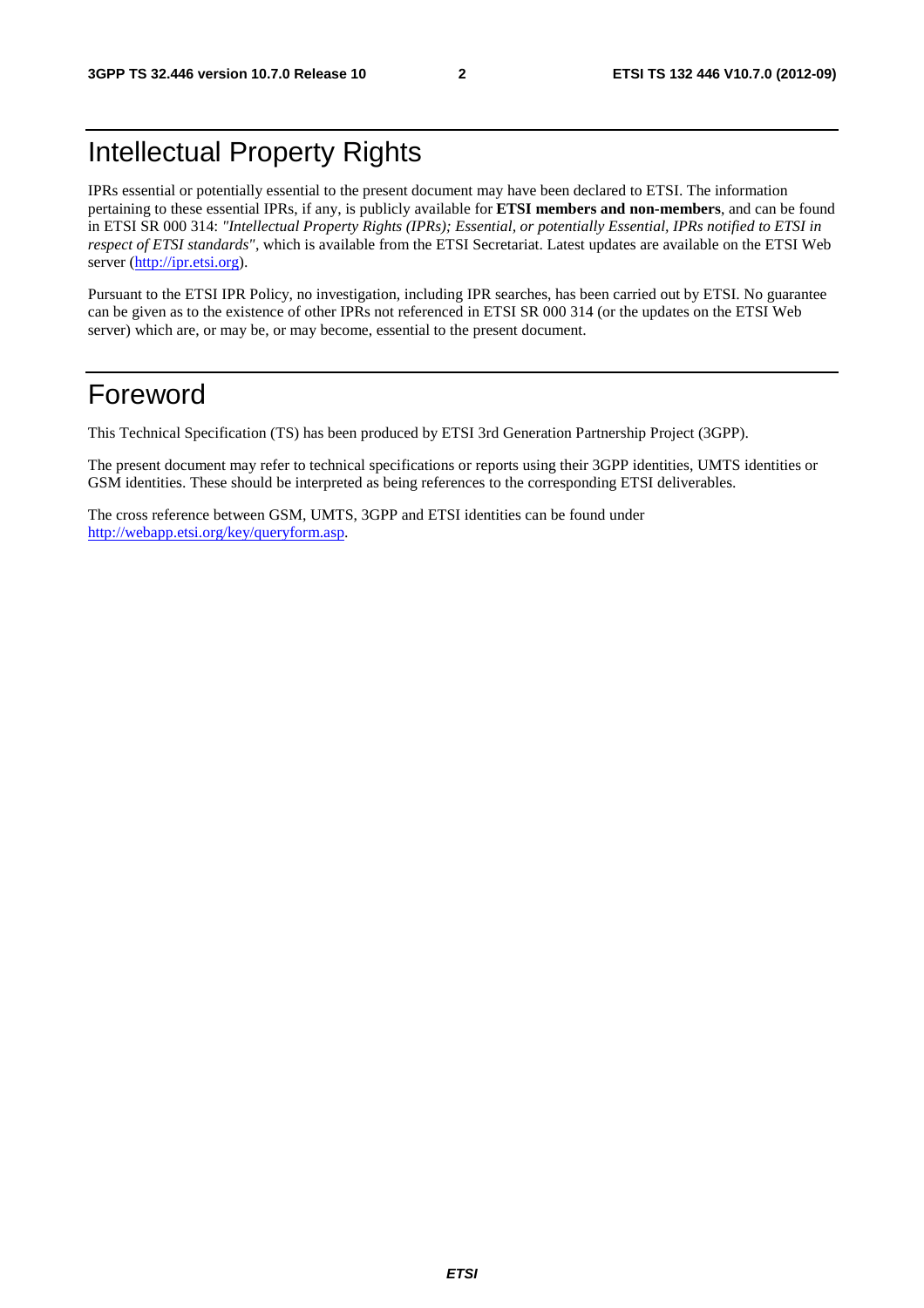$\mathbf{3}$ 

# Contents

| 1<br>2<br>3<br>3.1<br>3.2<br>4<br><b>Annex A (normative):</b><br>A.1<br>A.1.1<br>A.1.2<br>A.1.3<br>A.1.4<br>A.1.5<br>A.1.5.1<br>A.2<br>A.2.1<br>A.2.2<br>A.2.3<br>A.3<br>A.3.1<br>A.3.2<br>A.3.3<br>A.3.4<br><b>Annex B</b> (normative):<br>B.1<br><b>B.1.1</b><br><b>B.1.2</b><br>B.1.3<br>B.2<br>B.3<br>B.3.1<br><b>B.3.2</b><br><b>B.3.3</b><br><b>B.3.4</b><br><b>Annex C</b> (normative):<br>C.1<br>C.1.1<br>C.1.2<br>C.1.3<br>C.1.4<br>C.2 |  |  |
|--------------------------------------------------------------------------------------------------------------------------------------------------------------------------------------------------------------------------------------------------------------------------------------------------------------------------------------------------------------------------------------------------------------------------------------------------|--|--|
|                                                                                                                                                                                                                                                                                                                                                                                                                                                  |  |  |
|                                                                                                                                                                                                                                                                                                                                                                                                                                                  |  |  |
|                                                                                                                                                                                                                                                                                                                                                                                                                                                  |  |  |
|                                                                                                                                                                                                                                                                                                                                                                                                                                                  |  |  |
|                                                                                                                                                                                                                                                                                                                                                                                                                                                  |  |  |
|                                                                                                                                                                                                                                                                                                                                                                                                                                                  |  |  |
|                                                                                                                                                                                                                                                                                                                                                                                                                                                  |  |  |
|                                                                                                                                                                                                                                                                                                                                                                                                                                                  |  |  |
|                                                                                                                                                                                                                                                                                                                                                                                                                                                  |  |  |
|                                                                                                                                                                                                                                                                                                                                                                                                                                                  |  |  |
|                                                                                                                                                                                                                                                                                                                                                                                                                                                  |  |  |
|                                                                                                                                                                                                                                                                                                                                                                                                                                                  |  |  |
|                                                                                                                                                                                                                                                                                                                                                                                                                                                  |  |  |
|                                                                                                                                                                                                                                                                                                                                                                                                                                                  |  |  |
|                                                                                                                                                                                                                                                                                                                                                                                                                                                  |  |  |
|                                                                                                                                                                                                                                                                                                                                                                                                                                                  |  |  |
|                                                                                                                                                                                                                                                                                                                                                                                                                                                  |  |  |
|                                                                                                                                                                                                                                                                                                                                                                                                                                                  |  |  |
|                                                                                                                                                                                                                                                                                                                                                                                                                                                  |  |  |
|                                                                                                                                                                                                                                                                                                                                                                                                                                                  |  |  |
|                                                                                                                                                                                                                                                                                                                                                                                                                                                  |  |  |
|                                                                                                                                                                                                                                                                                                                                                                                                                                                  |  |  |
|                                                                                                                                                                                                                                                                                                                                                                                                                                                  |  |  |
|                                                                                                                                                                                                                                                                                                                                                                                                                                                  |  |  |
|                                                                                                                                                                                                                                                                                                                                                                                                                                                  |  |  |
|                                                                                                                                                                                                                                                                                                                                                                                                                                                  |  |  |
|                                                                                                                                                                                                                                                                                                                                                                                                                                                  |  |  |
|                                                                                                                                                                                                                                                                                                                                                                                                                                                  |  |  |
|                                                                                                                                                                                                                                                                                                                                                                                                                                                  |  |  |
|                                                                                                                                                                                                                                                                                                                                                                                                                                                  |  |  |
|                                                                                                                                                                                                                                                                                                                                                                                                                                                  |  |  |
|                                                                                                                                                                                                                                                                                                                                                                                                                                                  |  |  |
|                                                                                                                                                                                                                                                                                                                                                                                                                                                  |  |  |
|                                                                                                                                                                                                                                                                                                                                                                                                                                                  |  |  |
|                                                                                                                                                                                                                                                                                                                                                                                                                                                  |  |  |
|                                                                                                                                                                                                                                                                                                                                                                                                                                                  |  |  |
|                                                                                                                                                                                                                                                                                                                                                                                                                                                  |  |  |
|                                                                                                                                                                                                                                                                                                                                                                                                                                                  |  |  |
|                                                                                                                                                                                                                                                                                                                                                                                                                                                  |  |  |
|                                                                                                                                                                                                                                                                                                                                                                                                                                                  |  |  |
|                                                                                                                                                                                                                                                                                                                                                                                                                                                  |  |  |
|                                                                                                                                                                                                                                                                                                                                                                                                                                                  |  |  |
|                                                                                                                                                                                                                                                                                                                                                                                                                                                  |  |  |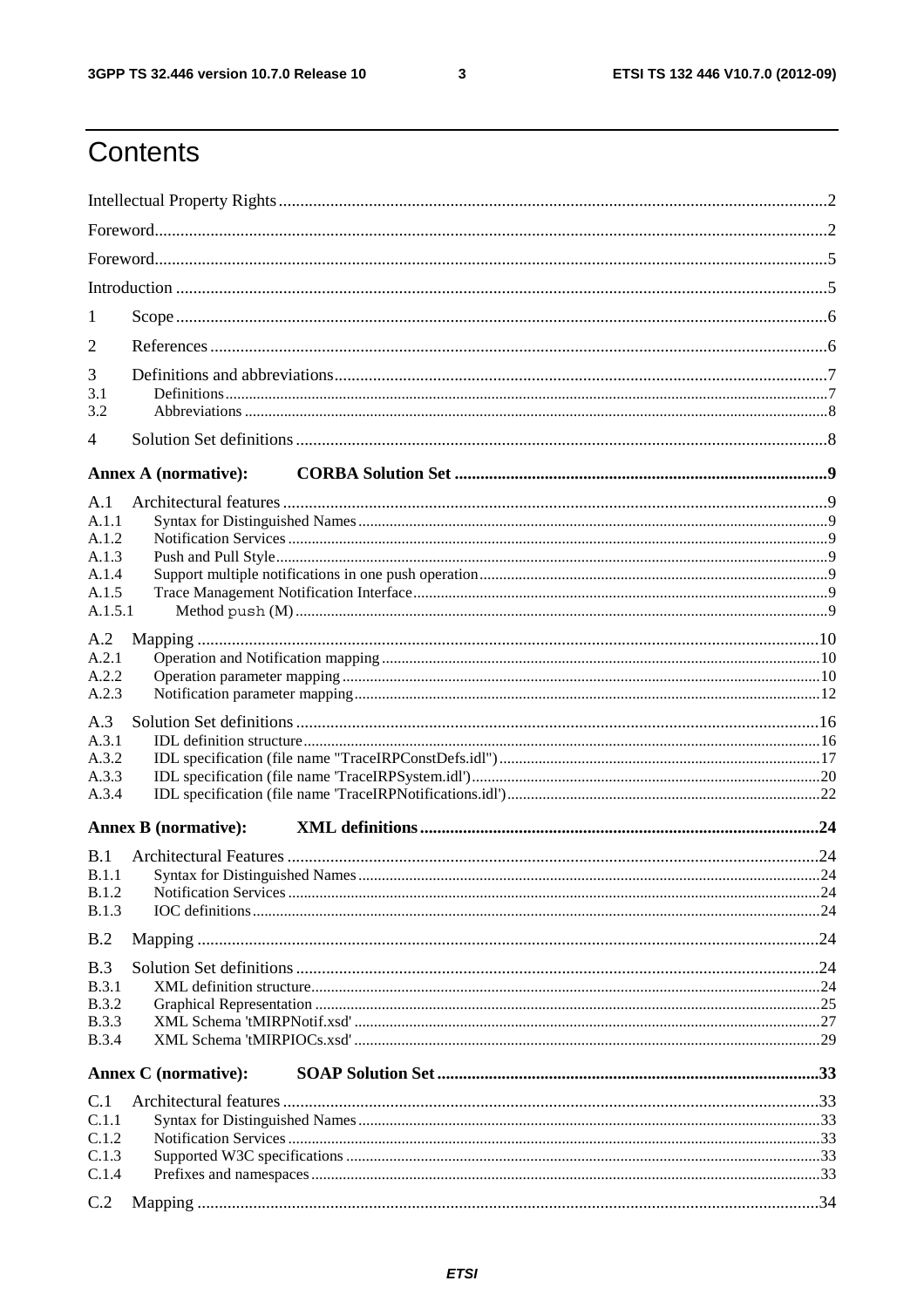$\overline{\mathbf{4}}$ 

| C.2.1 |  |  |
|-------|--|--|
| C.2.2 |  |  |
| C.2.3 |  |  |
| C.3   |  |  |
| C.3.1 |  |  |
| C.3.2 |  |  |
| C.3.3 |  |  |
|       |  |  |
|       |  |  |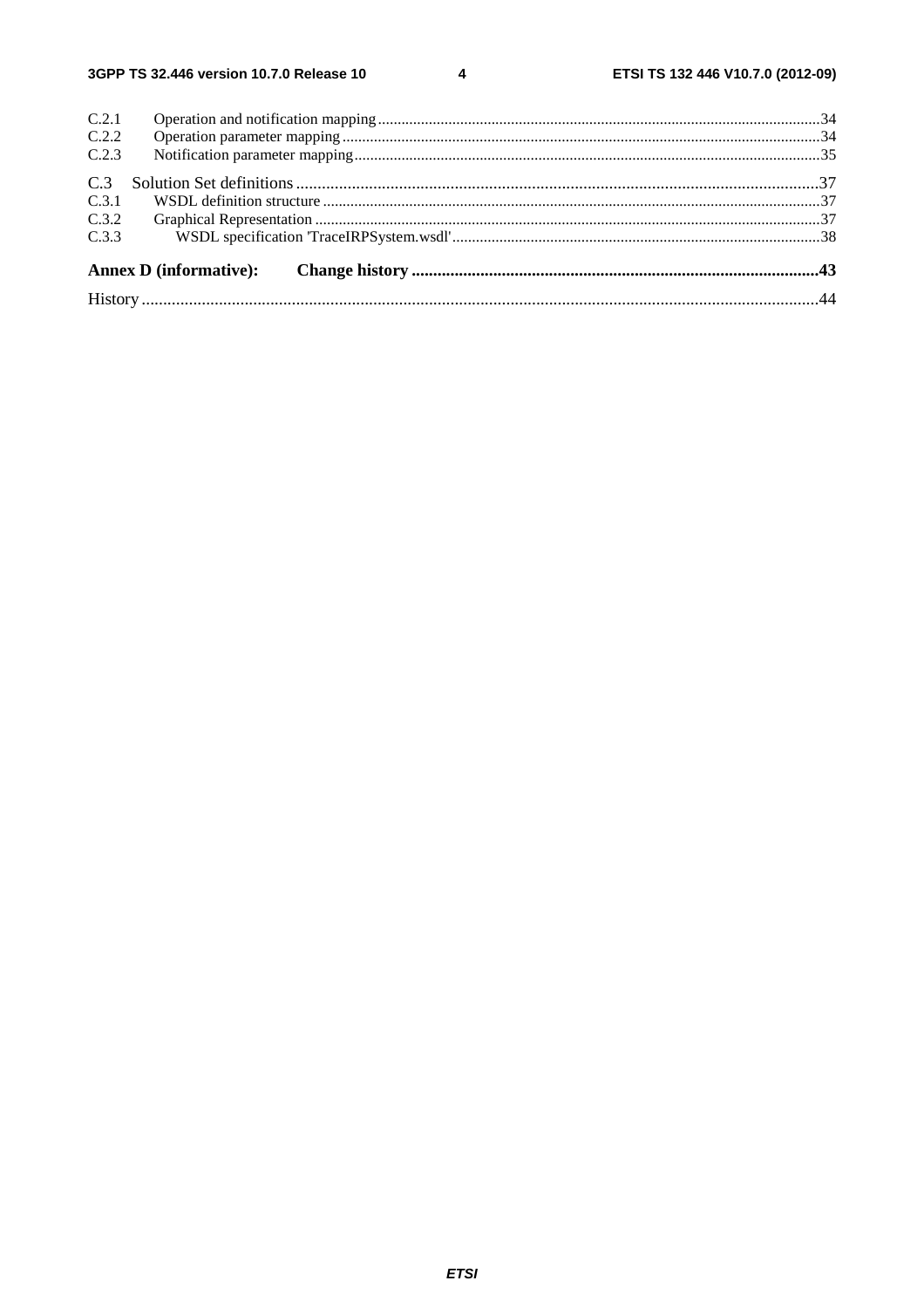# Foreword

This Technical Specification has been produced by the 3<sup>rd</sup> Generation Partnership Project (3GPP).

The contents of the present document are subject to continuing work within the TSG and may change following formal TSG approval. Should the TSG modify the contents of the present document, it will be re-released by the TSG with an identifying change of release date and an increase in version number as follows:

Version x.y.z

where:

- x the first digit:
	- 1 presented to TSG for information;
	- 2 presented to TSG for approval;
	- 3 or greater indicates TSG approved document under change control.
- y the second digit is incremented for all changes of substance, i.e. technical enhancements, corrections, updates, etc.
- z the third digit is incremented when editorial only changes have been incorporated in the document.

# Introduction

The present document is part of a TS-family covering the 3<sup>rd</sup> Generation Partnership Project; Technical Specification Group Services and System Aspects; Telecommunication management; as identified below:

- 32.441 "Trace Management Integration Reference Point (IRP): Requirements".
- 32.442 "Trace Management Integration Reference Point (IRP): Information Service (IS)".

#### **32.446 "Trace Management Integration Reference Point (IRP): Solution Set (SS) definitions".**

The present document is part of a TS-family which describes the information service necessary for the Telecommunication Management (TM) of 3G systems. The TM principles and TM architecture are specified in 3GPP TS 32.101 [2] and 3GPP TS 32.102 [3].

Trace provides very detailed information on call level for a specific subscriber or MS. This data is an additional information source to Performance Measurements and allows deeper investigations in problems solving or in case of optimization.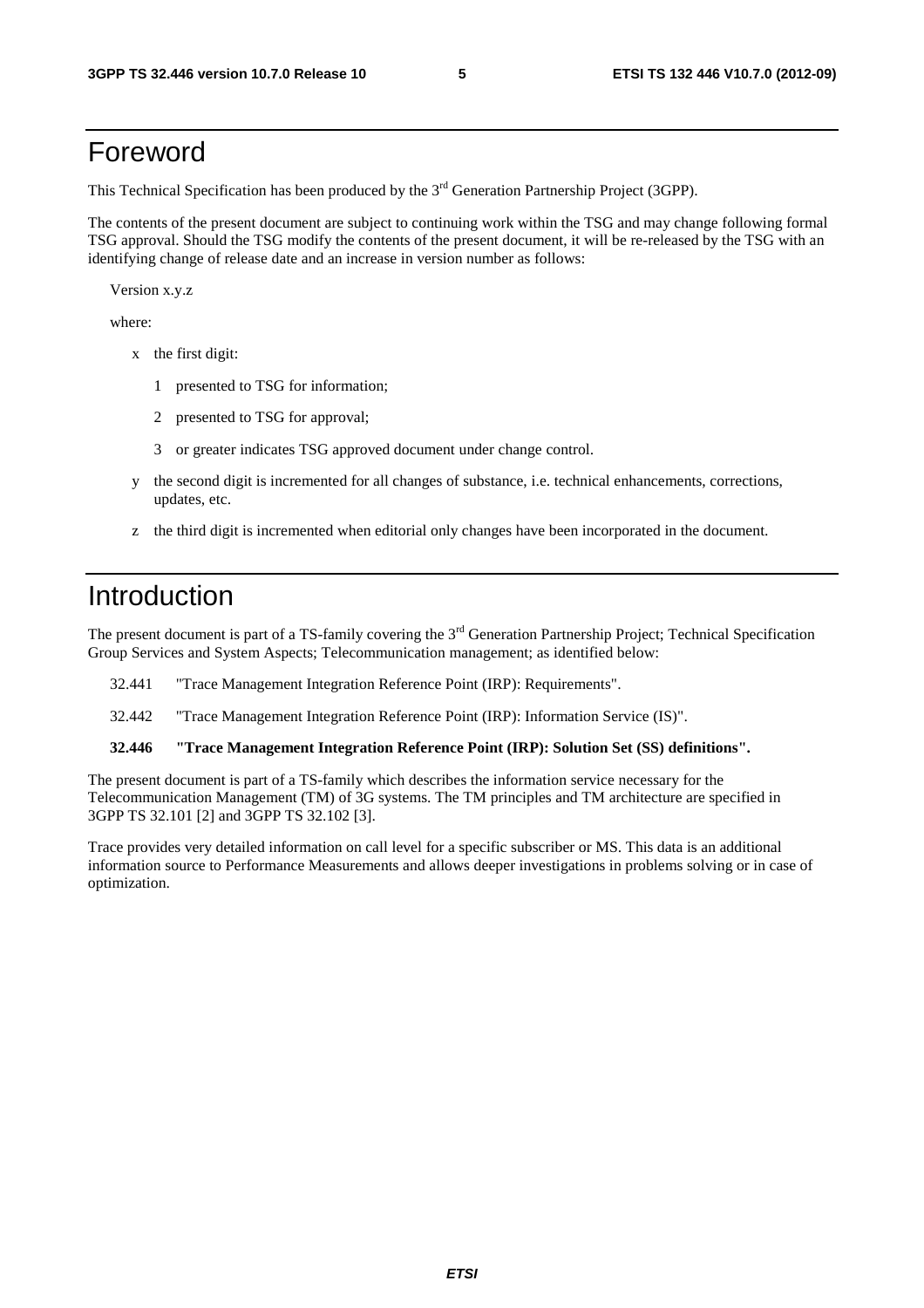# 1 Scope

The present document specifies the Solution Set definitions for the IRP whose semantics are specified in Trace Management IRP: Information Service (3GPP TS 32.442 [5]).

This Solution Set specification is related to 3GPP TS 32.442 V10. 6.X.

# 2 References

The following documents contain provisions which, through reference in this text, constitute provisions of the present document.

- References are either specific (identified by date of publication, edition number, version number, etc.) or non-specific.
- For a specific reference, subsequent revisions do not apply.
- For a non-specific reference, the latest version applies. In the case of a reference to a 3GPP document (including a GSM document), a non-specific reference implicitly refers to the latest version of that document *in the same Release as the present document*.
- [1] 3GPP TR 21.905: "Vocabulary for 3GPP Specifications".
- [2] 3GPP TS 32.101: "Telecommunication management; Principles and high level requirements".
- [3] 3GPP TS 32.102: "Telecommunication management; Architecture".
- [4] 3GPP TS 32.150: "Telecommunication management; Integration Reference Point (IRP) Concept and definitions".
- [5] 3GPP TS 32.442: "Telecommunication management; Trace Management Integration Reference Point (IRP): Information Service (IS)".
- [6] 3GPP TS 32.441: "Telecommunication management; Trace Management Integration Reference Point (IRP): Requirements".
- [7] 3GPP TS 32.311: "Telecommunication management; Generic Integration Reference Point (IRP): Requirements".
- [8] 3GPP TS 32.312: "Telecommunication management; Generic Integration Reference Point (IRP) management; Information Service (IS)"
- [9] 3GPP TS 32.300: "Telecommunication management; Configuration Management (CM); Name convention for Managed Objects".
- [10] 3GPP TS 32.306: "Telecommunication management; Configuration Management (CM); Notification Integration Reference Point (IRP): Solution Set definitions"
- [11] 3GPP TS 32.312: "Telecommunication management; Generic Integration Reference Point (IRP) management: Information Service (IS)".
- [12] OMG TC Document telecom/98-11-01: "OMG Notification Service". <http://www.omg.org/technology/documents/>
- [13] 3GPP TS 32.342: "Telecommunication management; File Transfer (FT) Integration Reference Point (IRP): Information Service (IS)".
- [14] W3C REC-xml-20001006: "Extensible Markup Language (XML) 1.0 (Second Edition)".
- [15] W3C REC-xmlschema-0-20010502: "XML Schema Part 0: Primer".
- [16] W3C REC-xmlschema-1-20010502: "XML Schema Part 1: Structures".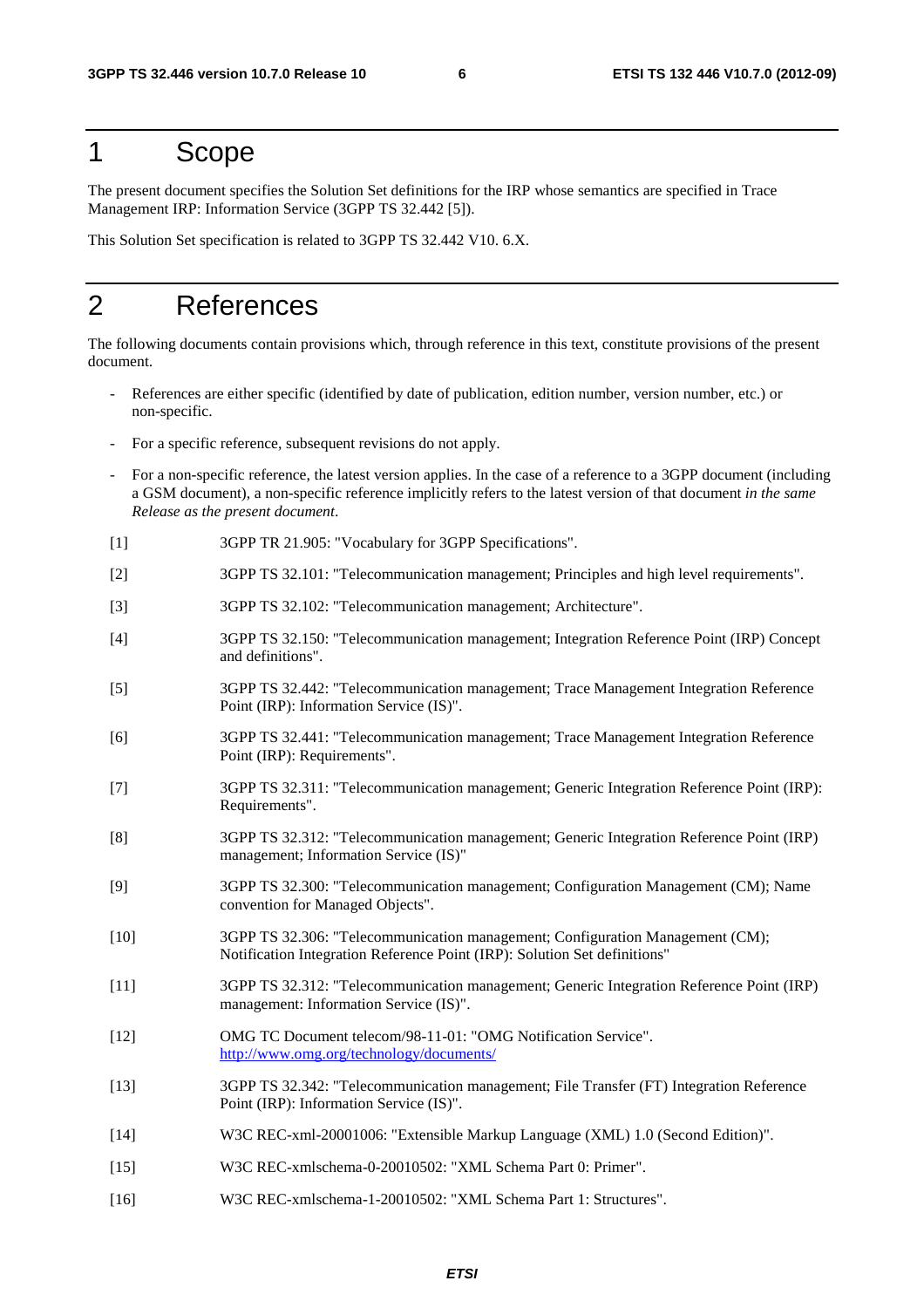| $[17]$ | W3C REC-xmlschema-2-20010502: "XML Schema Part 2: Datatypes".                                                                 |
|--------|-------------------------------------------------------------------------------------------------------------------------------|
| $[18]$ | W3C REC-xml-names-19990114: "Namespaces in XML".                                                                              |
| $[19]$ | 3GPP TS 32.421: "Telecommunication management; Subscriber and Equipment Trace; Concept<br>and requirements".                  |
| [20]   | 3GPP TS 32.422: "Telecommunication management; Subscriber and equipment trace; Trace<br>control and configuration management' |
| [21]   | W3C SOAP 1.1 specification (http://www.w3.org/TR/2000/NOTE-SOAP-20000508/)                                                    |
| [22]   | W3C XPath 1.0 specification (http://www.w3.org/TR/1999/REC-xpath-19991116)                                                    |
| $[23]$ | W3C WSDL 1.1 specification (http://www.w3.org/TR/2001/NOTE-wsdl-20010315)                                                     |
| $[24]$ | W3C SOAP 1.2 specification (http://www.w3.org/TR/soap12-part1/)                                                               |
|        |                                                                                                                               |

# 3 Definitions and abbreviations

#### 3.1 Definitions

For the purposes of the present document, the terms and definitions given in TR 21.905 [1], 3GPP TS 32.101 [2], 3GPP TS 32.102 [3], 3GPP TS 32.150 [4] apply. A term defined in the present document takes precedence over the definition of the same term, if any, in TR 21.905 [1].

**IRP document version number string (or "IRPVersion"):** See 3GPP TS 32.311 [7].

**IRP:** See 3GPP TS 32.101 [2].

**IRPAgent:** See 3GPP TS 32.102 [3].

**IRPManager:** See 3GPP TS 32.102 [3].

**XML file:** file containing an XML document

**XML document:** composed of the succession of an optional XML declaration followed by a root XML element, see [14].

**XML declaration:** it specifies the version of XML being used, see [14].

**XML element:** has a type, is identified by a name, may have a set of XML attribute specifications and is either composed of the succession of an XML start-tag followed by the XML content of the XML element followed by an XML end-tag, or composed simply of an XML empty-element tag; each XML element may contain other XML elements, see [14].

**empty XML element:** having an empty XML content; an empty XML element still possibly has a set of XML attribute specifications; an empty XML element is either composed of the succession of an XML start-tag directly followed by an XML end-tag, or composed simply of an XML empty-element tag, see [14].

**XML content (of an XML element):** empty if the XML element is simply composed of an XML empty-element tag; otherwise the part, possibly empty, of the XML element between its XML start-tag and its XML end-tag, see [14].

**XML start-tag:** the beginning of a non-empty XML element is marked by an XML start-tag containing the name and the set of XML attribute specifications of the XML element, see [14].

**XML end-tag:** the end of a non-empty XML element is marked by an XML end-tag containing the name of the XML element, see [14].

**XML empty-element tag:** composed simply of an empty-element tag containing the name and the set of XML attribute specifications of the XML element, see [14].

**XML attribute specification:** has a name and a value, see [14].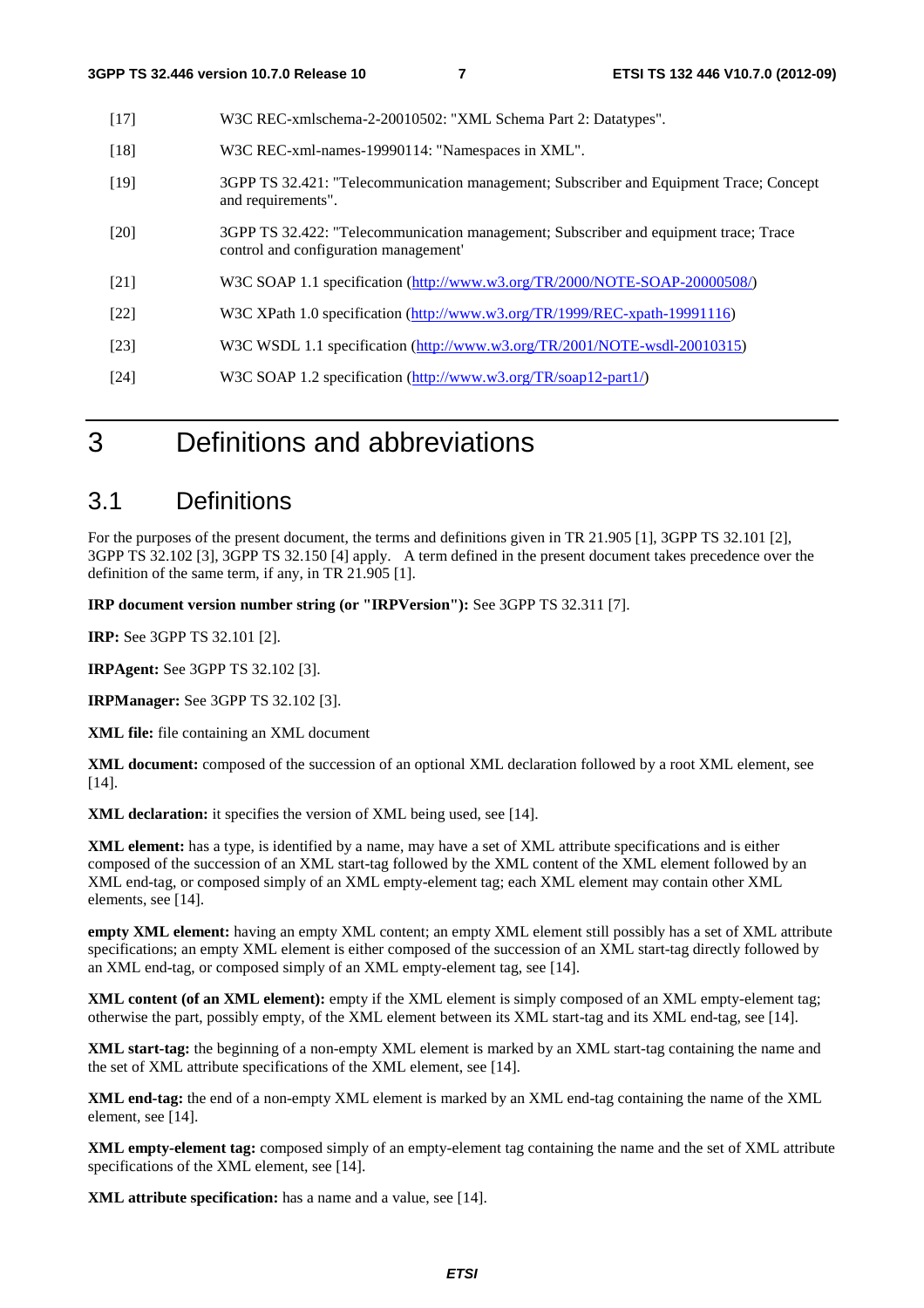**DTD:** defines structure and content constraints to be respected by an XML document to be valid with regard to this DTD, see [14].

**XML schema:** more powerful than a DTD, an XML schema defines structure and content constraints to be respected by an XML document to conform with this XML schema; through the use of XML namespaces several XML schemas can be used together by a single XML document; an XML schema is itself also an XML document that shall conform with the XML schema for XML schemas, see [15], [16] and [17].

**XML namespace:** enables qualifying element and attribute names used in XML documents by associating them with namespaces identified by different XML schemas, see [15], [16] and [17].

**XML complex type:** defined in an XML schema; cannot be directly used in an XML document; can be the concrete type or the derivation base type for an XML element type or for another XML complex type; ultimately defines constraints for an XML element on its XML attribute specifications and/or its XML content, see [15], [16] and [17].

**XML element type:** declared by an XML schema; can be directly used in an XML document; as the concrete type of an XML element, directly or indirectly defines constraints on its XML attribute specifications and/or its XML content; can also be the concrete type or the derivation base type for another XML element type, see [15], [16] and [17].

#### 3.2 Abbreviations

For the purposes of the present document, the abbreviations given in TR 21.905 [1], in 3GPP TS 32.101 [2], 3GPP TS 32.102 [3], 3GPP TS 32.150 [4], and the following apply. An abbreviation defined in the present document takes precedence over the definition of the same abbreviation, if any, in TR 21.905 [1].

| CМ           | <b>Configuration Management</b>           |
|--------------|-------------------------------------------|
| <b>CORBA</b> | Common Object Request Broker Architecture |
| DN           | Distinguished Name                        |
| EM           | <b>Element Manager</b>                    |
| IDL          | Interface Definition Language             |
| <b>IRP</b>   | <b>Integration Reference Point</b>        |
| Itf-N        | Interface N                               |
| <b>IS</b>    | <b>Information Service</b>                |
| <b>MOC</b>   | <b>Managed Object Class</b>               |
| <b>NE</b>    | Network Element                           |
| OMG          | <b>Object Management Group</b>            |
| SS           | <b>Solution Set</b>                       |
| TS           | <b>Technical Specification</b>            |
|              |                                           |

# 4 Solution Set definitions

This specification defines the following 3GPP Trace Management IRP Solution Set definitions:

Annex A provides the CORBA Solution Set. Annex B provides the XML definitions. Annex C provides the SOAP Solution Set.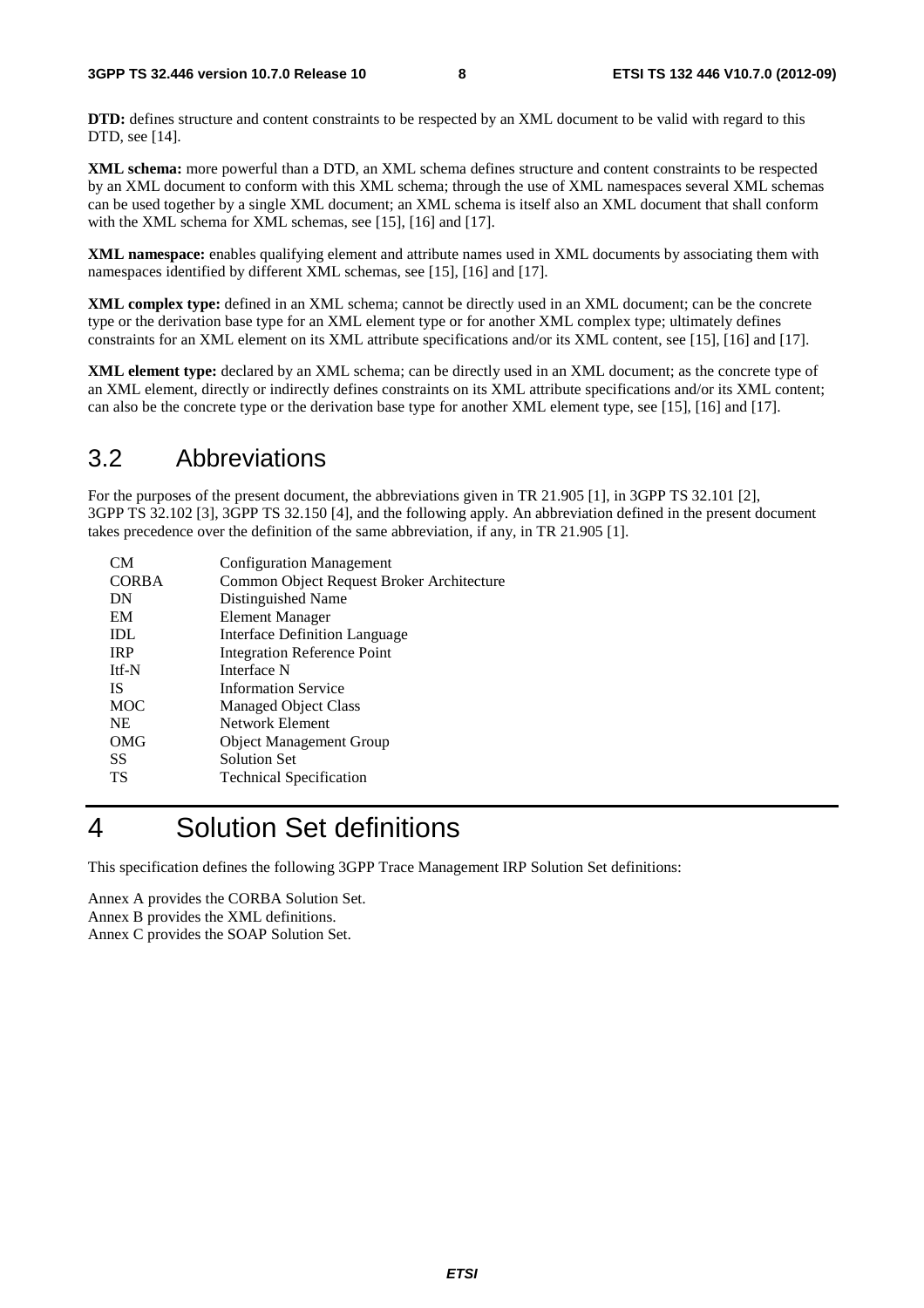# Annex A (normative): CORBA Solution Set

This annex contains the CORBA Solution Set for the IRP whose semantics is specified in Trace Management IRP: Information Service (3GPP TS 32.442 [5]).

# A.1 Architectural features

The overall architectural feature of Trace Management IRP is specified in 3GPP TS 32.442 [5].

## A.1.1 Syntax for Distinguished Names

The format of a Distinguished Name is defined in 3GPP TS 32.300 [9].

The version of this IRP is represented as a string (see also clause 3 for versions).

## A.1.2 Notification Services

Notifications are sent according to the Notification IRP: CORBA SS (see 3GPP TS 32.306 [10]).

The contents of the TraceIRP notifications are defined in the present document.

## A.1.3 Push and Pull Style

OMG Notification Service defines two styles of interaction. One is called push style. In this style, IRPAgent pushes notifications to IRPManager as soon as they are available. The other is called pull style. In this style, IRPAgent keeps the notifications till IRPManager requests for them.

This CORBA SS specifies that support of Push style is Mandatory (M) and that support of Pull style is Optional (O).

## A.1.4 Support multiple notifications in one push operation

For efficiency reasons, IRPAgent may send multiple notifications using one single push operation. To pack multiple notifications into one push operation, IRPAgent may wait and not invoke the push operation as soon as notifications are available. To avoid IRPAgent to wait for an extended period of time that is objectionable to IRPManager, IRPAgent shall implement an IRPAgent wide timer configurable by administrator. On expiration of this timer, IRPAgent shall invoke push if there is at least one notification to be conveyed to IRPManager. This timer is re-started after each push invocation.

# A.1.5 Trace Management Notification Interface

OMG CORBA Notification push operation is used to realise the notification of TraceIRP Notifications. All the notifications in this interface are implemented using this push\_structured\_event method.

#### A.1.5.1 Method push (M)

```
module CosNotifyComm { 
… 
Interface SequencePushConsumer : NotifyPublish { 
void push_structured_events( 
in CosNotification::EventBatch notifications) 
          raises( CosEventComm::Disconnected);
```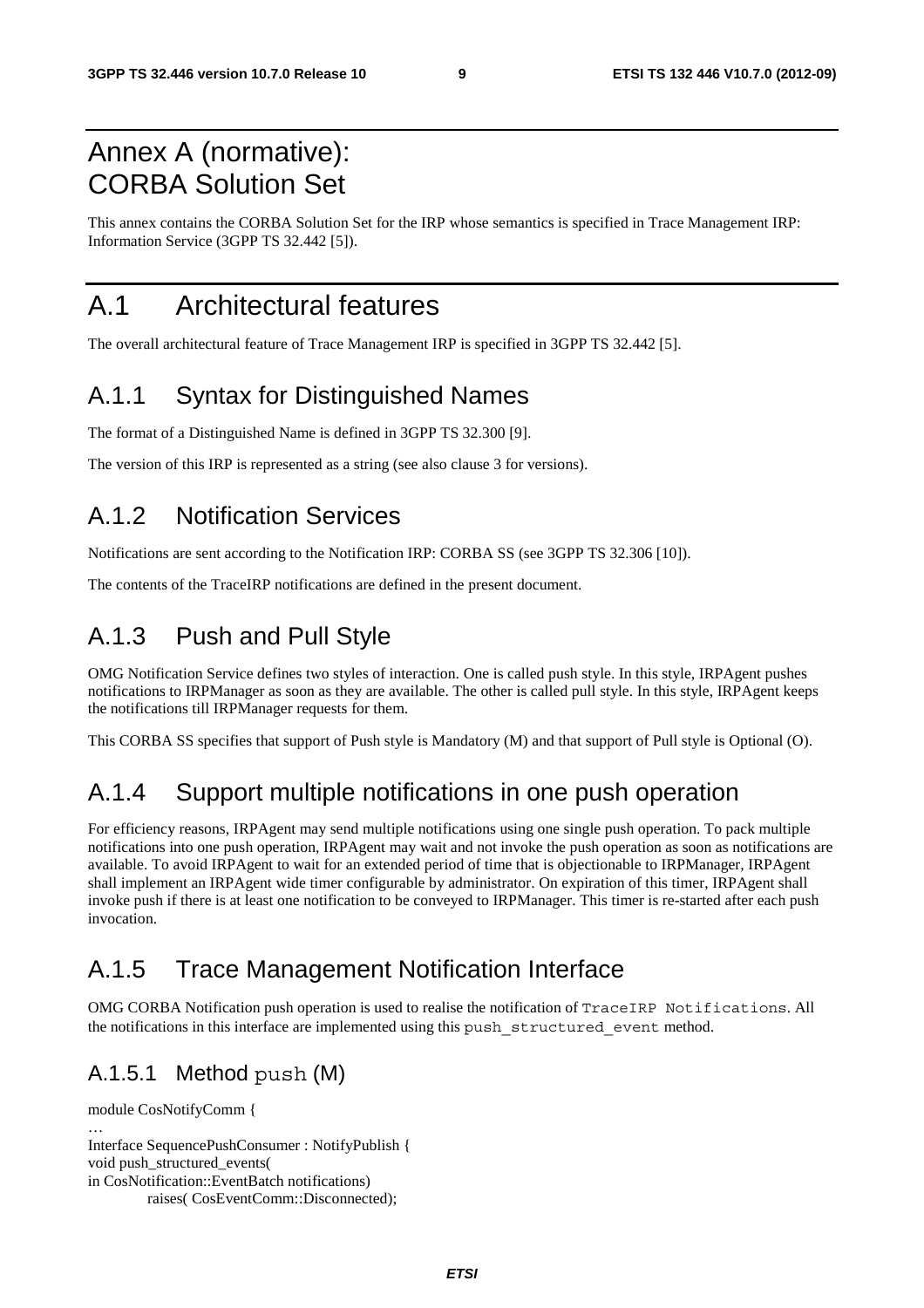… }; // SequencePushConsumer

… }; // CosNotifyComm

- NOTE 1: The push structured events method takes an input parameter of type EventBatch as defined in the OMG CosNotification module (OMG Notification Service [12]). This data type is the same as a sequence of Structured Events. Upon invocation, this parameter will contain a sequence of Structured Events being delivered to IRPManager by IRPAgent to which it is connected.
- NOTE 2: The maximum number of events that will be transmitted within a single invocation of this operation is controlled by IRPAgent wide configuration parameter.
- NOTE 3: The amount of time the supplier (IRPAgent) of a sequence of Structured Events will accumulate individual events into the sequence before invoking this operation is controlled by IRPAgent wide configuration parameter as well.
- NOTE 4: IRPAgent may push EventBatch with only one Structured Event..

# A.2 Mapping

## A.2.1 Operation and Notification mapping

TraceIRP: IS 3GPP TS 32.442 [5] defines semantics of operation and notification visible across the TraceIRP. Table A.2.1 indicates mapping of these operations and notifications to their equivalents defined in this SS.

| IS Operations/ notification 3GPP TS 32.442 [5] | <b>SS Method</b>                               | <b>Qualifier</b> |
|------------------------------------------------|------------------------------------------------|------------------|
| lactivateTraceJob                              | activate trace job                             | м                |
| IdeactivateTraceJob                            | deactivate trace job                           | М                |
| listTraceJob                                   | list trace job                                 | M                |
| <b>IlistActivatedTraceJob</b>                  | list activated trace job                       | M                |
| InotifyTraceRecordingSessionFailure            | push structured events (See subclause A.1.5.1) |                  |
| InotifyTraceSessionLocalActivation             | push structured events (See subclause A.1.5.1) |                  |

**Table A.2.1: Mapping from IS Operations and Notification to SS equivalents** 

# A.2.2 Operation parameter mapping

The TraceIRP: IS 3GPP TS 32.442 [5] defines semantics of parameters carried in operations across the TraceIRP. The following tables indicate the mapping of these parameters, as per operation, to their equivalents defined in this SS.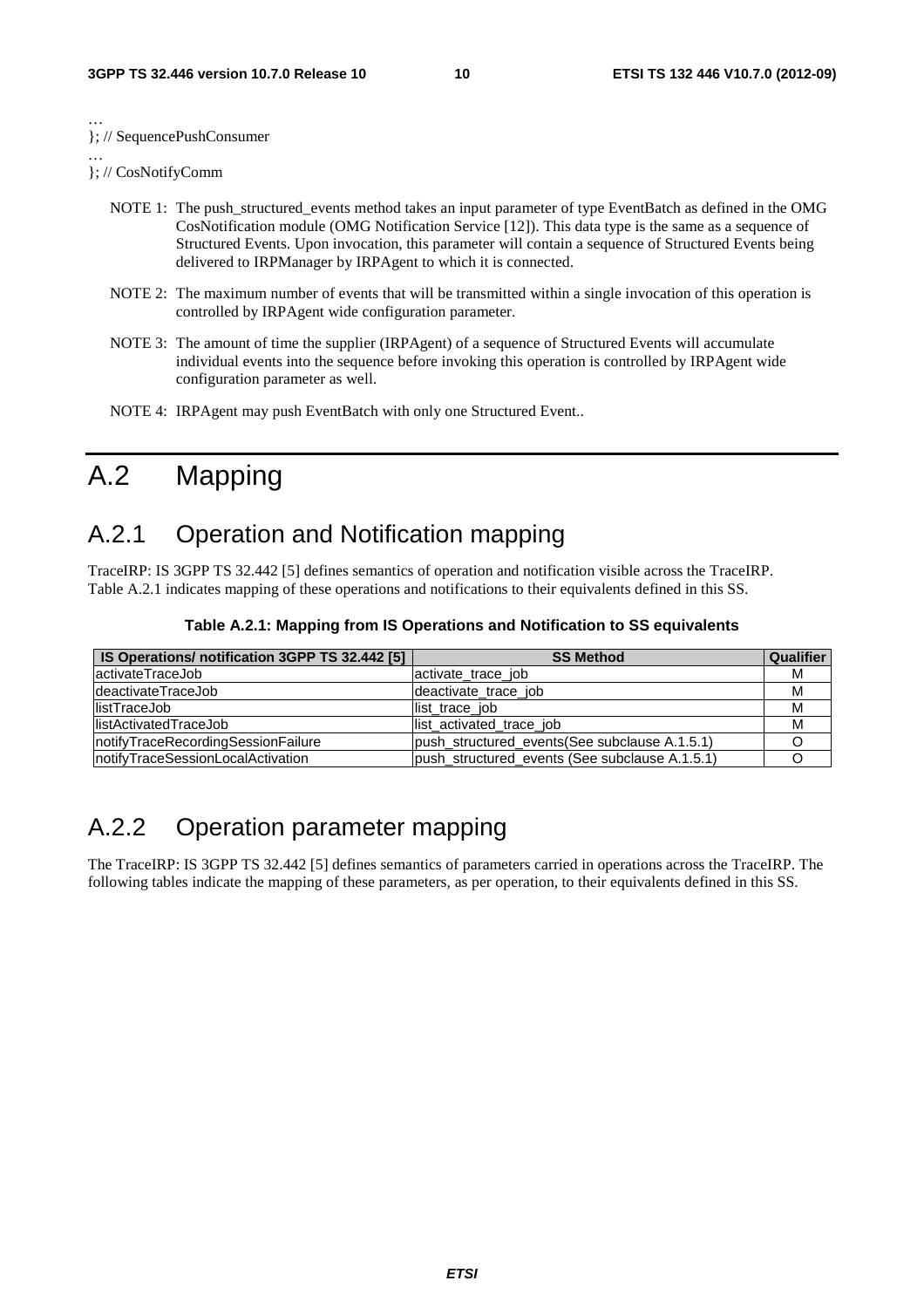| <b>IS Operation parameter</b> | <b>SS Method parameter</b>                                                                                                                                                                                                                          | Qualifier |
|-------------------------------|-----------------------------------------------------------------------------------------------------------------------------------------------------------------------------------------------------------------------------------------------------|-----------|
| ioclnstance                   | KernelCmConstDefs::DN moInstance                                                                                                                                                                                                                    | M         |
| listOfInterfaces              | TraceIRPConstDefs::ListOfInterfaces list_of_interfaces                                                                                                                                                                                              | O         |
| listOfNeTypes                 | TraceIRPConstDefs::ListOfNeTypes list_of_ne_types                                                                                                                                                                                                   | СM        |
| traceDepth                    | TraceIRPConstDefs::TraceDepth trace_depth                                                                                                                                                                                                           | M         |
| traceReference                | TraceIRPConstDefs::TraceReference trace_reference                                                                                                                                                                                                   | M         |
| traceTarget                   | TraceIRPConstDefs::TraceTarget trace_target                                                                                                                                                                                                         | M         |
| triggeringEvent               | TraceIRPConstDefs:: TriggeringEvent triggering_event                                                                                                                                                                                                | CO        |
| traceCollectionEntityAddress  | TraceIRPConstDefs::TraceCollectionEntityAddress<br>trace_collection_entity_address                                                                                                                                                                  | <b>CM</b> |
| jobType                       | TraceIRPConstDefs:: JobType job_type                                                                                                                                                                                                                | M         |
| mdtAreaScope                  | TraceIRPConstDefs::DNSet                                                                                                                                                                                                                            | <b>CM</b> |
| <b>listOfMeasurements</b>     | TraceIRPConstDefs:: ListOf Measurements list_of_measurements                                                                                                                                                                                        | <b>CM</b> |
| reportingTrigger              | TraceIRPConstDefs::ReportingTrigger reporting_trigger                                                                                                                                                                                               | <b>CM</b> |
| reportInterval                | TraceIRPConstDefs::ReportInterval report_interval                                                                                                                                                                                                   | <b>CM</b> |
| reportAmount                  | TraceIRPConstDefs::ReportAmount report_amount                                                                                                                                                                                                       | <b>CM</b> |
| eventThreshold                | TraceIRPConstDefs::EventThreshold event_threshold                                                                                                                                                                                                   | <b>CM</b> |
| loggingInterval               | TraceIRPConstDefs::LoggingInterval logging_interval                                                                                                                                                                                                 | <b>CM</b> |
| loggingDuration               | TraceIRPConstDefs::LoggingDuration logging_duration                                                                                                                                                                                                 | <b>CM</b> |
| anonymizationOfMDTData        | TraceIRPConstDefs: AnonymizationOfMDTData anonymization_Of_MDT_Data                                                                                                                                                                                 | <b>CM</b> |
| measurementQuantity           | TraceIRPConstDefs::MeasurementQuantity measurement_quantity                                                                                                                                                                                         | <b>CM</b> |
| unsupportedList               | TraceIRPConstDefs:: UnsupportedList unsupportedList                                                                                                                                                                                                 | M         |
| status                        | Return value of type TraceIRPConstDefs::Result<br>Exception:<br>ActivateTraceJob, InvalidTraceDepth, InvalidTraceTarget,<br>NotUniqueTraceReference<br>ManagedGenericIRPSystem::InvalidParameter,<br>ManagedGenericIRPSystem::ParameterNotSupported | M         |

**Table A.2.2.1: Mapping from IS activateTraceJob parameters to SS equivalents** 

#### **Table A.2.2.2: Mapping from IS deactivateTraceJob parameters to SS equivalents**

| <b>IS Operation parameter</b> | <b>SS Method parameter</b>                                                                                            |    |  |
|-------------------------------|-----------------------------------------------------------------------------------------------------------------------|----|--|
| traceReference                | TraceIRPConstDefs:: TraceReference trace reference                                                                    |    |  |
| traceTarget                   | TraceIRPConstDefs::TraceTarget trace_target                                                                           |    |  |
| status                        | Return value of type TraceIRPConstDefs::Result<br>Exception:<br>DeactivateTraceJob, NotUniqueTraceReference           |    |  |
|                               | traceRecordingSessionReference TraceIRPConstDefs::TraceRecordingSessionReference<br>trace_recording_session_reference | CМ |  |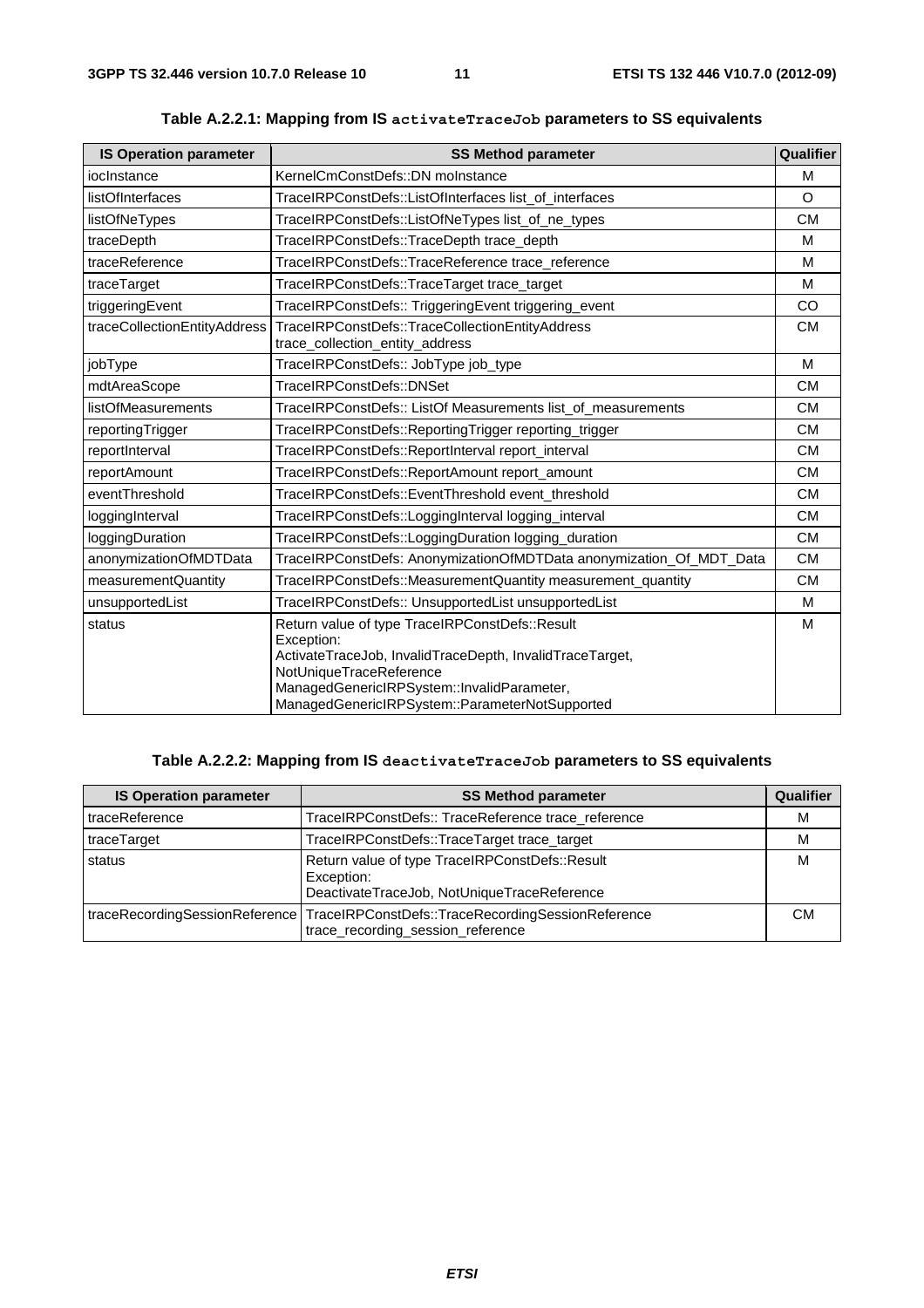| <b>IS Operation parameter</b>  | <b>SS Method parameter</b>                                                                            | Qualifier |
|--------------------------------|-------------------------------------------------------------------------------------------------------|-----------|
| traceReference                 | TraceIRPConstDefs::TraceReference trace_reference                                                     | M         |
| status                         | Return value of type TraceIRPConstDefs::Result<br>Exception:<br>ListTraceJob, NotUniqueTraceReference | M         |
| ioclnstance                    | KernelCmConstDefs::DN moInstance                                                                      | M         |
| listOfInterfaces               | TraceIRPConstDefs::ListOfInterfaces list_of_interfaces                                                | $\circ$   |
| traceDepth                     | TraceIRPConstDefs::TraceDepth trace_depth                                                             | M         |
| traceRecordingSessionReference | TraceIRPConstDefs::TraceRecordingSessionReference<br>trace_recording_session_reference                | <b>CM</b> |
| traceTarget                    | TraceIRPConstDefs::TraceTarget trace_target                                                           | M         |
| jobType                        | TraceIRPConstDefs::JobType job_type                                                                   | M         |
| mdtAreaScope                   | TraceIRPConstDefs::DNSet                                                                              | <b>CM</b> |
| listOfMeasurements             | TraceIRPConstDefs:: ListOf Measurements list_of_measurements                                          | <b>CM</b> |
| reportingTrigger               | TraceIRPConstDefs::ReportingTrigger reporting_trigger                                                 | <b>CM</b> |
| reportInterval                 | TraceIRPConstDefs::ReportInterval report_interval                                                     | <b>CM</b> |
| reportAmount                   | TraceIRPConstDefs::ReportAmount report_amount                                                         | <b>CM</b> |
| eventThreshold                 | TraceIRPConstDefs::EventThreshold event_threshold                                                     | <b>CM</b> |
| loggingInterval                | TraceIRPConstDefs::LoggingInterval logging_interval                                                   | <b>CM</b> |
| loggingDuration                | TraceIRPConstDefs::LoggingDuration logging_duration                                                   | <b>CM</b> |
| triggeringEvent                | TraceIRPConstDefs::TriggeringEvent triggering_event                                                   | O         |
| traceCollectionEntityAddress   | TraceIRPConstDefs::TraceCollectionEntityAddress<br>trace_collection_entity_address                    | <b>CM</b> |
| anonymizationOfMDTData         | TraceIRPConstDefs: AnonymizationOfMDTData<br>anonymization_Of_MDT_Data                                | <b>CM</b> |
| measurementQuantity            | TraceIRPConstDefs::MeasurementQuantity measurement_quantity                                           | <b>CM</b> |

**Table A.2.2.3: Mapping from IS listTraceJob parameters to SS equivalents** 

|  |  | Table A.2.2.4: Mapping from IS listActivatedTraceJobs parameters to SS equivalents |
|--|--|------------------------------------------------------------------------------------|
|--|--|------------------------------------------------------------------------------------|

| <b>IS Operation parameter</b> | <b>SS Method parameter</b>                                  | Qualifier |
|-------------------------------|-------------------------------------------------------------|-----------|
| I traceReferenceList          | TraceMIRPConstDefs::TraceReferenceList trace reference list | M         |
| status                        | Return value of type TraceIRPConstDefs::Result              | M         |

# A.2.3 Notification parameter mapping

The TraceIRP: IS 3GPP TS 32.442 [5] defines semantics of parameters carried in notifications. The following table indicates the mapping of these parameters to their OMG CORBA Structured Event (defined in OMG Notification Service [12]) equivalents. The composition of OMG Structured Event, as defined in the OMG Notification Service [12], is:

```
Header 
       Fixed Header 
             domain_name 
             type_name 
            event name
        Variable Header 
Body 
        filterable_body_fields 
       remaining_body
```
The following tables list all OMG Structured Event attributes in the second column. The first column identifies the TraceIRP: IS 3GPP TS 32.442 [5] defined notification parameters.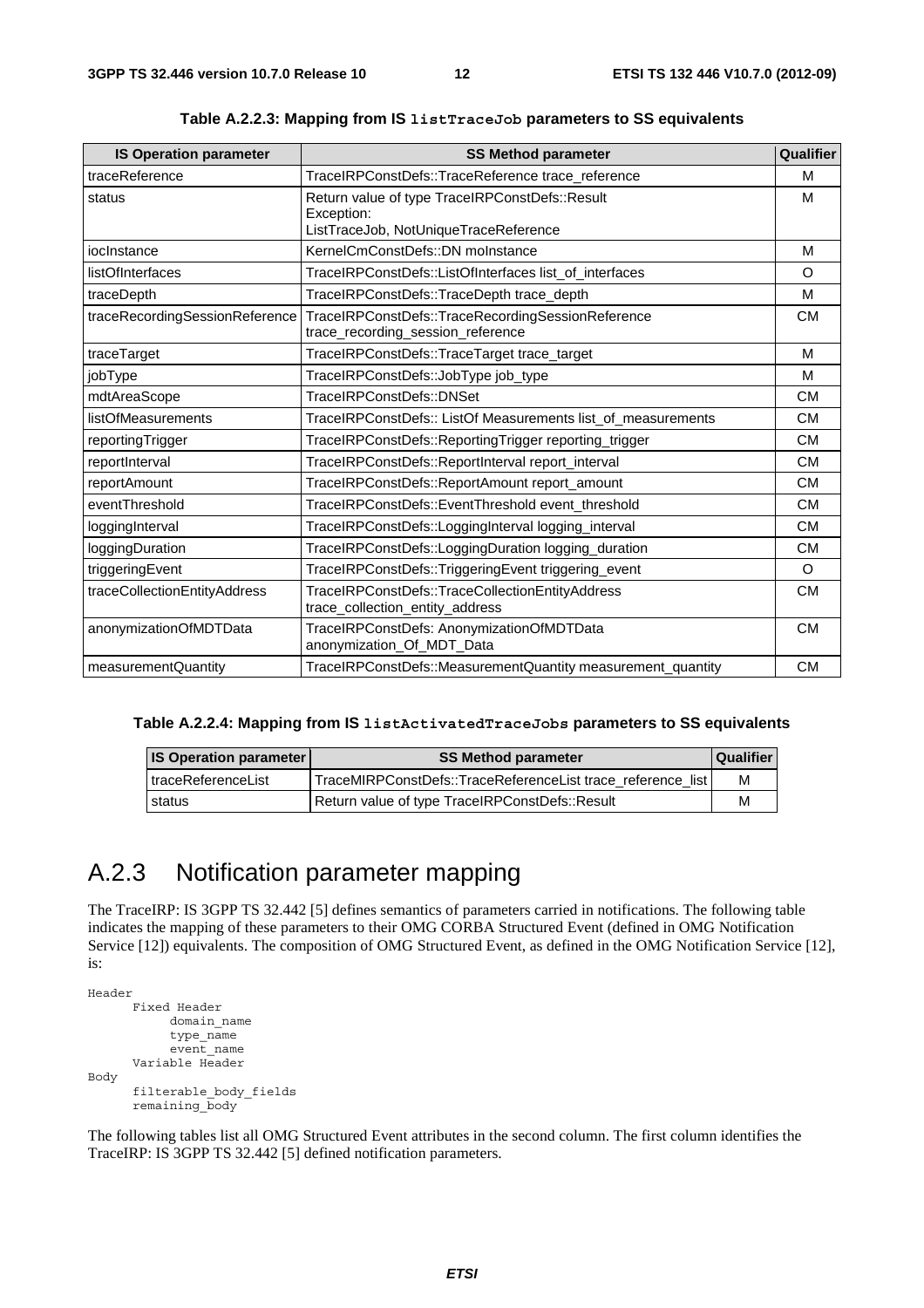| <b>IS Parameters</b>                       | <b>OMG CORBA</b>                         | <b>Qualifier</b> | <b>Comment</b>                                                                                                                                                                   |
|--------------------------------------------|------------------------------------------|------------------|----------------------------------------------------------------------------------------------------------------------------------------------------------------------------------|
|                                            | <b>Structured Event</b><br>attribute     |                  |                                                                                                                                                                                  |
| There is no corresponding IS<br>attribute. | domain_name                              | M                | It carries the IRP document version number string. See<br>subclause 3.1.<br>It indicates the syntax and semantics of the Structured<br>Event as defined by the present document. |
| notificationType                           | type_name                                | М                | This is constant string<br>"notifyTraceRecordingSessionFailure".                                                                                                                 |
| There is no corresponding IS<br>attribute. | event_name                               | M                | It carries no information.                                                                                                                                                       |
| There is no corresponding IS<br>attribute. | Variable Header                          |                  |                                                                                                                                                                                  |
| objectClass, objectInstance                | One NV pair of<br>filterable_body_fields | M                | NV stands for name-value pair. Order arrangement of NV<br>pairs is not significant. The name of NV-pair is always<br>encoded in string.                                          |
|                                            |                                          |                  | Name of this NV pair is the<br>MANAGED_OBJECT_INSTANCE of interface<br>AttributeNameValue of module NotificationIRPConstDefs.                                                    |
|                                            |                                          |                  | Value of NV pair is a string. See corresponding table in<br>Notification IRP: CORBA SS (3GPP TS 32.306 [10]).                                                                    |
| notificationId                             | One NV pair of<br>remaining_body         | M                | Name of NV pair is the NOTIFICATION_ID of interface<br>AttributeNameValue of module NotificationIRPConstDefs.                                                                    |
|                                            |                                          |                  | Value of NV pair is a long. See corresponding table in<br>Notification IRP: CORBA SS (3GPP TS 32.306 [10]).                                                                      |
| eventTime                                  | One NV pair of<br>filterable_body_fields | M                | Name of NV pair is the EVENT_TIME of interface<br>AttributeNameValue of module NotificationIRPConstDefs.                                                                         |
|                                            |                                          |                  | Value of NV pair is IRPTime. See corresponding table in<br>Notification IRP: CORBA SS (3GPP TS 32.306 [10]).                                                                     |
| systemDN                                   | One NV pair of<br>filterable_body_fields | M                | Name of NV pair is the SYSTEM_DN of interface<br>AttributeNameValue of module NotificationIRPConstDefs.                                                                          |
|                                            |                                          |                  | Value of NV pair is a string. See corresponding table in<br>Notification IRP: CORBA SS (3GPP TS 32.306 [10]).                                                                    |
| traceRecordingSessionReference             | One NV pair of<br>remaining_body         | O                | Name of NV pair is the<br>TRACE RECORDING SESSION REFERENCE of<br>TraceIRPNotifications::notifyTraceRecordingSessionFailure.                                                     |
|                                            |                                          |                  | Value of NV pair is TraceRecordingSessionReference of<br>module TraceIRPConstDefs.                                                                                               |
| traceReference                             | One NV pair of<br>filterable_body_fields | м                | Name of NV pair is the TRACE_REFERENCE of<br>TraceIRPNotifications::notifyTraceRecordingSessionFailure.                                                                          |
|                                            |                                          |                  | Value of NV pair is TraceReference of module<br>TraceIRPConstDefs.                                                                                                               |
| reason                                     | One NV pair of<br>remaining_body         | O                | Name of NV pair is the REASON of<br>traceIRPNotifications:: notifyTraceRecordingSessionFailure.                                                                                  |
|                                            |                                          |                  | Value of NV pair is a string.                                                                                                                                                    |

| Table A.2.3.1: Mapping for notifyTraceRecordingSessionFailure |
|---------------------------------------------------------------|
|                                                               |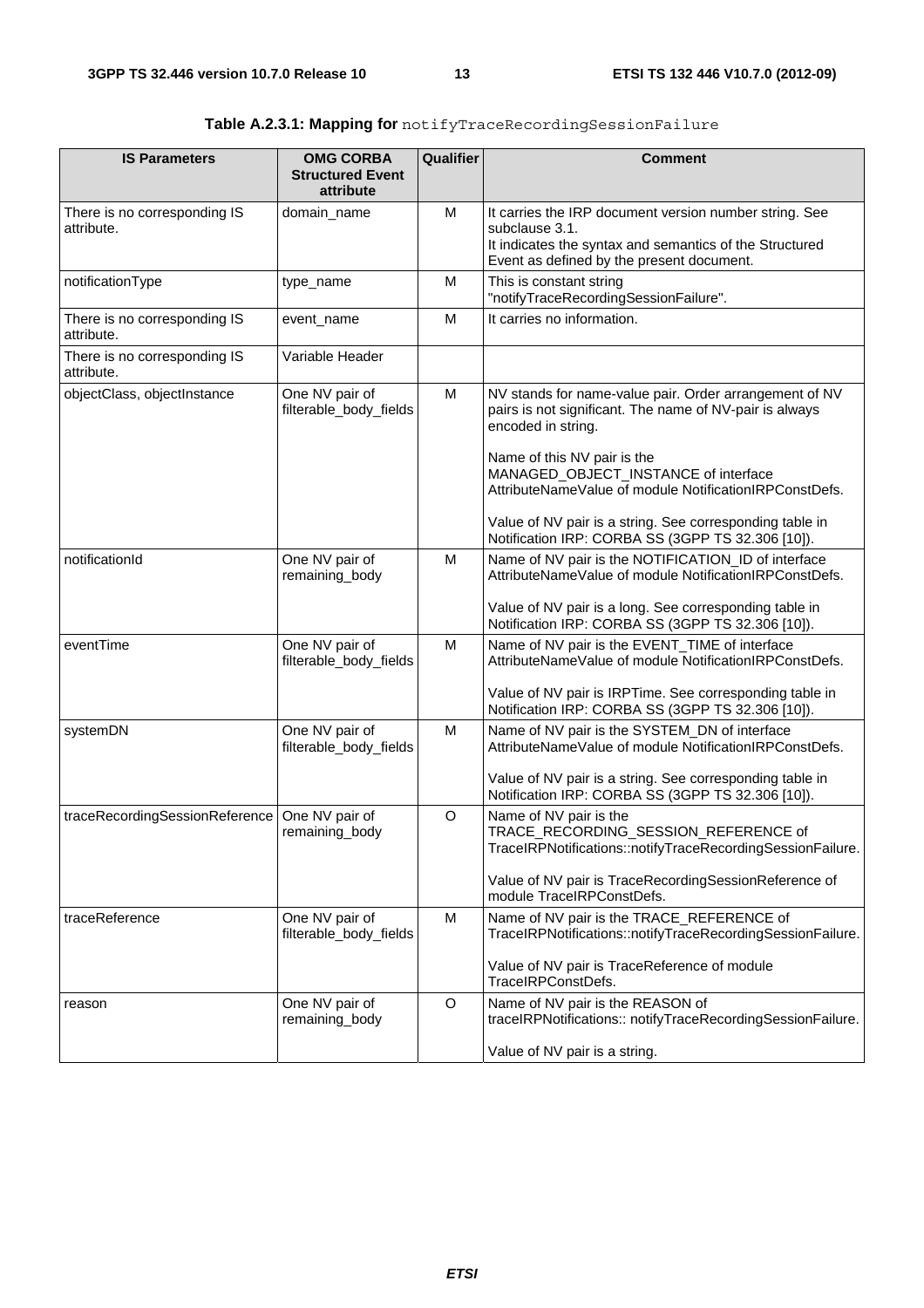| <b>IS Parameters</b>                          | <b>OMG CORBA</b><br><b>Structured Event</b><br>attribute | Qualifier | <b>Comment</b>                                                                                                                                                                   |
|-----------------------------------------------|----------------------------------------------------------|-----------|----------------------------------------------------------------------------------------------------------------------------------------------------------------------------------|
| There is no<br>corresponding IS<br>attribute. | domain_name                                              | M         | It carries the IRP document version number string. See<br>subclause 3.1.<br>It indicates the syntax and semantics of the Structured Event as<br>defined by the present document. |
| notificationType                              | type_name                                                | м         | This is constant string "notifyThresholdMonitorObjectCreation".                                                                                                                  |
| There is no<br>corresponding IS<br>attribute. | event_name                                               | M         | It carries no information.                                                                                                                                                       |
| There is no<br>corresponding IS<br>attribute. | Variable Header                                          |           |                                                                                                                                                                                  |
| objectClass,<br>objectInstance                | One NV pair of<br>filterable_body_fields                 | M         | NV stands for name-value pair. Order arrangement of NV pairs is<br>not significant. The name of NV-pair is always encoded in string.                                             |
|                                               |                                                          |           | Name of this NV pair is the MANAGED_OBJECT_INSTANCE of<br>interface AttributeNameValue of module<br>NotificationIRPConstDefs.                                                    |
|                                               |                                                          |           | Value of NV pair is a string. See corresponding table in<br>Notification IRP: CORBA SS (3GPP TS 32.306 [10]).                                                                    |
| notificationId                                | One NV pair of<br>remaining body                         | M         | Name of NV pair is the NOTIFICATION_ID of interface<br>AttributeNameValue of module NotificationIRPConstDefs.                                                                    |
|                                               |                                                          |           | Value of NV pair is a long. See corresponding table in Notification<br>IRP: CORBA SS (3GPP TS 32.306 [10]).                                                                      |
| eventTime                                     | One NV pair of<br>filterable_body_fields                 | M         | Name of NV pair is the EVENT_TIME of interface<br>AttributeNameValue of module NotificationIRPConstDefs.                                                                         |
|                                               |                                                          |           | Value of NV pair is IRPTime. See corresponding table in<br>Notification IRP: CORBA SS (3GPP TS 32.306 [10]).                                                                     |
| systemDN                                      | One NV pair of<br>filterable_body_fields                 | M         | Name of NV pair is the SYSTEM_DN of interface<br>AttributeNameValue of module NotificationIRPConstDefs.                                                                          |
|                                               |                                                          |           | Value of NV pair is a string. See corresponding table in<br>Notification IRP: CORBA SS (3GPP TS 32.306 [10]).                                                                    |
| traceReference                                | One NV pair of<br>filterable_body_fields                 | M         | Name of NV pair is the TRACE_REFERENCE of module<br>TraceIRPNotifications::notifyTraceSessionLocalActivation.                                                                    |
|                                               |                                                          |           | Value of NV pair is TraceReference of module<br>TraceIRPConstDefs.                                                                                                               |
| traceTarget                                   | One NV pair of<br>filterable_body_fields                 | M         | Name of NV pair is the TRACE_TARGET of module<br>TraceIRPNotifications::notifyTraceSessionLocalActivation.                                                                       |
|                                               |                                                          |           | Value of NV pair is TraceTarget of module TraceIRPConstDefs.                                                                                                                     |
| iOCInstance                                   | One NV pair of<br>filterable_body_fields                 | M         | Name of NV pair is the IOC_INSTANCE of module<br>TraceIRPNotifications::notifyTraceSessionLocalActivation.                                                                       |
|                                               |                                                          |           | Value of NV pair is MOClassName of module<br>TraceIRPConstDefs.                                                                                                                  |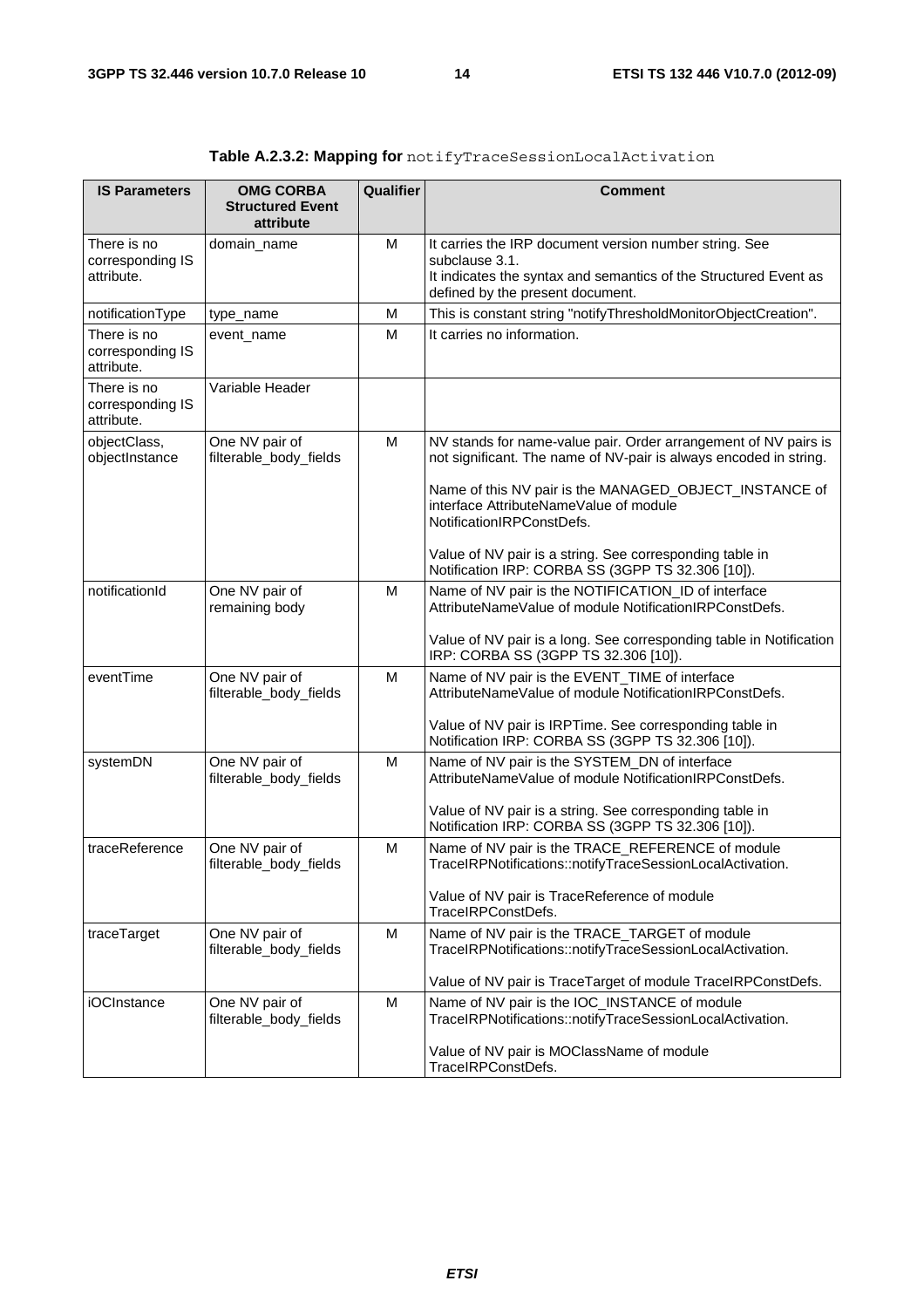| <b>IS Parameters</b>                       | <b>OMG CORBA</b><br><b>Structured Event</b><br>attribute | Qualifier | Comment                                                                                                                                                                                                                                                                                                                              |
|--------------------------------------------|----------------------------------------------------------|-----------|--------------------------------------------------------------------------------------------------------------------------------------------------------------------------------------------------------------------------------------------------------------------------------------------------------------------------------------|
| There is no corresponding IS<br>attribute. | domain_name                                              | М         | It carries the IRP document version number string. See<br>subclause 3.1.<br>It indicates the syntax and semantics of the Structured<br>Event as defined by the present document.                                                                                                                                                     |
| notificationType                           | type_name                                                | M         | This is constant string "notifyTraceSessionIdentities".                                                                                                                                                                                                                                                                              |
| There is no corresponding IS<br>attribute. | event_name                                               | М         | It carries no information.                                                                                                                                                                                                                                                                                                           |
| There is no corresponding IS<br>attribute. | Variable Header                                          |           |                                                                                                                                                                                                                                                                                                                                      |
| objectClass, objectInstance                | One NV pair of<br>filterable_body_fields                 | М         | NV stands for name-value pair. Order arrangement of NV<br>pairs is not significant. The name of NV-pair is always<br>encoded in string.<br>Name of this NV pair is the<br>MANAGED_OBJECT_INSTANCE of interface<br>AttributeNameValue of module NotificationIRPConstDefs.<br>Value of NV pair is a string. See corresponding table in |
|                                            |                                                          |           | Notification IRP: CORBA SS (3GPP TS 32.306 [10]).                                                                                                                                                                                                                                                                                    |
| notificationId                             | One NV pair of<br>remaining body                         | М         | Name of NV pair is the NOTIFICATION_ID of interface<br>AttributeNameValue of module NotificationIRPConstDefs.                                                                                                                                                                                                                        |
|                                            |                                                          |           | Value of NV pair is a long. See corresponding table in<br>Notification IRP: CORBA SS (3GPP TS 32.306 [10]).                                                                                                                                                                                                                          |
| eventTime                                  | One NV pair of<br>filterable_body_fields                 | М         | Name of NV pair is the EVENT_TIME of interface<br>AttributeNameValue of module NotificationIRPConstDefs.                                                                                                                                                                                                                             |
|                                            |                                                          |           | Value of NV pair is IRPTime. See corresponding table in<br>Notification IRP: CORBA SS (3GPP TS 32.306 [10]).                                                                                                                                                                                                                         |
| systemDN                                   | One NV pair of<br>filterable_body_fields                 | М         | Name of NV pair is the SYSTEM_DN of interface<br>AttributeNameValue of module NotificationIRPConstDefs.                                                                                                                                                                                                                              |
|                                            |                                                          |           | Value of NV pair is a string. See corresponding table in<br>Notification IRP: CORBA SS (3GPP TS 32.306 [10]).                                                                                                                                                                                                                        |
| traceReference                             | One NV pair of<br>filterable_body_fields                 | м         | Name of NV pair is the TRACE_REFERENCE of module<br>TraceIRPNotifications::notifyTraceSessionLocalActivation                                                                                                                                                                                                                         |
|                                            |                                                          |           | Value of NV pair is TraceReference of module<br>TraceIRPConstDefs.                                                                                                                                                                                                                                                                   |
| traceRecordingSessionReference             | One NV pair of<br>filterable_body_fields                 | М         | Name of NV pair is the<br>TRACE_RECORDING_SESSION_REFERENCE of<br>TraceIRPNotifications::notifyTraceSessionIdentities                                                                                                                                                                                                                |
|                                            |                                                          |           | Value of NV pair is TraceReference of module<br>TraceIRPConstDefs.                                                                                                                                                                                                                                                                   |
| traceTarget                                | One NV pair of<br>filterable_body_fields                 | М         | Name of NV pair is the TRACE_TARGET of module<br>TraceIRPNotifications::notifyTraceSessionIdentities.                                                                                                                                                                                                                                |
|                                            |                                                          |           | Value of NV pair is TraceTarget of module<br>TraceIRPConstDefs.                                                                                                                                                                                                                                                                      |
| <b>iOCInstance</b>                         | One NV pair of<br>filterable_body_fields                 | м         | Name of NV pair is the IOC_INSTANCE of module<br>TraceIRPNotifications::notifyTraceSessionIdentities.                                                                                                                                                                                                                                |
|                                            |                                                          |           | Value of NV pair is MOClassName of module<br>TraceIRPConstDefs.                                                                                                                                                                                                                                                                      |

**Table A.2.3.3: Mapping for notifyTraceSessionIdentities**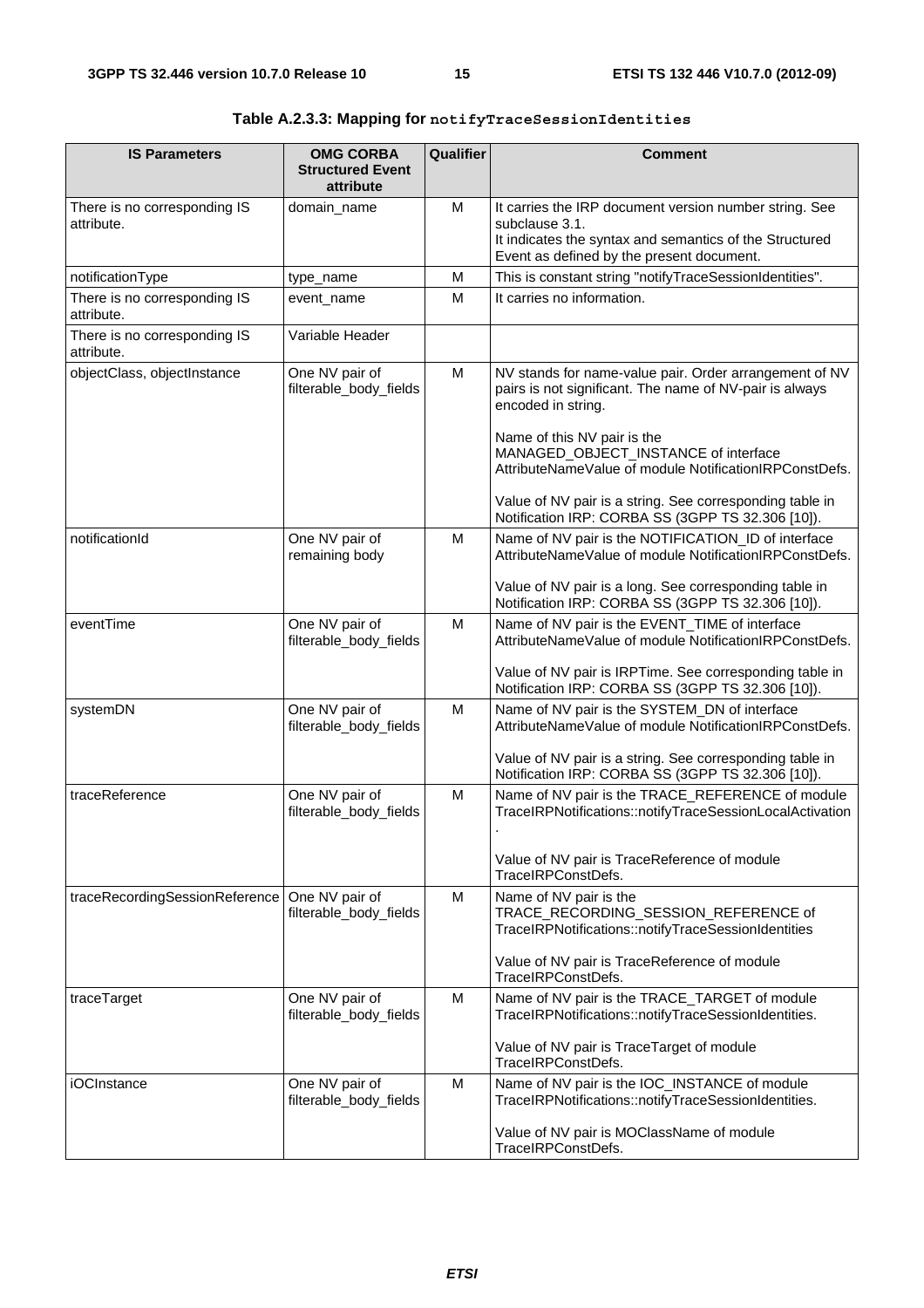# A.3 Solution Set definitions

# A.3.1 IDL definition structure

Clause A.3.2 defines the constants and types used by the Trace Management IRP.

Clause A.3.3 defines the operations which are performed by the Trace Management IRP agent.

Clause A.3.4 defines the notifications which are emitted by the Trace Management IRP agent.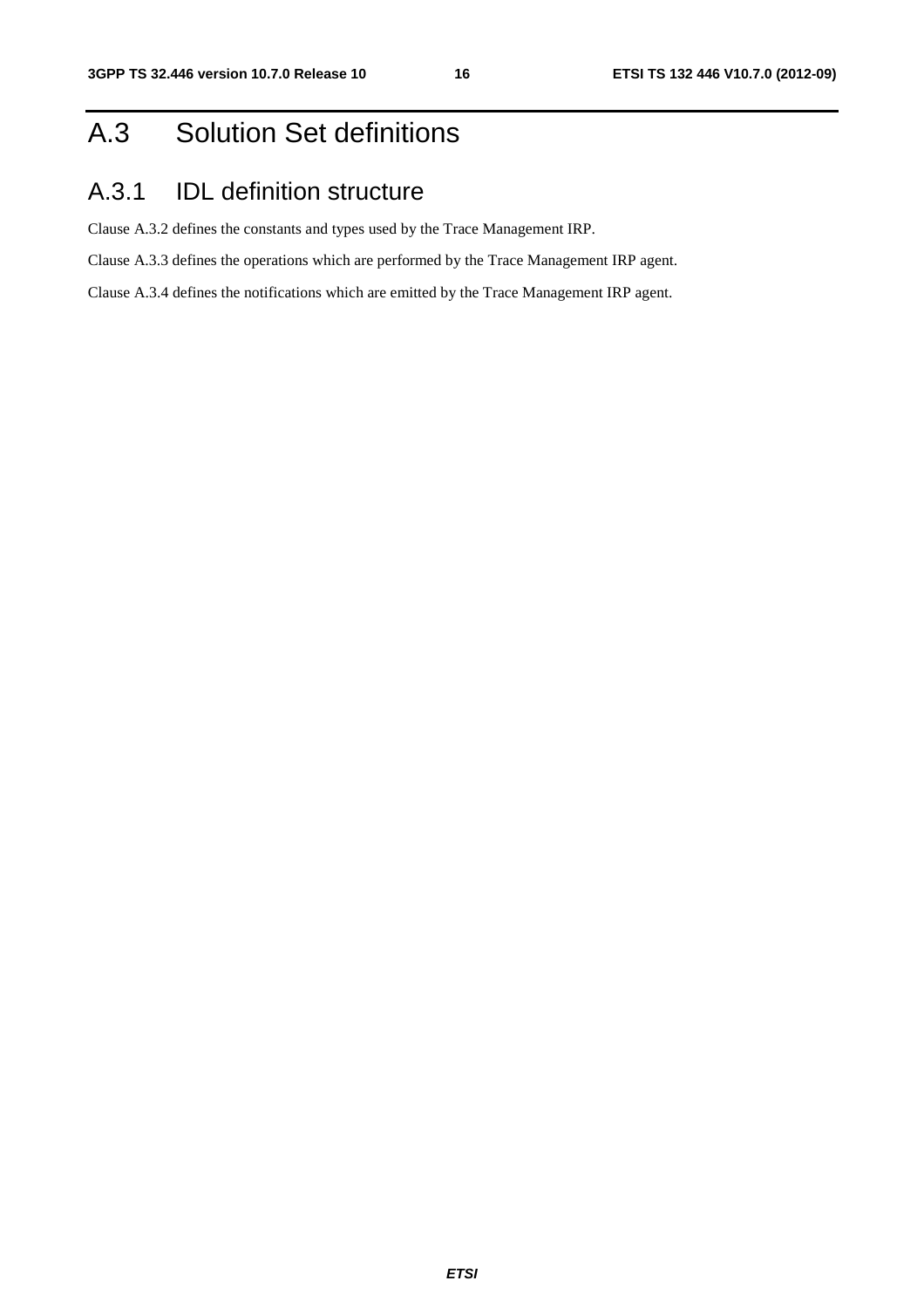## A.3.2 IDL specification (file name "TraceIRPConstDefs.idl")

```
//File: TraceIRPConstDefs.idl 
#ifndef _Trace_IRP_CONST_DEFS_IDL_ 
#define _Trace_IRP_CONST_DEFS_IDL_ 
#include <KernelCmConstDefs.idl> 
// This statement must appear after all include statements 
#pragma prefix "3gppsa5.org" 
/* ## Module: TraceIRPConstDefs 
This module contains commonly used definitions for Trace IRP 
=============================================================== 
*/ 
module TraceIRPConstDefs 
{ 
enum Result Enum {OK, FAILURE, PARTIAL_SUCCESS}; 
typedef struct TraceReference 
     { short mcc; 
         short mnc; 
         unsigned long traceId; 
     }; 
typedef sequence<TraceReference> TraceReferenceList; 
typedef unsigned long TraceRecordingSessionReference; 
typedef string TraceCollectionEntityAddress; 
/* the values of the InterfaceBitmap is coming from the ListOfInterfaces trace parameter definition 
in 3GPP TS 32.422. The InterfaceBitmap shall carry the decimal value that is calculated from the 
bitmap, defined in TS 32.422.*/ 
typedef struct Interfaces 
     { NeType NetworkElement; 
         Integer InterfaceBitmap; 
     }; 
typedef sequence <Interfaces> ListofInterfaces; 
/* 
ListOfInterfacesOptional is a type carrying a conditional parameter. 
The boolean shall be TRUE, if the operation request uses this parameter. In this case the value is 
present. Otherwise the value is absent. 
*/ 
union ListOfInterfacesOptional switch (boolean) 
\{ case TRUE: ListOfInterfaces value; 
    }; 
enum NeType {MSC_SERVER, MGW, RNC, SGSN, GGSN, BM_SC, eNB, MME, SGW, PGW };
typedef sequence<NeType> ListOfNeTypes; 
enum TraceDepth {MINIMUM, MEDIUM, MAXIMUM, VENDORMINIMUM, VENDORMEDIUM, VENDORMAXIMUM};
enum TraceTarget {IMSI, IMEI, IMEISV, PUBLIC_ID, UTRAN_CELL, E-UTRAN_CELL, eNB, RNC}; 
enum JobType {IMMEDIATE_MDT_ONLY, LOGGED_MDT_ONLY, TRACE_ONLY, IMMEDIATE_MDT_TRACE };
typedef sequence <KernelCmConstDefs::DN> DNSet; 
enum ReportAmount {1,2,4,8,16,32,64,INFINITY}; 
enum ReportInterval 
{250ms,500ms,1000ms,2000ms,3000ms,4000ms,6000ms,8000ms,12000ms,16000ms,20000ms,24000ms,28000ms,32000
ms,64000ms,120ms,240ms,480ms,640ms,1024ms,2048ms,5120ms,10240ms,60000ms,360000ms,720000ms,1800000ms,
3600000ms};
```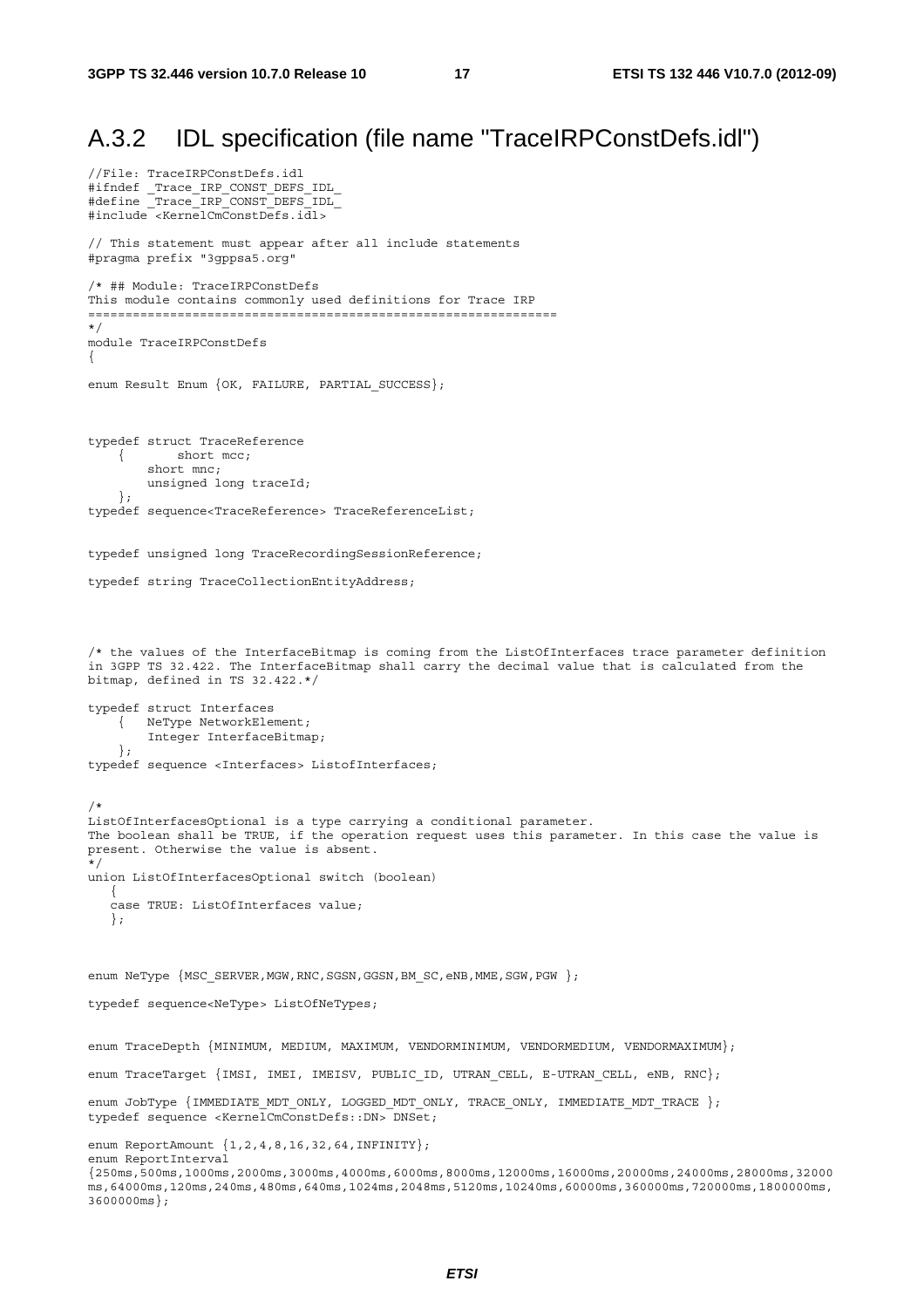```
enum LoggingInterval {1.28s,2.56s,5.12s,10.24s,20.48s,30.72s,40.96s,61.44s}; 
enum LoggingDuration {600s,1200s,2400s,3600s,5400s,7200s}; 
enum AnonymizationOfMDTData {NO_Identity, TAC_of_IMEI};
/* the values of the EventBitmap is coming from the TriggeringEvent trace parameter definition in 
3GPP TS 32.422. The EventBitmap shall carry the decimal value that is calculated from the 
triggereing event bitmap as defined in TS 32.422.*/ 
typedef struct Events 
     { NeType NetworkElement; 
         Integer EventBitmap; 
     }; 
typedef sequence <Interfaces> TriggeringEvent; 
/* 
MeasurementsBitMap is used for MDT measurements item selection. Define it as a type of Integer means 
the selection is mapped into each bit of total 16 bit, as defined in 32.422 Claus 5. 
*/ 
/* the values of the MeasurementsBitMap is coming from the TriggeringEvent trace parameter 
definition in 3GPP TS 32.422. The MeasurementsBitMap shall carry the decimal value that is 
calculated from the MDT Measurements bitmap as defined in TS 32.422.*/ 
enum MobileTechType {UMTS, LTE}; 
typedef struct Measurements 
     { MobileTechType MobilityTech; 
         Integer MeasurementsBitMap; 
     }; 
typedef sequence <Measurements> ListOfMeasurements; 
/* Event threshold parameter carries the threshold values used to event triggered MDT reporting. In 
LTE case either the EventThreshold RSRP or EventThresholdRSRQ is selected, in UMTS either 
EventThreshold1F or EventThreshold1l is selected. */ 
union EventThreshold switch (long) 
    \left\{ \right. case 0: 
        integer EventThresholdRSRP; 
     case 1: 
        integer EventThresholdRSRQ; 
     case 2: 
        integer EventThreshold1F; 
     case 3: 
        integer EventThreshold1l; 
     } 
/* the values of the MeasurementQuantity is coming from the MeasurementQuantity MDT parameter 
definition in 3GPP TS 32.422. The MeasurementsQuanityt shall carry the decimal value that is 
calculated from the MDT Measurement Quantity bitmap as defined in TS 32.422.*/ 
Integer MeasurementQuantity; 
/* 
ReportingTriggerBitMap is used for MDT measurements reporting. Define it as a type of Integer means 
the reporting mechanism is mapped into each bit of total 8 bit, as defined in 32.422 Claus 5. 
*/ 
/* the values of the ReportingTriggerBitMap is coming from the TriggeringEvent trace parameter 
definition in 3GPP TS 32.422. The ReportingTriggerBitMap shall carry the decimal value that is 
calculated from the MDT Measurements bitmap as defined in TS 32.422.*/ 
typedef struct ReportingTrigger 
     { MobileTechType MobilityTech; 
         Integer ReportingTriggerBitMap; 
     };
```
/\*

TriggeringEventConditional is a type carrying a conditional parameter. The boolean shall be TRUE, if the operation the condition is fulfilled and the request uses this parameter. In this case the value is present. Otherwise the value is absent. \*/ union TriggeringEventConditional switch (boolean) {

case TRUE: TriggeringEvent value;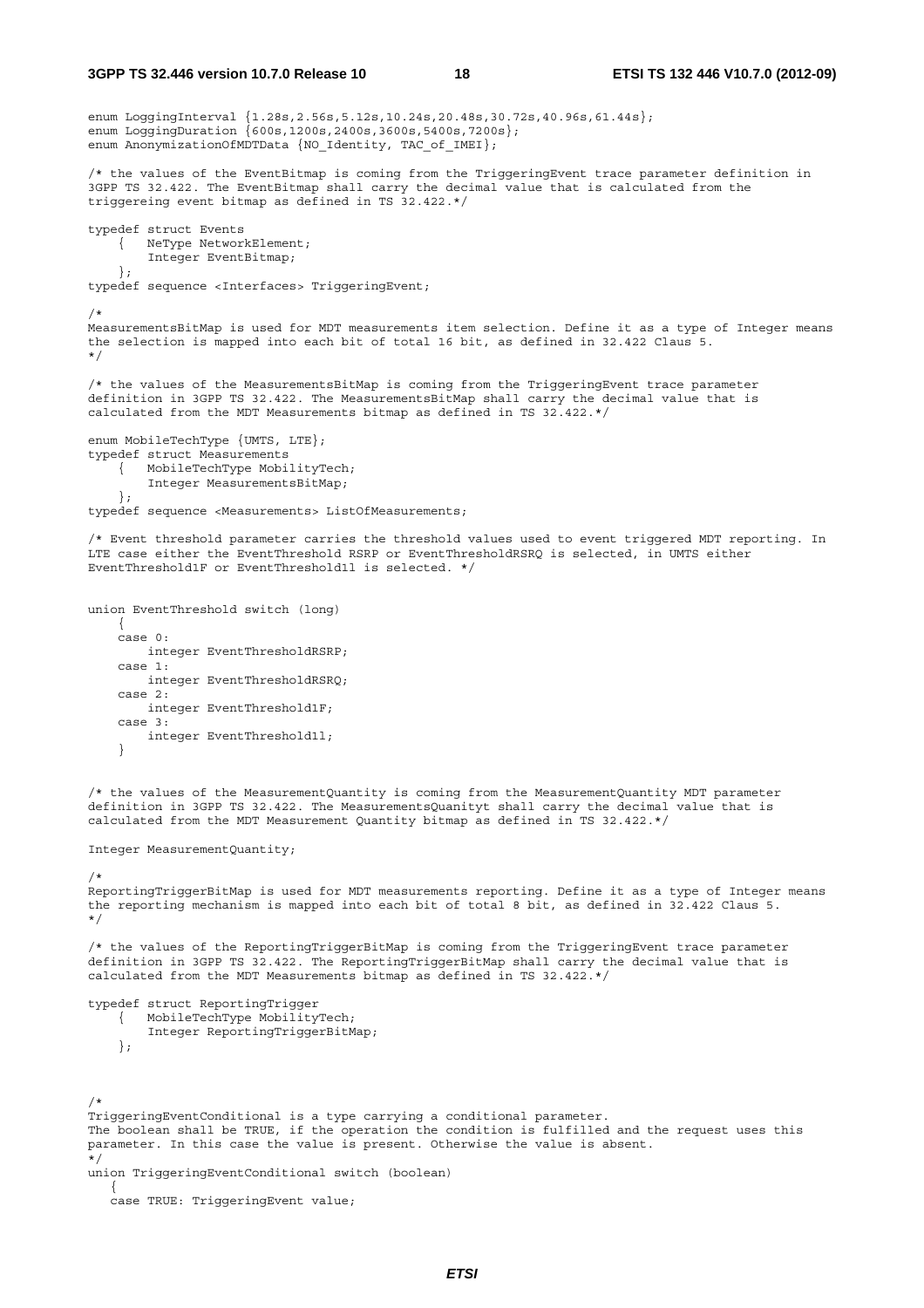};

enum UnsupportedItem {MANAGED\_ENTITY, TRACE\_DEPTH, LIST\_OF\_INTERFACES, TRACE\_TARGET, MDT\_AREA\_SCOPE, LIST\_OF\_MEASUREMENTS, REPORTING\_TRIGGER, REPORT\_INTERVAL, REPORT\_AMOUNT, EVENT\_THRESHOLD, LOGGING INTERVAL, LOGGING DURATION, ANONYMIZATION OF MDT DATA, REASON};

```
typedef sequence<UnsupportedItem> UnsupportedList;
```
/\*\* \* This block identifies attributes which are included as part of the \* notifications defined within TraceIRP. These attribute values should not \* clash with those defined for the attributes of notification \* header (see IDL of Notification IRP). \*/ interface AttributeNameValue { const string TRACE RECORDING SESSION REFERENCE = "TRACE RECORDING SESSION REFERENCE";  $const$  string TRACE\_REFERENCE = "TRACE\_REFERENCE"; const string TRACE\_TARGET = "TRACE\_TARGET"; const string MO\_INSTANCE = "MO\_INSTANCE"; const string  $RESON = "REASON"$ ; }; };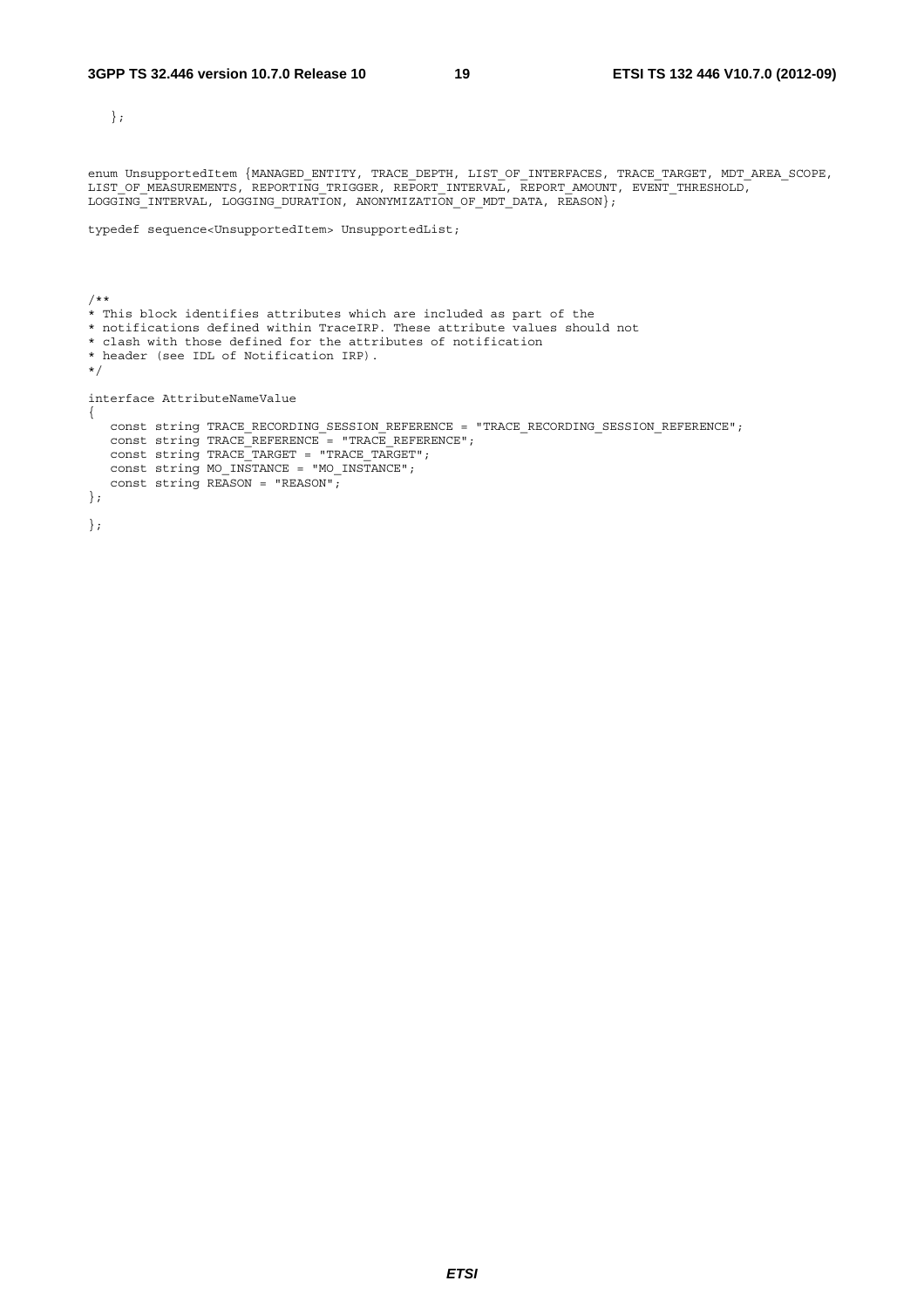# A.3.3 IDL specification (file name 'TraceIRPSystem.idl')

```
//File: TraceIRPSystem.idl 
#ifndef _TRACE_IRP_SYSTEM_IDL_ 
#define _TRACE_IRP_SYSTEM_IDL_ 
#include <KernelCmConstDefs.idl> 
#include <GenericIRPManagementConstDefs.idl> 
#include <GenericIRPManagementSystem.idl>#include <TraceIRPConstDefs.idl> 
//This statement must appear after all include statements 
#pragma prefix "3gppsa5.org" 
/* Module: TraceIRPSystem 
This module contains the specification of all operations of Trace IRP Agent. 
============================================================================= 
*/ 
module TraceIRP 
{ 
   exception ActivateTraceJob { string reason; };
   exception NotUniqueTraceReference \{ string reason; \};exception DeactivateTraceJob { string reason; };
   exception ListTraceJob { string reason; };
   exception ListActivatedTraceJob { string reason; };
   interface TraceIRP 
\left\{\right./** * Request to activate a TraceJob through Itf-N. 
     **/ 
     TraceIRPConstDefs::ResultEnum activateTraceJob ( 
      in KernelCmConstDefs::DN moInstance,<br>in TraceIRPConstDefs::ListOfInterfacesOptional listOfInterfaces,
      in TraceIRPConstDefs::ListOfInterfacesOptional listOfInterface<br>in TraceIRPConstDefs::ListOfNeTypes listOfNeTypes,
      in TraceIRPConstDefs::ListOfNeTypes listOfNeTypes<br>in TraceIRPConstDefs::TraceDepth traceDepth,
      in TraceIRPConstDefs::TraceDepth
      in TraceIRPConstDefs::TraceReference traceReference,<br>in TraceIRPConstDefs::TraceTarqet traceTarget,
in TraceIRPConstDefs::TraceTarget traceTarget,
 in TraceIRPConstDefs::TriggeringEventConditional triggeringEvent, 
       in TraceIRPConstDefs::TraceCollectionEntityAddress traceCollectionEntityAddress, 
       in TraceIRPConstDefs::JobType jobType, 
      in TraceIRPConstDefs::DNSet
      in TraceIRPConstDefs::ListOfMeasurements listOfMeasurements,<br>in TraceIRPConstDefs::ReportingTrigger reportingTrigger,
       in TraceIRPConstDefs::ReportingTrigger reportingTrigger, 
      in TraceIRPConstDefs::ReportInterval
      in TraceIRPConstDefs::ReportAmount<br>in TraceIRPConstDefs::EventThreshold reventThreshold,
      in TraceIRPConstDefs::EventThreshold
      in TraceIRPConstDefs::LoggingInterval loggingInterval,<br>in TraceIRPConstDefs::LoggingDuration loggingDuration,
      in TraceIRPConstDefs::LoggingDuration
       in TraceIRPConstDefs::AnonymizationOfMDTData anonymizationOfMDTData, 
     in TraceIRPConstDefs::Anonymization.com/intervalue.magnitity/intervalue.magnitity/<br>in TraceIRPConstDefs::MeasurementQuantity measurementQuantity
       out TraceIRPConstDefs:: UnsupportedList unsupportedList 
     ) 
   raises (ActivateTraceJob, 
           GenericIRPManagementSystem::InvalidParameter, 
            GenericIRPManagementSystem::ValueNotSupported, 
            GenericIRPManagementSystem::OperationNotSupported, 
           NotUniqueTraceReference); 
     /** 
     * Request to deactivate a TraceJob through Itf-N. 
     **/ 
     TraceIRPConstDefs::ResultEnum deactivateTraceJob ( 
       in TraceIRPConstDefs::TraceReference traceReference, 
      in TraceIRPConstDefs::TraceTarget the traceTarget
       out TraceIRPConstDefs::TraceRecordingSessionReference traceRecordingSessionReference) 
     raises (DeactivateTraceJob, 
              NotUniqueTraceReference, 
              GenericIRPManagementSystem::InvalidParameter, 
              GenericIRPManagementSystem::ValueNotSupported, 
              GenericIRPManagementSystem::OperationNotSupported); 
 /** 
     * Request to list the parameters of a specific TraceJob through Itf-N.
```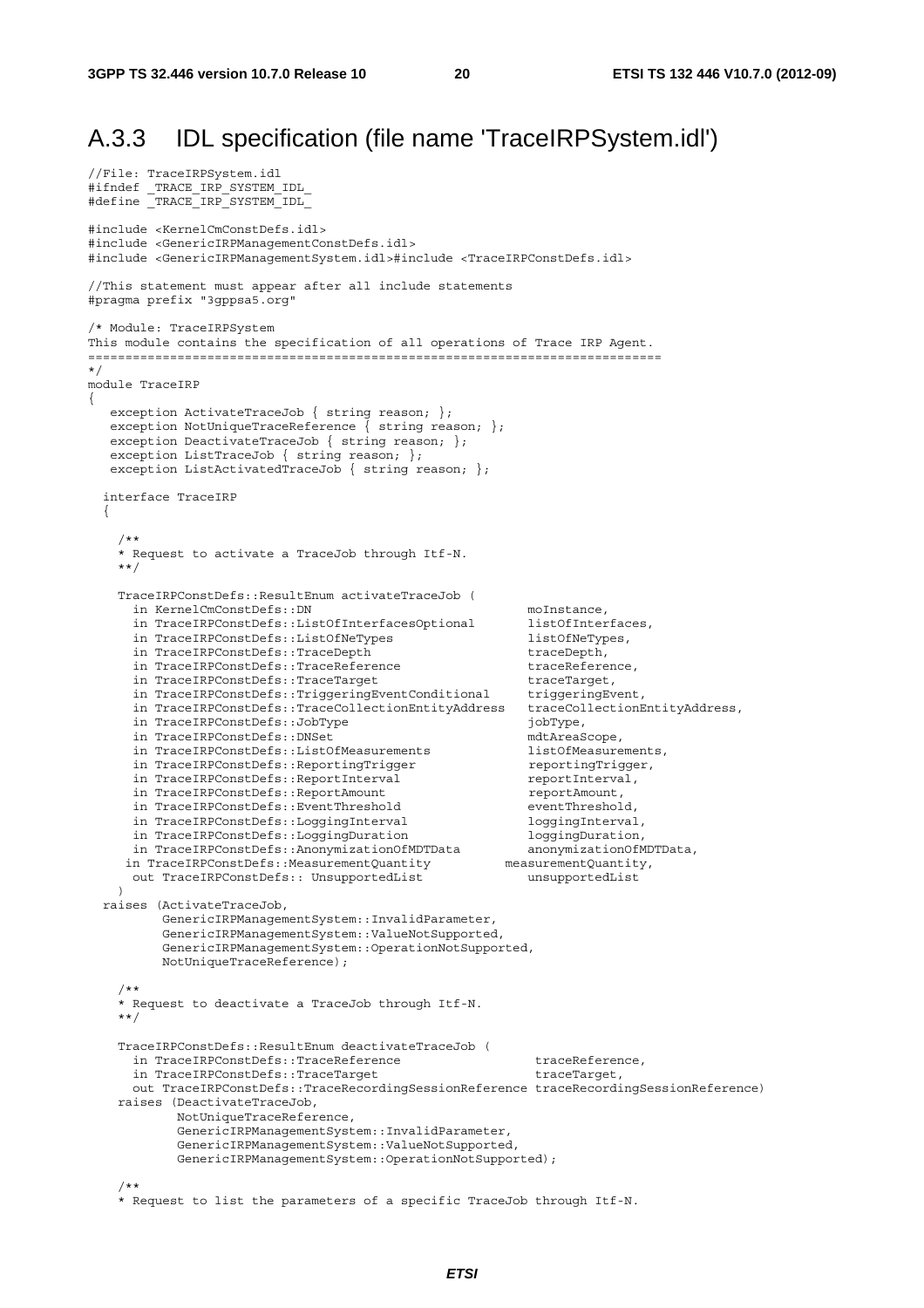\*\*/

```
 TraceIRPConstDefs::ResultEnum listTraceJob ( 
   in TraceIRPConstDefs::TraceReference traceReference.
    out KernelCmConstDefs::DN moInstance, 
   out TraceIRPConstDefs::ListOfInterfaces<br>out TraceIRPConstDefs::TraceDepth<br>traceDepth
   out TraceIRPConstDefs::TraceDepth<br>
out TraceIRPConstDefs::TraceRecordingSessionReference traceRecordingSessionReference
   out TraceIRPConstDefs::TraceRecordingSessionReference
   out TraceIRPConstDefs::TraceTarget traceTarget,
   out TraceIRPConstDefs::TriggeringEvent triggeringEvent,
    out TraceIRPConstDefs::TraceCollectionEntityAddress traceCollectionEntityAddress, 
   out TraceIRPConstDefs::JobType jobType,
   out TraceIRPConstDefs::DNSet mdtAreaScope,
     out TraceIRPConstDefs::ListOfMeasurements listOfMeasurements, 
    out TraceIRPConstDefs::ReportingTrigger reportingTrigger,<br>out TraceIRPConstDefs::ReportInterval reportInterval,
    out TraceIRPConstDefs::ReportInterval reportInterval reportInterval reportInterva<br>out TraceIRPConstDefs::ReportAmount reportAmount.
    out TraceIRPConstDefs::ReportAmount
    out TraceIRPConstDefs::Integer<br>
out TraceIRPConstDefs::LoqqinqInterval<br>
loqqinqInterval,
    out TraceIRPConstDefs::LoggingInterval loggingInterval,<br>out TraceIRPConstDefs::LoggingDuration loggingDuration,
    out TraceIRPConstDefs::LoggingDuration loggingDuration,<br>
out TraceIRPConstDefs::AnonymizationOfMDTData anonymizationOfMDTData,
   out TraceIRPConstDefs::AnonymizationOfMDTData
    out TraceIRPConstDefs::MeasurementQuantity measurementQuantity) 
   raises (ListTraceJob, 
           NotUniqueTraceReference, 
           GenericIRPManagementSystem::InvalidParameter, 
           GenericIRPManagementSystem::ValueNotSupported, 
           GenericIRPManagementSystem::OperationNotSupported); 
   /** 
   * Request to list the activated TraceJobs through Itf-N. 
   **/ 
  TraceIRPConstDefs::ResultEnum listActivatedTraceJob ( 
   out TraceIRPConstDefs::TraceReferenceList traceReferenceList)
   raises (ListActivatedTraceJob, 
           GenericIRPManagementSystem::InvalidParameter, 
           GenericIRPManagementSystem::ValueNotSupported, 
           GenericIRPManagementSystem::OperationNotSupported); 
 };
```

```
#endif // _TRACE_IRP_SYSTEM_IDL_
```
};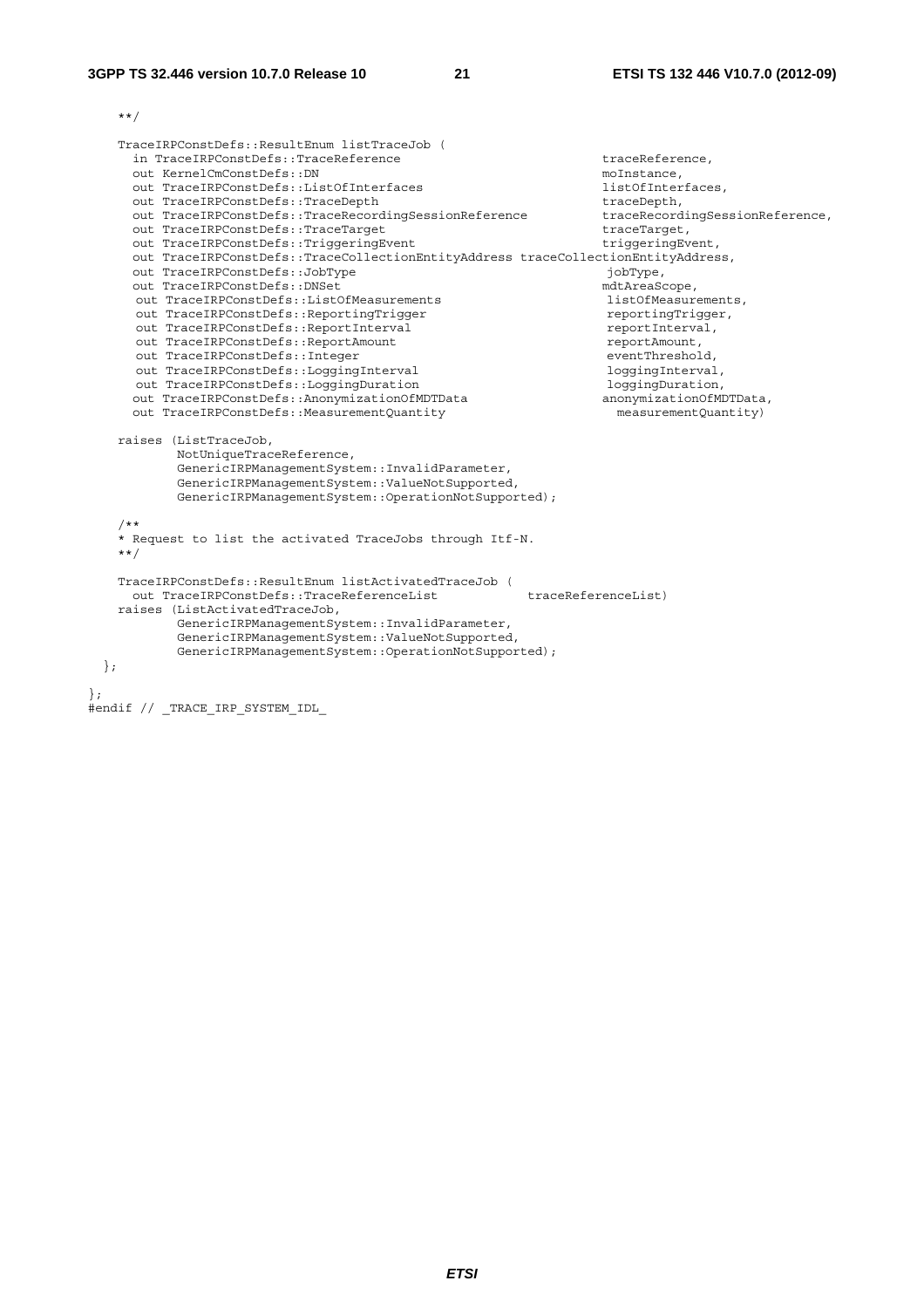## A.3.4 IDL specification (file name 'TraceIRPNotifications.idl')

```
//File: TraceIRPNotifications.idl 
#ifndef _TRACE_IRP_NOTIFICATIONS_IDL_ 
#define _TRACE_IRP_NOTIFICATIONS_IDL_ 
#include <TraceIRPConstDefs.idl> 
#include <NotificationIRPNotifications.idl> 
// This statement must appear after all include statements 
#pragma prefix "3gppsa5.org" 
/* Module: TraceIRPNotifications 
This module contains the specification of all notifications of Trace IRP Agent. 
============================================================================= 
*/ 
module TraceIRPNotifications 
{ 
   /** 
   * Constant definitions for the notifyTraceRecordingSessionFailure notification 
   **/ 
   interface NotifyTraceRecordingSessionFailure: NotificationIRPNotifications::Notify 
   { 
    const string EVENT TYPE = "notifyTraceRecordingSessionFailure";
     /** 
     * This constant defines the name of the TraceRecordingSessionReference property. 
     * The data type for the value of this property is 
     * TraceIRPConstDefs::TraceRecordingSessionReference. 
     **/ 
    const string TRACE RECORDING SESSION REFERENCE =
TraceIRPConstDefs::AttributeNameValue::TRACE_RECORDING_SESSION_REFERENCE;
 /** 
     * This constant defines the name of the TraceReference property. 
     * The data type for the value of this property is 
     * TraceIRPConstDefs::TraceReference. 
     **/ 
    const string TRACE REFERENCE = TraceIRPConstDefs::AttributeNameValue::TRACE REFERENCE;
     /** 
     * This constant defines the name of the reason property. 
     * The data type for the value of this property is string. 
     */ 
     const string REASON = TraceIRPConstDefs::AttributeNameValue::REASON; 
    }; 
   /** 
   * Constant definitions for the notifyTraceSessionLocalActivation notification 
   **/ 
  interface NotifyTraceSessionLocalActivation: NotificationIRPNotifications::Notify
   { 
    const string EVENT TYPE = "notifyTraceSessionLocalActivation";
 /** 
     * This constant defines the name of the TraceReference property. 
     * The data type for the value of this property is 
     * TraceIRPConstDefs::TraceReference. 
     **/ 
    const string TRACE REFERENCE = TraceIRPConstDefs::AttributeNameValue::TRACE REFERENCE;
     /** 
     * This constant defines the name of the TraceTarget property. 
     * The data type for the value of this property is 
     * TraceIRPConstDefs::TraceTarget. 
     **/ 
     const string TRACE_TARGET = TraceIRPConstDefs::AttributeNameValue::TRACE_TARGET;
```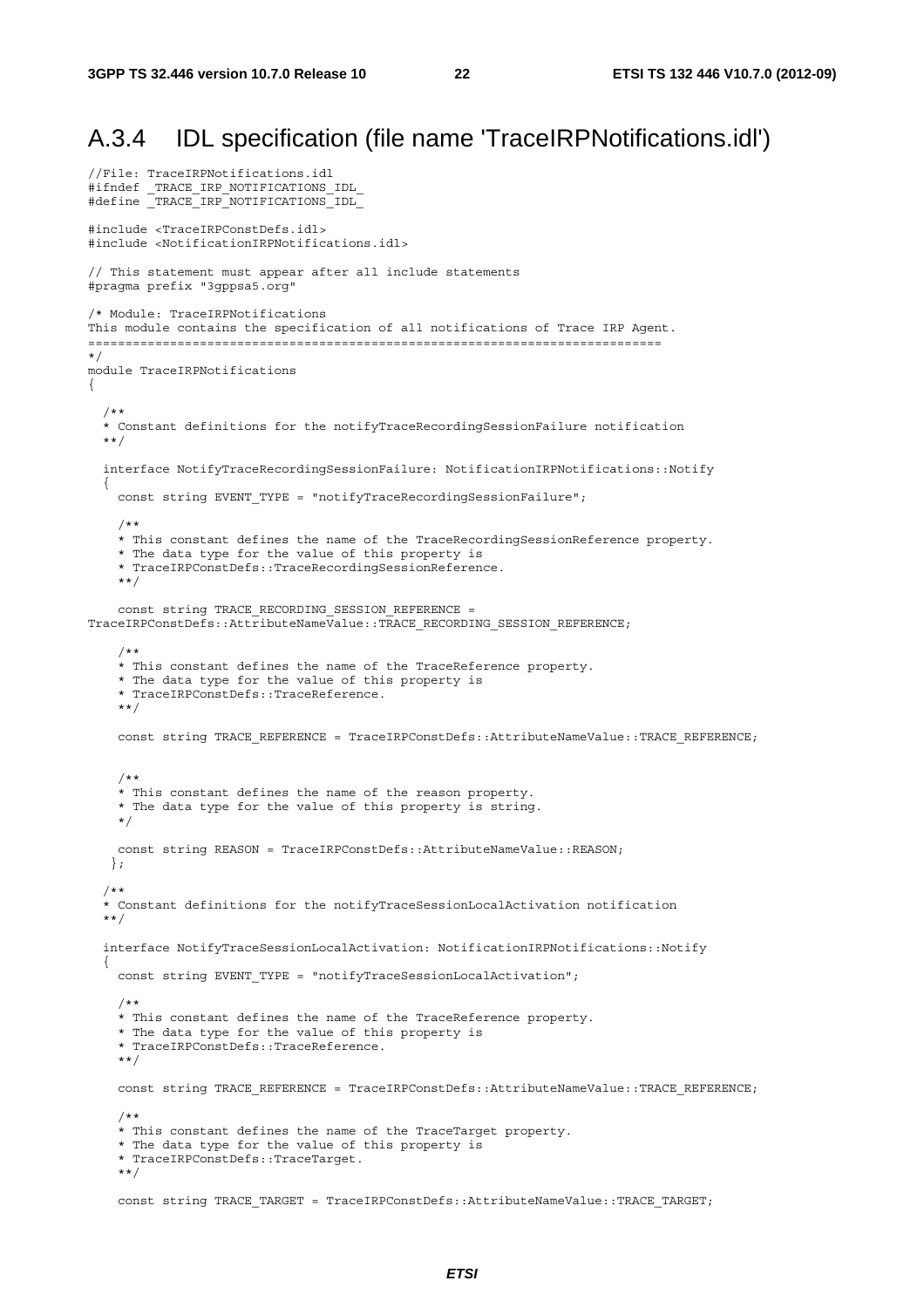/\*\* \* This constant defines the name of the Managed Entity Object Instance property. \* The data type for the value of this property is string. \*/ const string MO\_INSTANCE = TraceIRPConstDefs::AttributeNameValue::MO\_INSTANCE; }; /\*\* \* Constant definitions for the notifyTraceSessionIdentities notification \*\*/ interface NotifyTraceSessionIdentities: NotificationIRPNotifications::Notify { const string EVENT TYPE = "notifyTraceSessionIdentities"; /\*\* \* This constant defines the name of the TraceReference property. \* The data type for the value of this property is \* TraceIRPConstDefs::TraceReference. \*\*/ const string TRACE REFERENCE = TraceIRPConstDefs::AttributeNameValue::TRACE REFERENCE; /\*\* \* This constant defines the name of the TraceRecordingSessionReference property. \* The data type for the value of this property is \* TraceIRPConstDefs::TraceRecordingSessionReference. \*\*/ const string TRACE\_RECORDING\_SESSION\_REFERENCE = TraceIRPConstDefs::AttributeNameValue::TRACE\_RECORDING\_SESSION\_REFERENCE; /\*\* \* This constant defines the name of the TraceTarget property. \* The data type for the value of this property is \* TraceIRPConstDefs::TraceTarget. \*\*/ const string TRACE\_TARGET = TraceIRPConstDefs::AttributeNameValue::TRACE\_TARGET; /\*\* \* This constant defines the name of the Managed Entity Object Instance property. \* The data type for the value of this property is string. \*/ const string MO\_INSTANCE = TraceIRPConstDefs::AttributeNameValue::MO\_INSTANCE; };

#endif // \_TRACE\_IRP\_NOTIFICATIONS\_IDL\_

};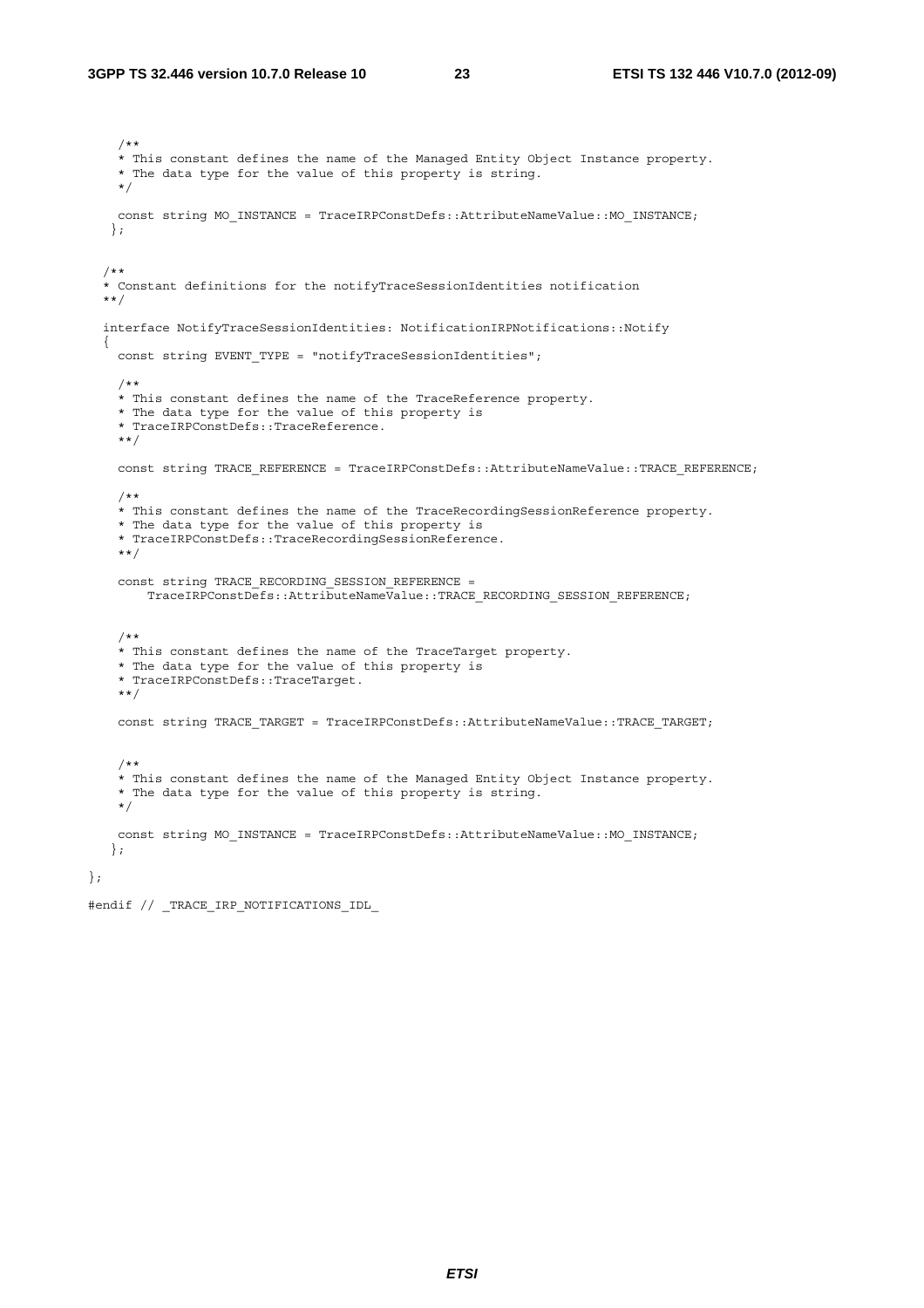# Annex B (normative): XML definitions

This annex contains the XML definitions for the Trace Management IRP for the IRP whose semantics is specified in Trace Management IRP: Information Service (3GPP TS 32.442 [5]).

This XML definitions specification defines the XML syntax of the Trace Management IRP XML Data File.

# B.1 Architectural Features

The overall architectural feature of Trace Management IRP is specified in 3G TS 32.442 [5]. This clause specifies features that are specific to the XML definitions.

# B.1.1 Syntax for Distinguished Names

The syntax of a Distinguished Name is defined in 3GPP TS 32.300 [9].

## B.1.2 Notification Services

This annex defines the XML syntax of Trace Management IRP notifications that is to be used for the Trace Management IRP SOAP Solution Set and in conjunction with Notification Log IRP XML definitions for Notification Log IRP XML Data File and the NL IRP XML Notification Format.

### B.1.3 IOC definitions

This annex defines the XML syntax for the IOC definitions of the Trace Management IRP IS [5], which are used by the XML definitions for the Trace Management IRP notifications and the Trace Management IRP IS operations.

# B.2 Mapping

Not present in the current version of this specification.

# B.3 Solution Set definitions

## B.3.1 XML definition structure

Clause B.3.2 provides a graphical representation of the XML elements.

Clause B.3.3 provides XML definitions of Trace Management IRP notifications as defined in [5]. These definitions are to be used for the Trace Management IRP SOAP Solution Set. For Trace IRP XML File Name Conventions the generic file name definitions as specified by the FT IRP apply (see [13]).

Clause B.3.4 provides XML definitions of Trace Management IOC as defined in [5].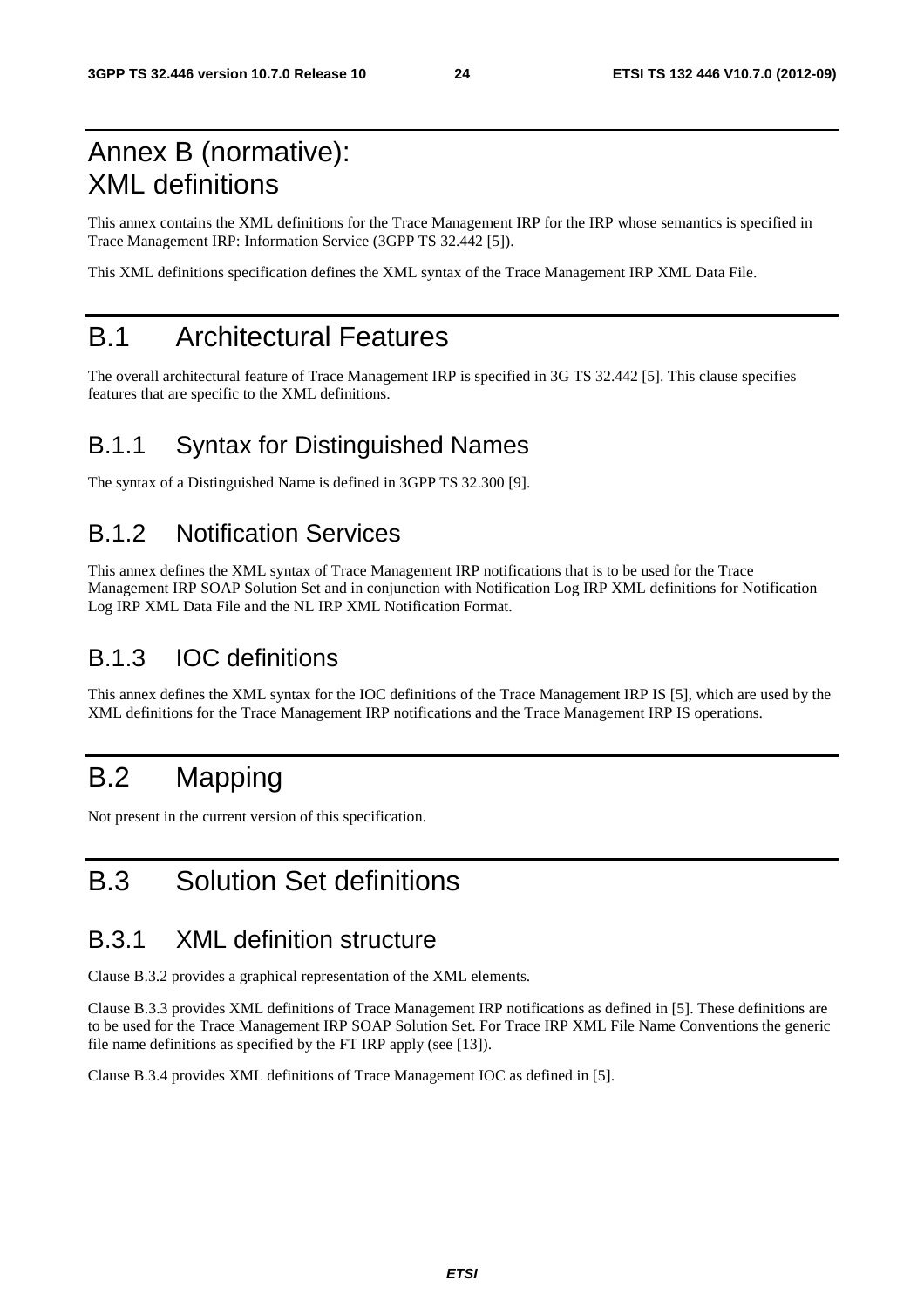# B.3.2 Graphical Representation



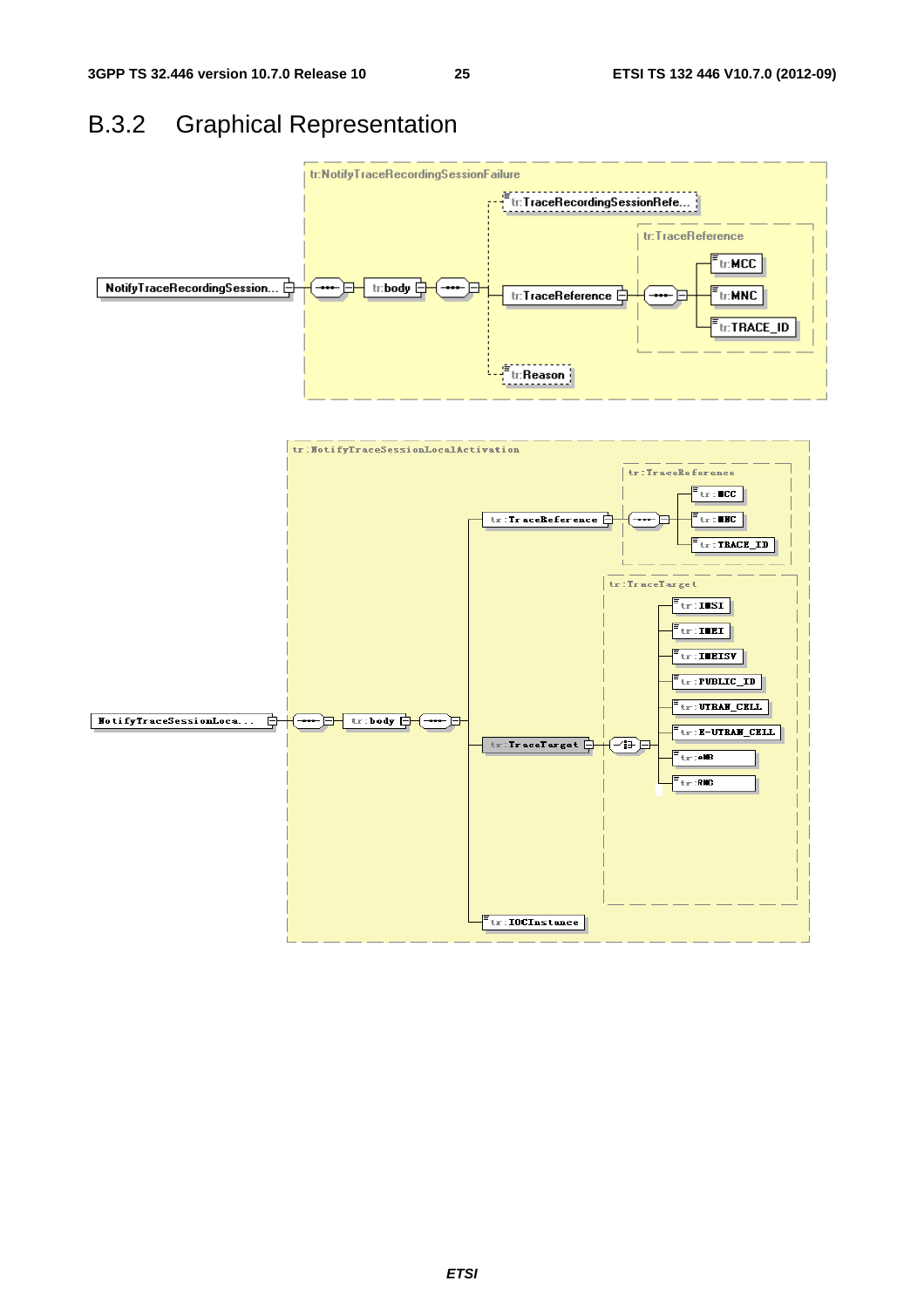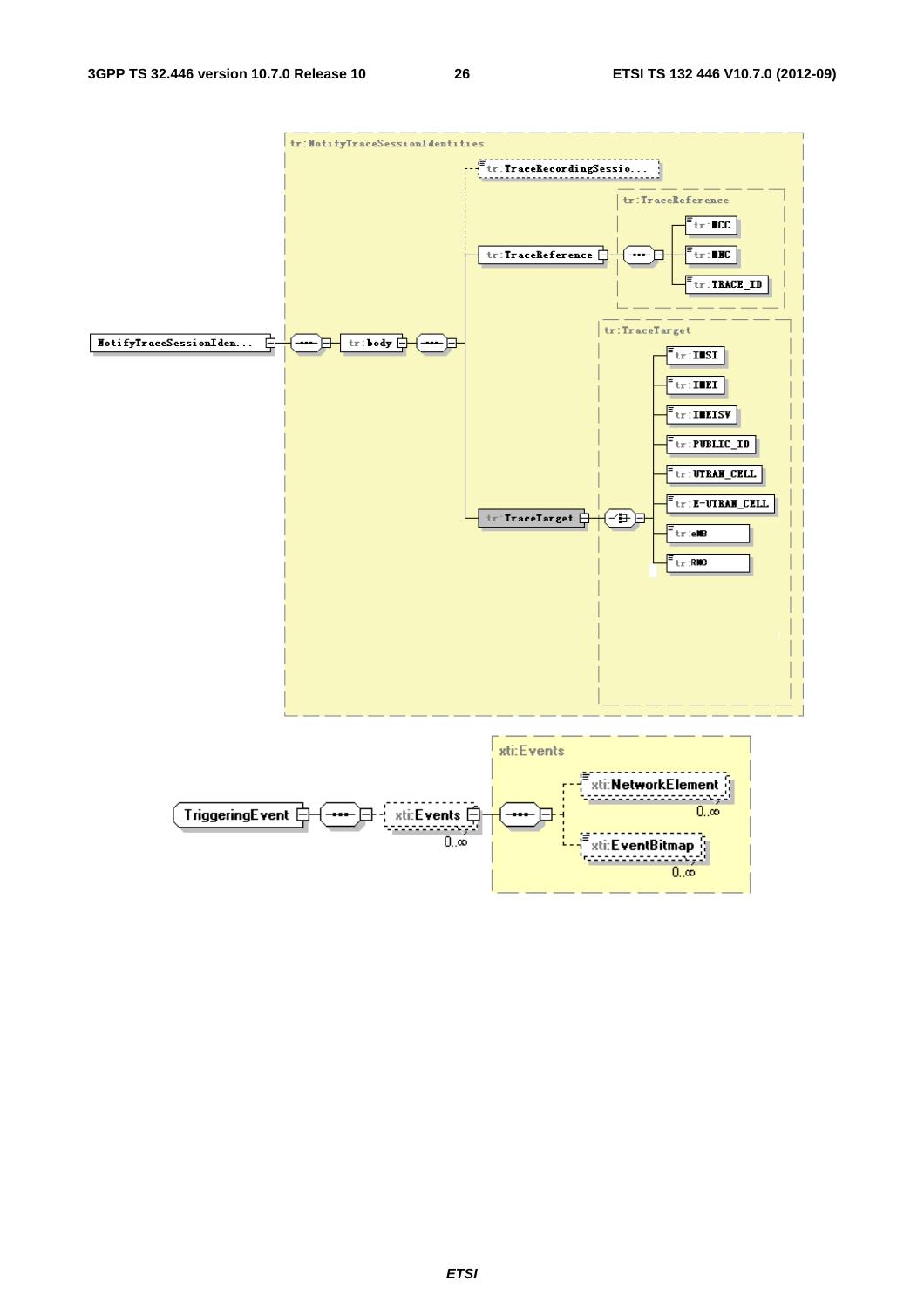#### B.3.3 XML Schema 'tMIRPNotif.xsd'

```
<?xml version="1.0" encoding="UTF-8"?> 
\leq ! - 3GPP TS 32.446 Trace Management IRP Notification 
  Trace IRP specific data file XML schema 
  tMIRPNotif.xsd 
--> 
<schema xmlns="http://www.w3.org/2001/XMLSchema" 
xmlns:tr="http://www.3gpp.org/ftp/specs/archive/32_series/32.446#tMIRPNotif" 
xmlns:xe="http://www.3gpp.org/ftp/specs/archive/32_series/32.306#notification" 
targetNamespace="http://www.3gpp.org/ftp/specs/archive/32_series/32.446#tMIRPNotif" 
elementFormDefault="qualified"> 
     <import namespace="http://www.3gpp.org/ftp/specs/archive/32_series/32.306#notification"/> 
     <!-- XML types specific for trace IRP notifications --> 
     <complexType name="TraceReference"> 
         <sequence> 
 <element name="MCC" type="short"/> 
 <element name="MNC" type="short"/> 
             <element name="TRACE_ID" type="integer"/> 
         </sequence> 
     </complexType> 
     <complexType name="NotifyTraceRecordingSessionFailure"> 
         <complexContent> 
             <extension base="xe:Notification"> 
                  <sequence> 
                     .<br><element name="bodv">
                          <complexType> 
                              <sequence> 
                                 <element name="TraceRecordingSessionReference" type="integer"
minOccurs="0"/> 
                                  <element name="TraceReference" type="tr:TraceReference"/> 
                                  <element name="Reason" type="string" minOccurs="0"/> 
                              </sequence> 
                          </complexType> 
                      </element> 
                  </sequence> 
             </extension> 
         </complexContent> 
     </complexType> 
     <element name="NotifyTraceRecordingSessionFailure" 
type="tr:NotifyTraceRecordingSessionFailure"/> 
     <complexType name="TraceTarget"> 
         <choice> 
             <element name="IMSI" type="string"/> 
             <element name="IMEI" type="string"/> 
             <element name="IMEISV" type="string"/> 
             <element name="PUBLIC_ID" type="string"/> 
             <element name="UTRAN_CELL" type="string"/> 
             <element name="E-UTRAN_CELL" type="string"/> 
 <element name="eNB" type="string"/> 
 <element name="RNC" type="string"/> 
         </choice> 
     </complexType> 
     <complexType name="NotifyTraceSessionLocalActivation"> 
         <complexContent> 
             <extension base="xe:Notification"> 
                  <sequence> 
                      <element name="body"> 
                          <complexType> 
                              <sequence> 
                                  .<br><element name="TraceReference" type="tr:TraceReference"/>
                                  <element name="TraceTarget" type="tr:TraceTarget"/> 
                                  <element name="IOCInstance" type="string"/> 
                              </sequence> 
                          </complexType> 
                      </element> 
                  </sequence> 
             </extension> 
         </complexContent> 
     </complexType> 
     <element name="NotifyTraceSessionLocalActivation" type="tr:NotifyTraceSessionLocalActivation"/> 
     <complexType name="NotifyTraceSessionIdentities"> 
         <complexContent> 
             <extension base="xe:Notification"> 
                  <sequence>
```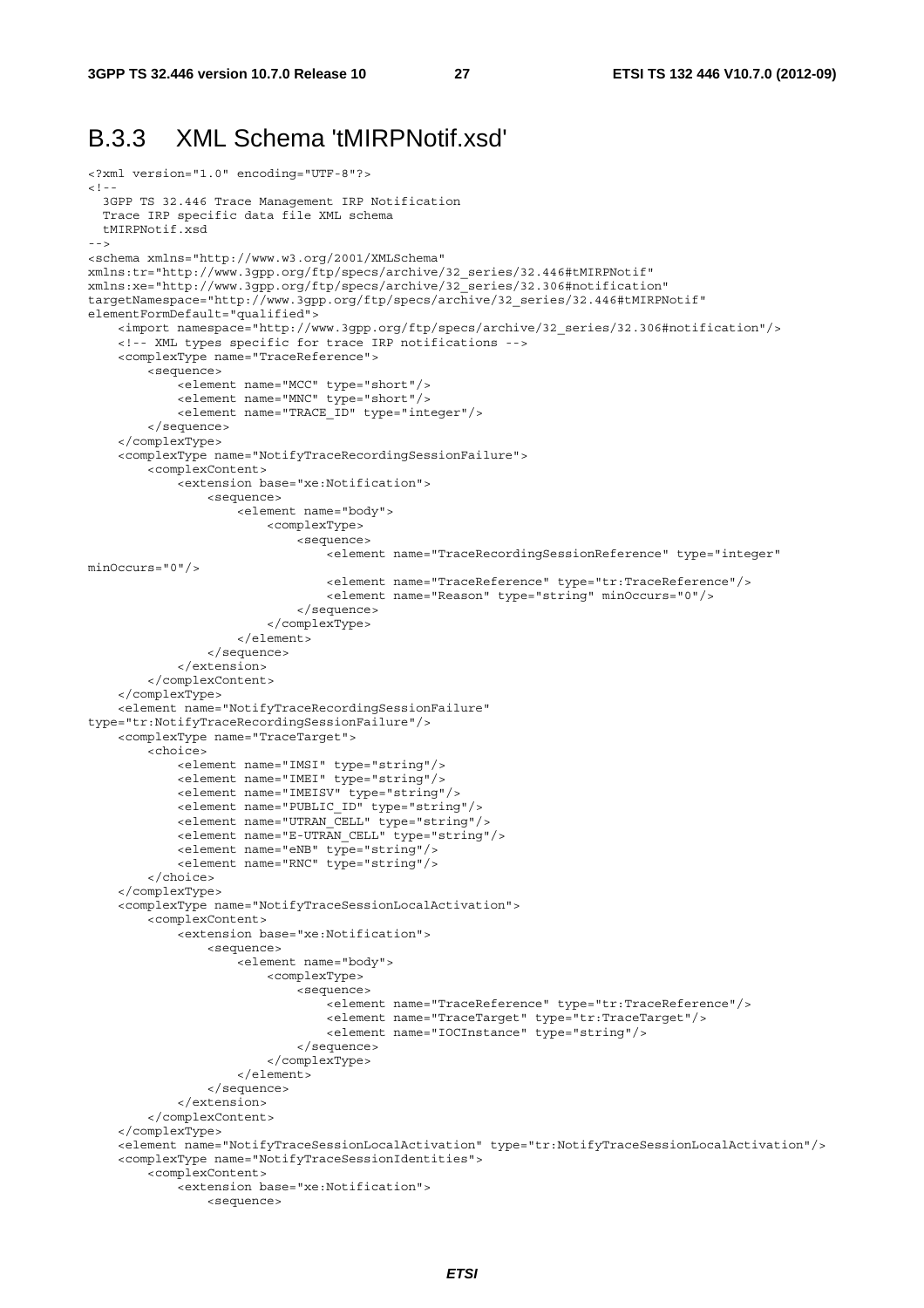```
 <element name="body"> 
                          <complexType> 
                              <sequence> 
                                  <element name="TraceRecordingSessionReference" type="integer" 
minOccurs="0"/> 
                                  <element name="TraceReference" type="tr:TraceReference"/> 
                                  <element name="TraceTarget" type="tr:TraceTarget"/> 
                              </sequence> 
                          </complexType> 
                      </element> 
                 </sequence> 
             </extension> 
         </complexContent> 
     </complexType> 
     <element name="NotifyTraceSessionIdentities" type="tr:NotifyTraceSessionIdentities"/> 
</schema>
```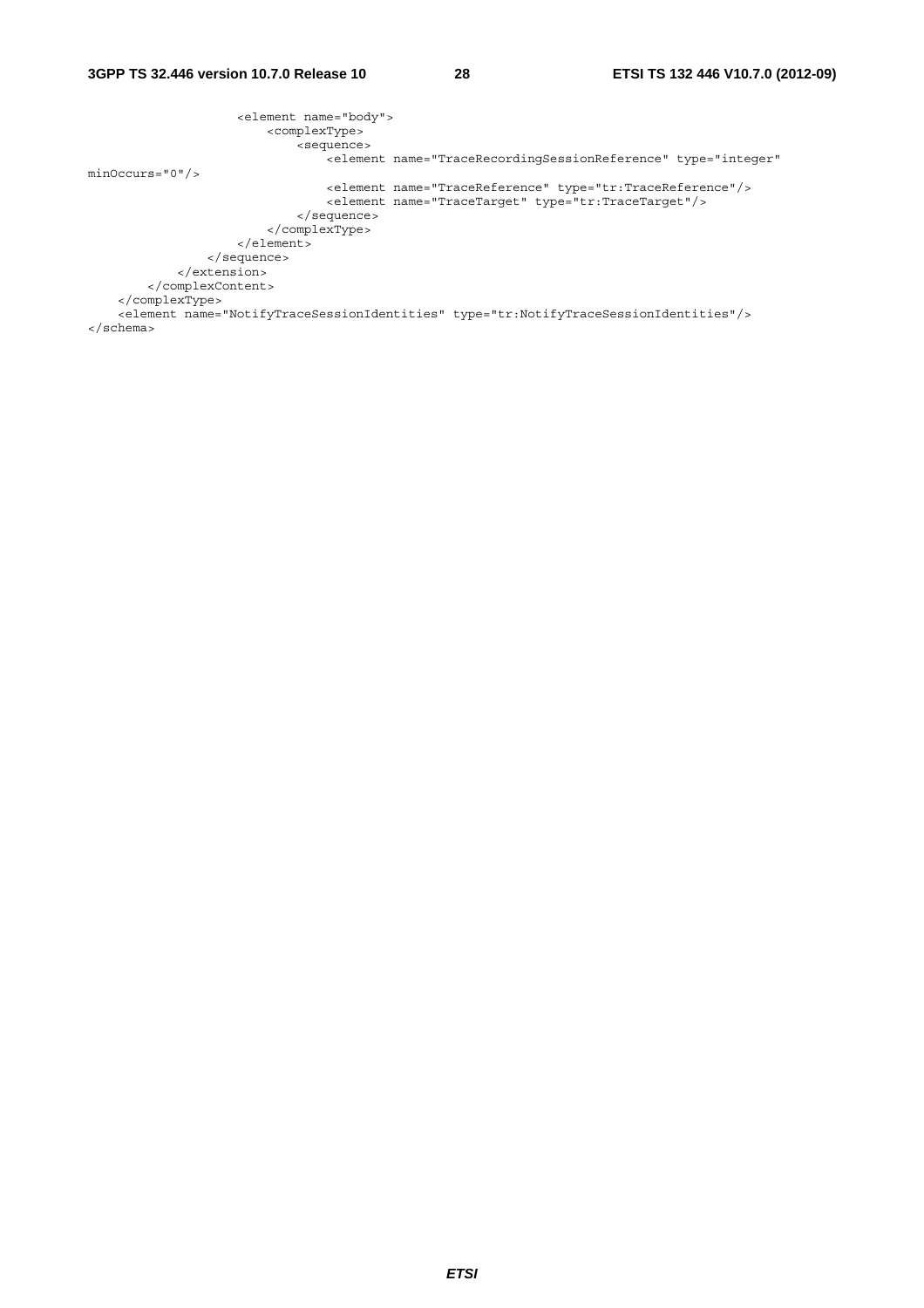#### B.3.4 XML Schema 'tMIRPIOCs.xsd'

```
<?xml version="1.0" encoding="UTF-8"?> 
\leq ! - 3GPP TS 32.446 Trace Management IRP IOC XML Schema 
     tMIRPIOCs.xsd 
- - -<schema xmlns:xti="http://www.3gpp.org/ftp/specs/archive/32_series/32.446#tMIRPIOCs" 
xmlns:xe="http://www.3gpp.org/ftp/specs/archive/32_series/32.306#notification" 
xmlns:xn=http://www.3gpp.org/ftp/specs/archive/32_series/32.626#genericNrm
xmlns="http://www.w3.org/2001/XMLSchema" 
targetNamespace="http://www.3gpp.org/ftp/specs/archive/32_series/32.446#tMIRPIOCs" <import 
namespace="http://www.3gpp.org/ftp/specs/archive/32_series/32.626#genericNrm"/> 
elementFormDefault="qualified" attributeFormDefault="unqualified">
     <complexType name="ListOfInterfaces"> 
         <sequence> 
            -<br>-<element name="Interface" type="integer" minOccurs="0" maxOccurs="unbounded"/>
         </sequence> 
     </complexType> 
     <simpleType name="NeType"> 
         <restriction base="string"> 
             <enumeration value="MSC_SERVER"/> 
             <enumeration value="MGW"/> 
             <enumeration value="RNC"/> 
             <enumeration value="SGSN"/> 
             <enumeration value="GGSN"/> 
             <enumeration value="BM_SC"/> 
             <enumeration value="eNB"/> 
              <enumeration value="MME"/> 
             <enumeration value="SGW"/> 
             <enumeration value="PGW"/> 
         </restriction> 
     </simpleType> 
     <simpleType name="MobilityTechType"> 
         <restriction base="string"> 
             <enumeration value="UMTS"/> 
             <enumeration value="LTE"/> 
         </restriction> 
     </simpleType> 
     <complexType name="ListOfNeTypes"> 
         <sequence> 
              <element name="NE" type="xti:NeType" minOccurs="0" maxOccurs="unbounded"/> 
         </sequence> 
     </complexType> 
     <complexType name="DNSet"> 
         <sequence> 
             <element name="DN" type="xn:DN" minOccurs="0" maxOccurs="unbounded"/> 
          </sequence> 
     </complexType> 
     <simpleType name="TraceDepth"> 
         <restriction base="string"> 
             <enumeration value="MINIMUM"/> 
             <enumeration value="MEDIUM"/> 
             <enumeration value="MAXIMUM"/> 
              <enumeration value="VENDORMINIMUM"/> 
             <enumeration value="VENDORMEDIUM"/> 
             <enumeration value="VENDORMAXIMUM"/> 
         </restriction> 
     </simpleType> 
         <restriction base="string"> 
             <enumeration value="IMSI"/> 
             <enumeration value="IMEI"/> 
             <enumeration value="IMEISV"/> 
             <enumeration value="PUBLIC_ID"/> 
             <enumeration value="UTRAN_CELL_ID"/> 
             <enumeration value="EUTRAN_CELL_ID"/> 
             <enumeration value="eNB_ID"/> 
             <enumeration value="RNC_ID"/> 
         </restriction> 
     </simpleType> 
     <!-- the values of the EventBitmap is coming from the TriggeringEvent trace parameter definition 
in 3GPP TS 32.422 --> 
     <complexType name="Events"> 
         <sequence> 
            .<br><element name="NetworkElement" type="xti:NeType" minOccurs="0" maxOccurs="unbounded"/>
              <element name="EventBitmap" type="integer" minOccurs="0" maxOccurs="unbounded"/>
```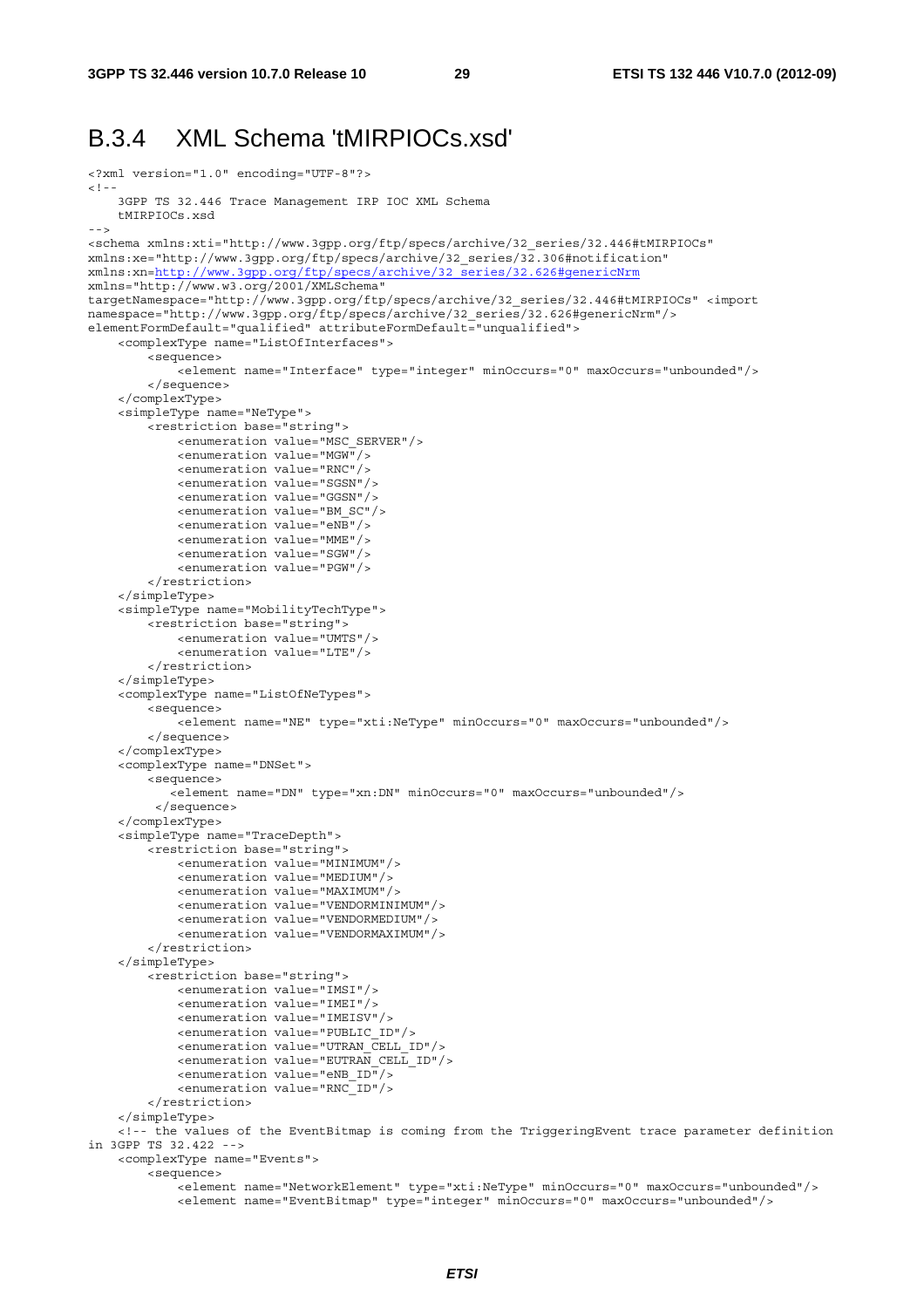```
 </sequence> 
     </complexType> 
     <complexType name=" TriggeringEvent"> 
         <sequence> 
              <element name="Events" type="xti:Events" minOccurs="0" maxOccurs="unbounded"/> 
         </sequence> 
     </complexType> 
     <simpleType name="UnsupportedItem"> 
         <restriction base="string"> 
              <enumeration value="MANAGED_ENTITY"/> 
              <enumeration value="TRACE_DEPTH"/> 
              <enumeration value="LIST_OF_INTERFACES"/> 
              <enumeration value="TRACE_TARGET"/> 
              <enumeration value="LIST_OF_MEASUREMENTS"/> 
              <enumeration value="MDT_AREA_SCOPE"/> 
              <enumeration value="REPORTING_TRIGGER"/> 
              <enumeration value="REPORT_INTERVAL"/> 
              <enumeration value="REPORT_AMOUNT"/> 
              <enumeration value="EVENT_THRESHOLD"/> 
              <enumeration value="LOGGING_INTERVAL"/> 
              <enumeration value="LOGGING_DURATION"/> 
              <enumeration value="ANONYMIZATION_OF_MDT_DATA"/> 
              <enumeration value="MEASUREMENT_QUANTITY"/> 
              <enumeration value="REASON"/> 
         </restriction> 
     </simpleType> 
     <simpleType name="JobType"> 
         <restriction base="string"> 
              <enumeration value="IMMEDIATE_MDT_ONLY"/> 
              <enumeration value="LOGGED_MDT_ONLY"/> 
              <enumeration value="TRACE_ONLY"/> 
              <enumeration value="IMMEDIATE_MDT AND TRACE"/> 
         </restriction> 
     </simpleType> 
     <complexType name="Measurements"> 
         <sequence> 
              <element name="MobilityTech" type="xti:MobilityTechType" minOccurs="0" 
maxOccurs="unbounded"/> 
              <element name="MeasurementsBitmap" type="integer" minOccurs="0" maxOccurs="unbounded"/> 
         </sequence> 
     </complexType> 
     <complexType name="ListOfMeasurements"> 
         <sequence> 
             <element name="Measurements" type="xti:Measurements" minOccurs="0" 
maxOccurs="unbounded"/> 
         </sequence> 
     </complexType> 
     <complexType name="ReportingTrigger"> 
         <sequence> 
             -<br>-<element name="MobilityTech" type="xti:MobilityTechType" minOccurs="0"
maxOccurs="unbounded"/> 
             <element name="ReportingTriggerBitmap" type="integer" minOccurs="0" 
maxOccurs="unbounded"/> 
         </sequence> 
     </complexType> 
     <simpleType name="ReportInterval"> 
         <restriction base="string"> 
              <enumeration value="250ms"/> 
              <enumeration value="500ms"/> 
              <enumeration value="1000ms"/> 
              <enumeration value="2000ms"/> 
              <enumeration value="3000ms"/> 
              <enumeration value="4000ms"/> 
              <enumeration value="6000ms"/> 
              <enumeration value="8000ms"/> 
              <enumeration value="12000ms"/> 
              <enumeration value="16000ms"/> 
              <enumeration value="20000ms"/> 
              <enumeration value="24000ms"/> 
              <enumeration value="28000ms"/> 
              <enumeration value="32000ms"/> 
              <enumeration value="64000ms"/> 
              <enumeration value="120ms"/> 
              <enumeration value="240ms"/> 
              <enumeration value="480ms"/> 
              <enumeration value="640ms"/> 
              <enumeration value="1024ms"/>
```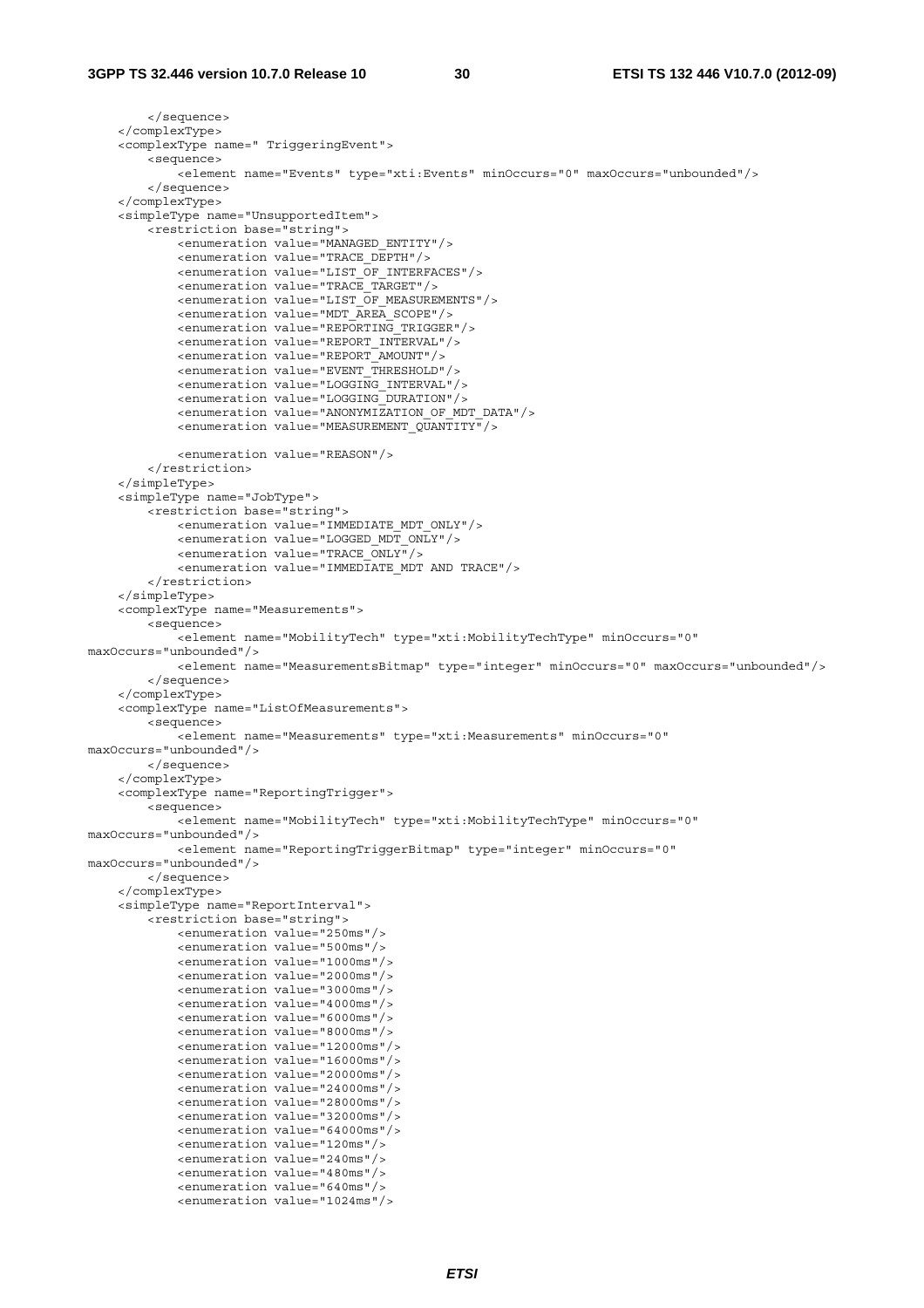<enumeration value="2048ms"/>

```
 <enumeration value="5120ms"/> 
             <enumeration value="10240ms"/> 
             <enumeration value="60000ms"/> 
              <enumeration value="360000ms"/> 
             <enumeration value="720000ms"/> 
              <enumeration value="1800000ms"/> 
             <enumeration value="3600000ms"/> 
         </restriction> 
     </simpleType> 
     <simpleType name="ReportAmount"> 
         <restriction base="string"> 
             <enumeration value="1"/> 
             <enumeration value="2"/> 
             <enumeration value="4"/> 
             <enumeration value="8"/> 
             <enumeration value="16"/> 
             <enumeration value="32"/> 
             <enumeration value="64"/> 
             <enumeration value="INFINITY"/> 
         </restriction> 
     </simpleType> 
     <simpleType name="LoggingInterval"> 
         <restriction base="string"> 
             <enumeration value="1.28s"/> 
              <enumeration value="2.56s"/> 
             <enumeration value="5.12s"/> 
             <enumeration value="10.24s"/> 
             <enumeration value="20.48s"/> 
             <enumeration value="30.72s"/> 
             <enumeration value="40.96s"/> 
              <enumeration value="61.44s"/> 
         </restriction> 
     </simpleType> 
     <simpleType name="LoggingDuration"> 
         <restriction base="string"> 
             <enumeration value="600s"/> 
             <enumeration value="1200s"/> 
             <enumeration value="2400s"/> 
             <enumeration value="3600s"/> 
             <enumeration value="5400s"/> 
             <enumeration value="7200s"/> 
         </restriction> 
     </simpleType> 
     <simpleType name="AnonymizationOfMDTData"> 
         <restriction base="string"> 
             <enumeration value="NO_IDENTITY"/> 
             <enumeration value="TAC_OF_IMEI"/> 
         </restriction> 
     </simpleType> 
<complexType name='EventThreshold'> 
     <choice> 
         <element name='EventThresholdRSRP' type='integer'> 
         <element name='EventThresholdRSRQ' type='integer'> 
         <element name='EventThreshold1F' type='integer'> 
         <element name='EventThreshold1l' type='integer'> 
     </choice> 
</complexType> 
     <complexType name="UnsupportedList"> 
         <sequence> 
             <element name="UnsupportedItem" type="xti:UnsupportedItem" minOccurs="0" 
maxOccurs="unbounded"/> 
         </sequence> 
     </complexType> 
     <!-- Attributes of the TraceJob IOC --> 
     <element name="traceReference" type="unsignedLong"/> 
     <element name="listOfInterfaces" type="xti:ListOfInterfaces"/> 
     <element name="listOfNeTypes" type="xti:ListOfNeTypes"/> 
 <element name="traceDepth" type="xti:TraceDepth"/> 
 <element name="traceTarget" type="xti:TraceTarget"/> 
     <element name="triggeringEvent" type="xti:TraceTarget"/> 
     <element name="traceCollectionEntityAddress" type="string"/> 
     <element name="jobType" type="xti:JobType"/> 
     <element name="mdtAreaScope" type="xti:DNSet"/> 
     <element name="listOfMeasurements" type="xti:ListOfMeasurements"/>
```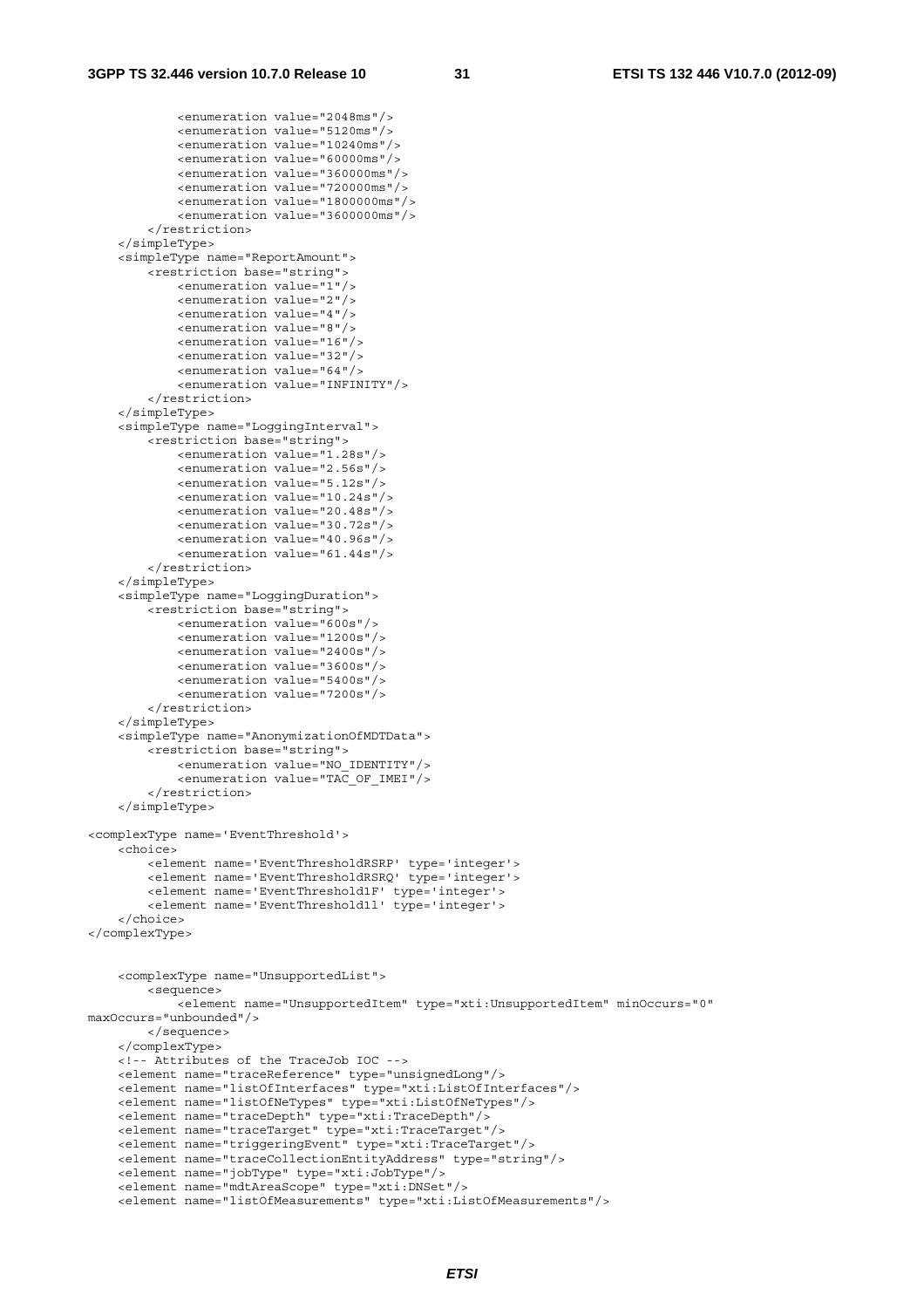```
 <element name="reportingTrigger" type="xti:ReportingTrigger"/> 
 <element name="reportInterval" type="xti:ReportInterval"/> 
 <element name="reportAmount" type="xti:ReportAmount"/> 
 <element name="eventThreshold" type="xti:EventThreshold"/> 
 <element name="loggingInterval" type="xti:LoggingInterval"/> 
 <element name="loggingDuration" type="xti:LoggingDuration"/> 
 <element name="anonymizationOfMDTData" type="xti:anonymizationOfMDTData"/> 
 <element name="measurementQuantity" type="integer"/> 
     <!-- Attributes of the TraceRecord IOC --> 
     <element name="fileName" type="string"/> 
</schema>
```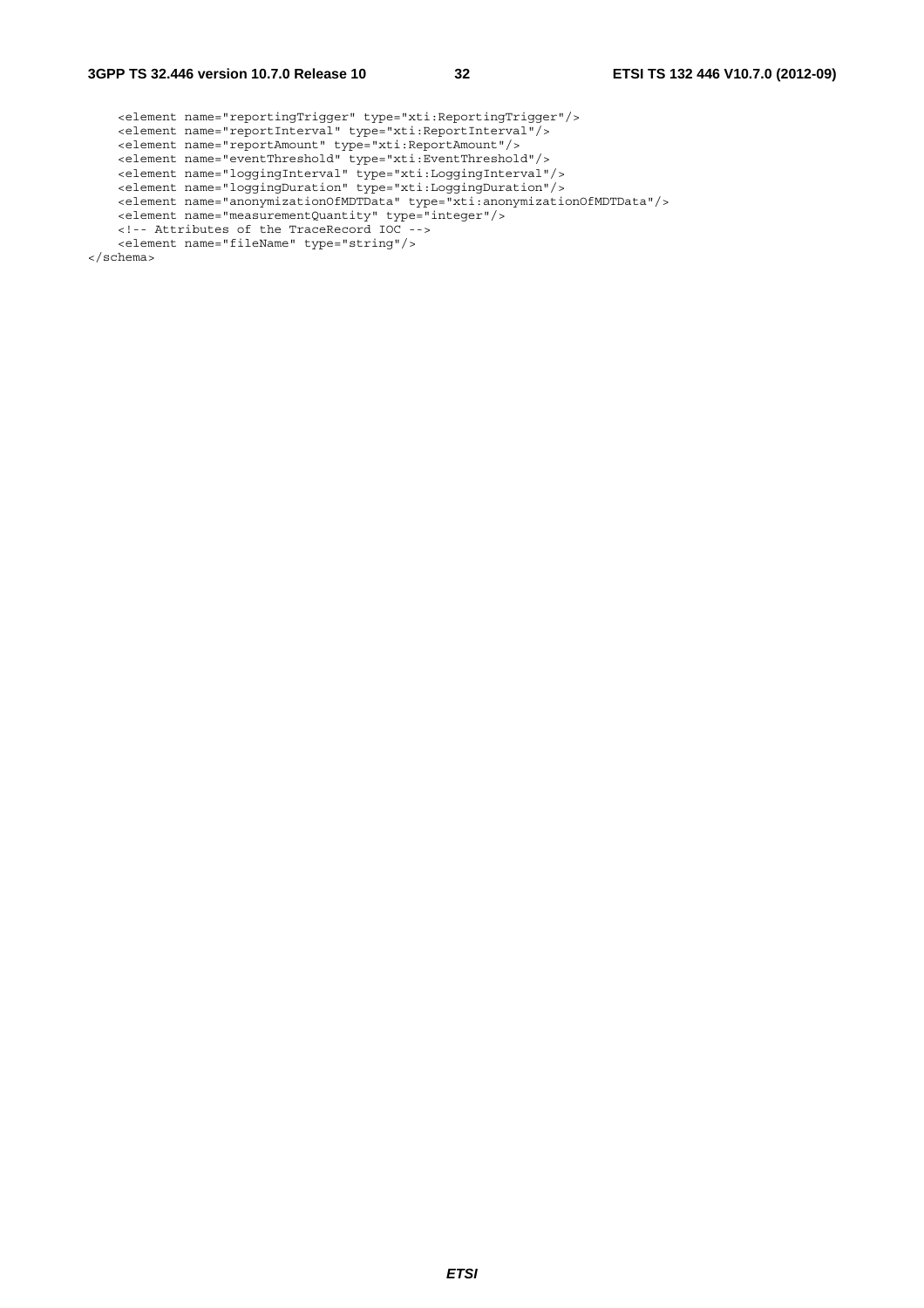# Annex C (normative): SOAP Solution Set

This annex specifies the SOAP Solution Set for the IRP whose semantics are specified in Trace Management IRP: Information Service (3GPP TS 32.442 [5]).

# C.1 Architectural features

The overall architectural feature of the Trace Management IRP is specified in 3GPP TS 32.442 [5]. This clause specifies features that are specific to the SOAP solution set.

## C.1.1 Syntax for Distinguished Names

The syntax of a Distinguished Name is defined in 3GPP TS 32.300 [9].

## C.1.2 Notification Services

The Trace Management IRP SOAP SS uses the Notification IRP SOAP SS of 3GPP TS 32.306 [10]. The IRPAgent shall support the push interface model, which means that the IRPAgent sends trace management notifications to the IRPManager as soon as new events occur. The IRPManager does not need to check ("pull") for events.

# C.1.3 Supported W3C specifications

The SOAP 1.1 specification [21] and WSDL 1.1 specification [23] are supported.

The SOAP 1.2 specification [24] is supported optionally.

This specification uses "document" style in WSDL file.

This specification uses "literal" encoding style in WSDL file.

The filter language used in the SS is the XPath Language (see W3C XPath 1.0 specification [22]). IRPAgents may throw a FilterComplexityLimit fault when a given filter is too complex.

Relevant definitions are imported from the Trace Management IRP XML definitions of Annex B

# C.1.4 Prefixes and namespaces

This specification uses a number of namespace prefixes throughout that are listed in Table C.1.4.

| <b>PREFIX</b>    | <b>NAMESPACE</b>                                                                |
|------------------|---------------------------------------------------------------------------------|
| (no prefix)      | http://schemas.xmlsoap.org/wsdl/                                                |
| soap             | http://schemas.xmlsoap.org/wsdl/soap/                                           |
| traceRPSystem    | http://www.3gpp.org/ftp/specs/archive/32_series/32.446#TraceIRPSystem           |
| traceIRPData     | http://www.3gpp.org/ftp/specs/archive/32_series/32.446#TraceIRPData             |
| xti              | http://www.3gpp.org/ftp/specs/archive/32_series/32.446#tMIRPIOCs                |
| xn               | http://www.3gpp.org/ftp/specs/archive/32_series/32.626#genericNrm               |
| genericIRPSystem | http://www.3gpp.org/ftp/specs/archive/32_series/32.316#GenericIRPSystem         |
| ntflRPNtfSystem  | http://www.3gpp.org/ftp/specs/archive/32_series/32.306#NotificationIRPNtfSystem |

#### **Table C.1.4: Prefixes and Namespaces used in this specification**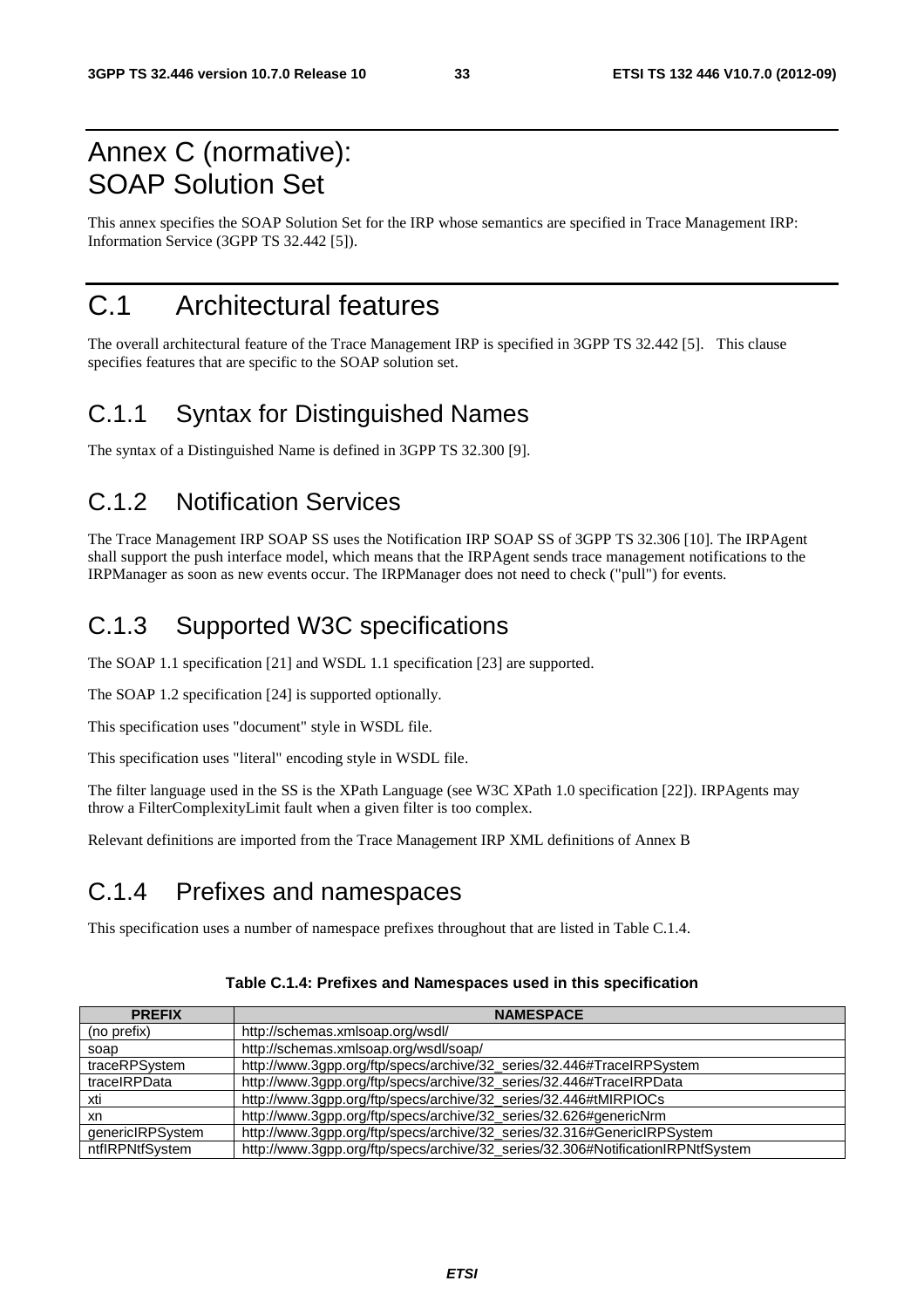# C.2 Mapping

# C.2.1 Operation and notification mapping

The Trace Management IRP IS (3GPP TS 32.442 [5]) defines semantics of operation and notification visible across the Itf-N. Table C.2.1 indicates mapping of these operations and notifications to their equivalents defined in this SS.

| IS Operations in 3GPP TS 32.442 [5]                                                                                | <b>SS Operations</b>   | <b>SS Port</b>                | <b>Qualifier</b> |
|--------------------------------------------------------------------------------------------------------------------|------------------------|-------------------------------|------------------|
| lactivateTraceJob                                                                                                  | activateTraceJob       | <b>TraceIRPManagementPort</b> | M                |
| deactivateTraceJob                                                                                                 | deactivateTraceJob     | TraceIRPManagementPort        | м                |
| llistTraceJob                                                                                                      | listTraceJob           | <b>TraceIRPManagementPort</b> | м                |
| llistActivatedTraceJobs                                                                                            | listActivatedTraceJobs | <b>TraceIRPManagementPort</b> |                  |
| notifyTraceRecordingSessionFailure                                                                                 | notify (note 1)        | NotificationIRPNtfPort        |                  |
| notifyTraceSessionLocalActivation                                                                                  | notify (note 1)        | NotificationIRPNtfPort        | M                |
| notifyTraceSessionIdentities                                                                                       | notify (note 1)        | <b>NotificationIRPNtfPort</b> | <b>CM</b>        |
| NOTE 1: The IS equivalent maps to an XML definition specified in Annex B, and this being an input parameter to the |                        |                               |                  |
| operation notify under the port type ntflRPNtfSystem:NotificationIRPNtf and under the binding                      |                        |                               |                  |
| ntflRPNtfSystem:NotificationIRPNtf of 3GPP TS 32.306 [10].                                                         |                        |                               |                  |

# C.2.2 Operation parameter mapping

The Trace Management IRP IS (3GPP TS 32.442 [5]) defines semantics of parameters carried in the operations. The tables below show the mapping of these parameters, as per operation, to their equivalents defined in this SS.

| <b>IS Operation parameter</b> | <b>SS Method parameter</b>                                | Qualifier |
|-------------------------------|-----------------------------------------------------------|-----------|
| iOCInstance                   | iOCInstance                                               | М         |
| listOfInterfaces              | listOfInterfaces                                          | O         |
| listOfNeTypes                 | listOfNeTypes                                             | <b>CM</b> |
| traceDepth                    | traceDepth                                                | M         |
| traceReference                | traceReference                                            | М         |
| traceTarget                   | traceTarget                                               | M         |
| triggeringEvent               | triggeringEvent                                           | CO        |
|                               | traceCollectionEntityAddress traceCollectionEntityAddress | СM        |
| jobType                       | jobType                                                   | M         |
| mdtAreaScope                  | mdtAreaScope                                              | <b>CM</b> |
| <b>listOfMeaurements</b>      | <b>listOfMeaurements</b>                                  | CМ        |
| reportingTrigger              | reportingTrigger                                          | <b>CM</b> |
| reportInterval                | reportInterval                                            | CМ        |
| reportAmount                  | reportAmount                                              | CМ        |
| eventThreshold                | eventThreshold                                            | <b>CM</b> |
| loggingInterval               | loggingInterval                                           | <b>CM</b> |
| loggingDuration               | loggingDuration                                           | <b>CM</b> |
| anonymizationOfMDTData        | anonymizationOfMDTData                                    | CМ        |
| measurementQuantity           | measurementQuantity                                       | CМ        |
| unsupportedList               | unsupportedList                                           | M         |
| status                        | status                                                    | M         |

| Table C.2.2.1: Mapping from IS activateTraceJob parameters to SS equivalents |  |
|------------------------------------------------------------------------------|--|
|------------------------------------------------------------------------------|--|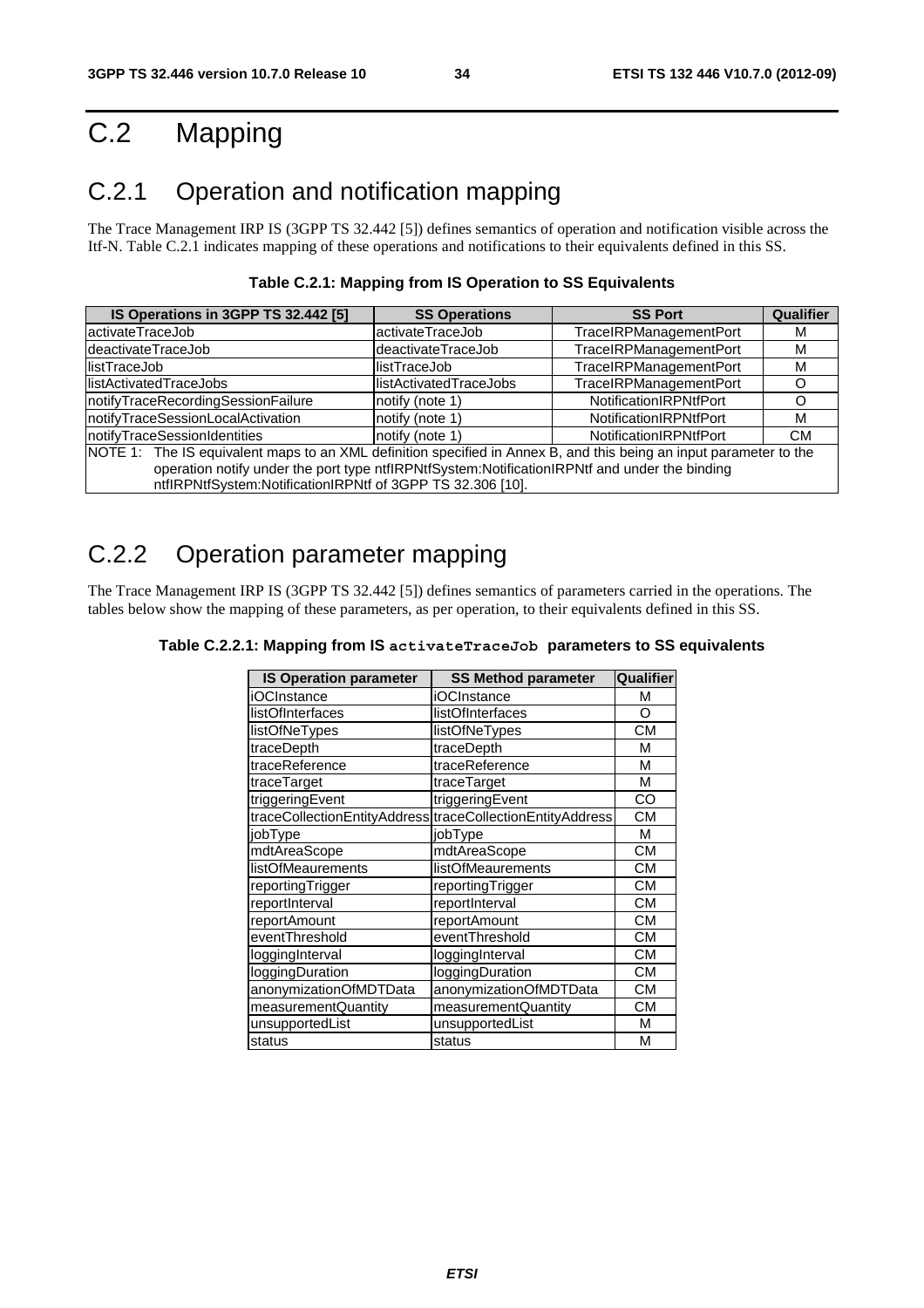| <b>IS Operation parameter</b> | <b>SS Method parameter</b>                                    | <b>Qualifier</b> |
|-------------------------------|---------------------------------------------------------------|------------------|
| traceReference                | ItraceReference                                               | м                |
| traceTarget                   | traceTarget                                                   | м                |
|                               | traceRecordingSessionReference traceRecordingSessionReference | <b>CM</b>        |
| status                        | status                                                        | М                |

#### **Table C.2.2.2: Mapping from IS deactivateTraceJob parameters to SS equivalents**

#### **Table C.2.2.3: Mapping from IS listTraceJob parameters to SS equivalents**

| <b>IS Operation parameter</b> | <b>SS Method parameter</b>                                    | Qualifier |
|-------------------------------|---------------------------------------------------------------|-----------|
| traceReference                | traceReference                                                | M         |
| <b>iOCInstance</b>            | iOCInstance                                                   | М         |
| listOfInterfaces              | listOfInterfaces                                              | O         |
| traceDepth                    | traceDepth                                                    | М         |
|                               | traceRecordingSessionReference traceRecordingSessionReference | <b>CM</b> |
| traceTarget                   | traceTarget                                                   | м         |
| triggeringEvent               | triggeringEvent                                               | O         |
| traceCollectionEntityAddress  | traceCollectionEntityAddress                                  | CМ        |
| jobType                       | jobType                                                       | М         |
| mdtAreaScope                  | mdtAreaScope                                                  | CМ        |
| <b>listOfMeaurements</b>      | <b>listOfMeaurements</b>                                      | CМ        |
| reportingTrigger              | reportingTrigger                                              | <b>CM</b> |
| reportInterval                | reportInterval                                                | CМ        |
| reportAmount                  | reportAmount                                                  | <b>CM</b> |
| eventThreshold                | eventThreshold                                                | CМ        |
| loggingInterval               | loggingInterval                                               | СM        |
| loggingDuration               | loggingDuration                                               | <b>CM</b> |
| anonymizationOfMDTData        | anonymizationOfMDTData                                        | CМ        |
| measurementQuantity           | measurementQuantity                                           | CМ        |
| status                        | status                                                        | М         |

| Table C.2.2.4: Mapping from IS 1istTraceJobs parameters to SS equivalents |  |
|---------------------------------------------------------------------------|--|
|---------------------------------------------------------------------------|--|

| <b>IS Operation parameter SS Method parameter Qualifier</b> |                            |   |
|-------------------------------------------------------------|----------------------------|---|
| <b>ItraceReferenceList</b>                                  | <b>ItraceReferenceList</b> | м |
| <b>Istatus</b>                                              | status                     | М |

# C.2.3 Notification parameter mapping

The Trace Management IRP IS (3GPP TS 32.442 [5]) defines semantics of parameters carried in notifications. The following tables indicate the mapping of these parameters to their SS equivalents.

|  |  | Table C.2.3.1: Mapping for notifyTraceRecordingSessionFailure |
|--|--|---------------------------------------------------------------|
|--|--|---------------------------------------------------------------|

| <b>IS Parameters</b> | <ss> Parameters</ss>                                          |   | <b>Qualifier Comment</b> |
|----------------------|---------------------------------------------------------------|---|--------------------------|
| objectClass          | objectClass                                                   | м |                          |
| objectInstance       | objectInstance                                                | м |                          |
| leventTime           | eventTime                                                     | м |                          |
| notificationType     | notificationType                                              | м |                          |
| systemDN             | systemDN                                                      | М |                          |
| InotificationID      | notificationID                                                |   |                          |
|                      | traceRecordingSessionReference traceRecordingSessionReference |   |                          |
| traceReference       | traceReference                                                | М |                          |
| reason               | reason                                                        |   |                          |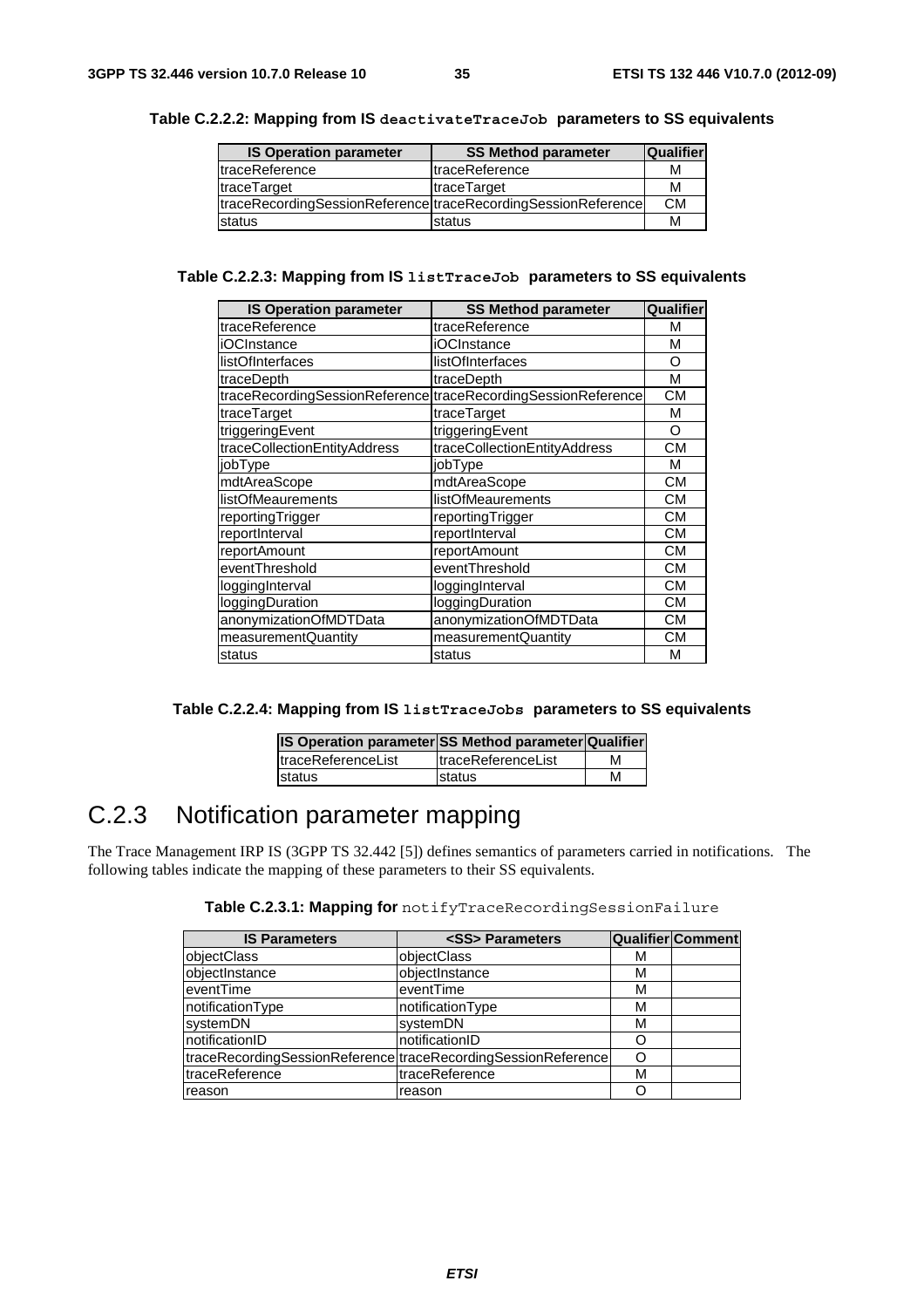|                               | IS Parameters <ss> Parameters Qualifier Comment</ss> |   |  |
|-------------------------------|------------------------------------------------------|---|--|
| objectClass                   | objectClass                                          | м |  |
| objectInstance                | objectInstance                                       | м |  |
| eventTime                     | eventTime                                            | М |  |
|                               | notificationType notificationType                    | м |  |
| systemDN                      | systemDN                                             | м |  |
| notificationID                | notificationID                                       | O |  |
| traceReference traceReference |                                                      | м |  |
| traceTarget                   | traceTarget                                          | М |  |
| <b>iOCInstance</b>            | iOCInstance                                          | м |  |

**Table C.2.3.2: Mapping for** notifyTraceSessionLocalActivation

#### **Table C.2.3.3: Mapping for notifyTraceSessionIdentities**

| <b>IS Parameters</b>                                          | <ss> Parameters</ss> |   | Qualifier Comment |
|---------------------------------------------------------------|----------------------|---|-------------------|
| objectClass                                                   | objectClass          | м |                   |
| objectInstance                                                | objectInstance       | м |                   |
| eventTime                                                     | eventTime            | м |                   |
| notificationType                                              | notificationType     | М |                   |
| systemDN                                                      | systemDN             | м |                   |
| InotificationID                                               | notificationID       | Ω |                   |
| <b>ItraceReference</b>                                        | traceReference       | М |                   |
| traceRecordingSessionReference traceRecordingSessionReference |                      | M |                   |
| traceTarget                                                   | traceTarget          | M |                   |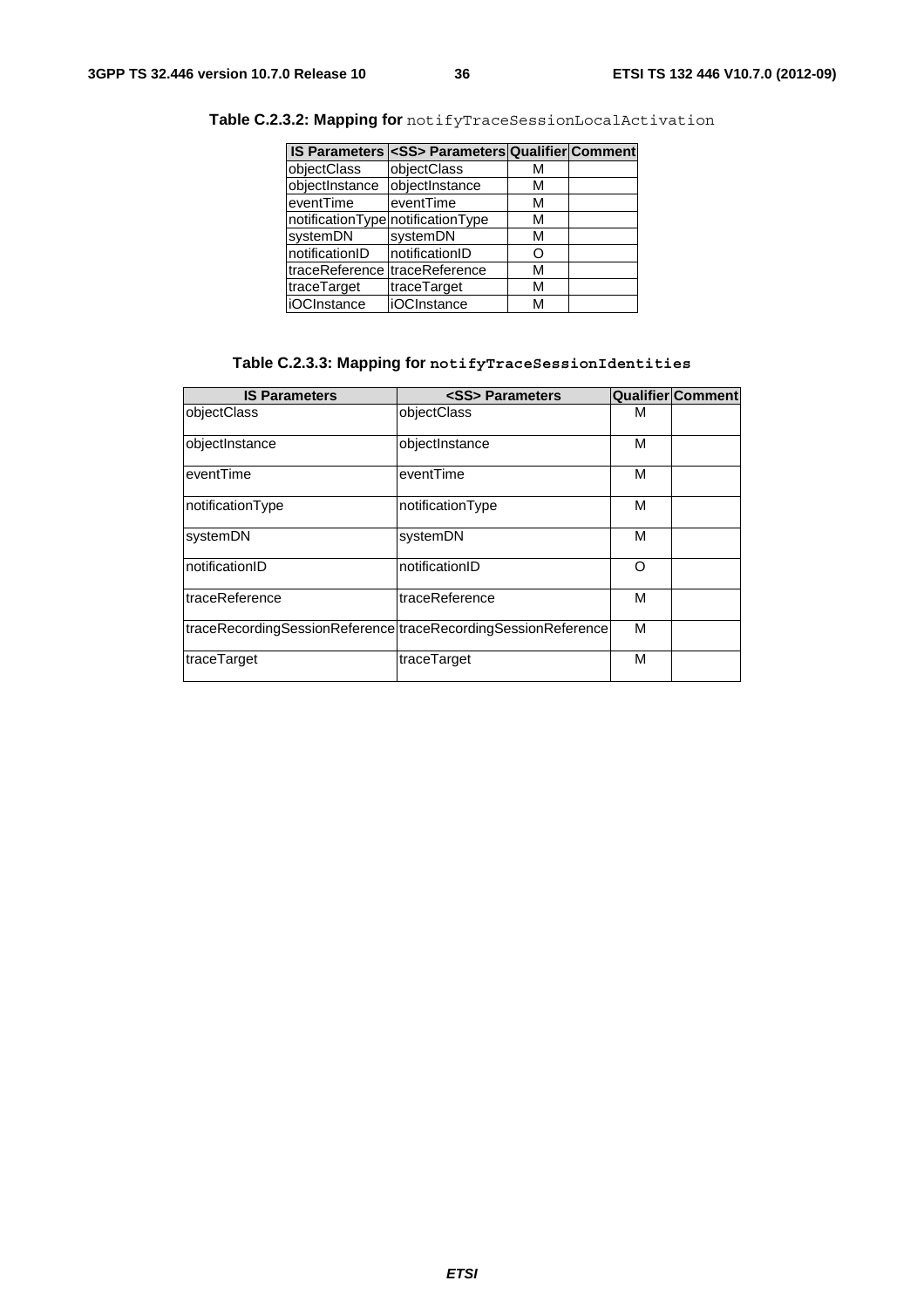# C.3 Solution Set definitions

### C.3.1 WSDL definition structure

Clause C.3.2 provides a graphical representation of the Trace Management IRP service.

Clause C.3.3 defines the services which are supported the Trace Management IRP agent.

# C.3.2 Graphical Representation

The WSDL structure is depicted in Figure C.3.2 below, depicting port type, binding and service. The port type contains port type operations, which again contains input, output and fault messages. The binding contains binding operations, which have the same name as the port type operations. The binding connects to a port inside the service.



**Figure C.3.2: Trace Management IRP SOAP Solution Set WSDL structure**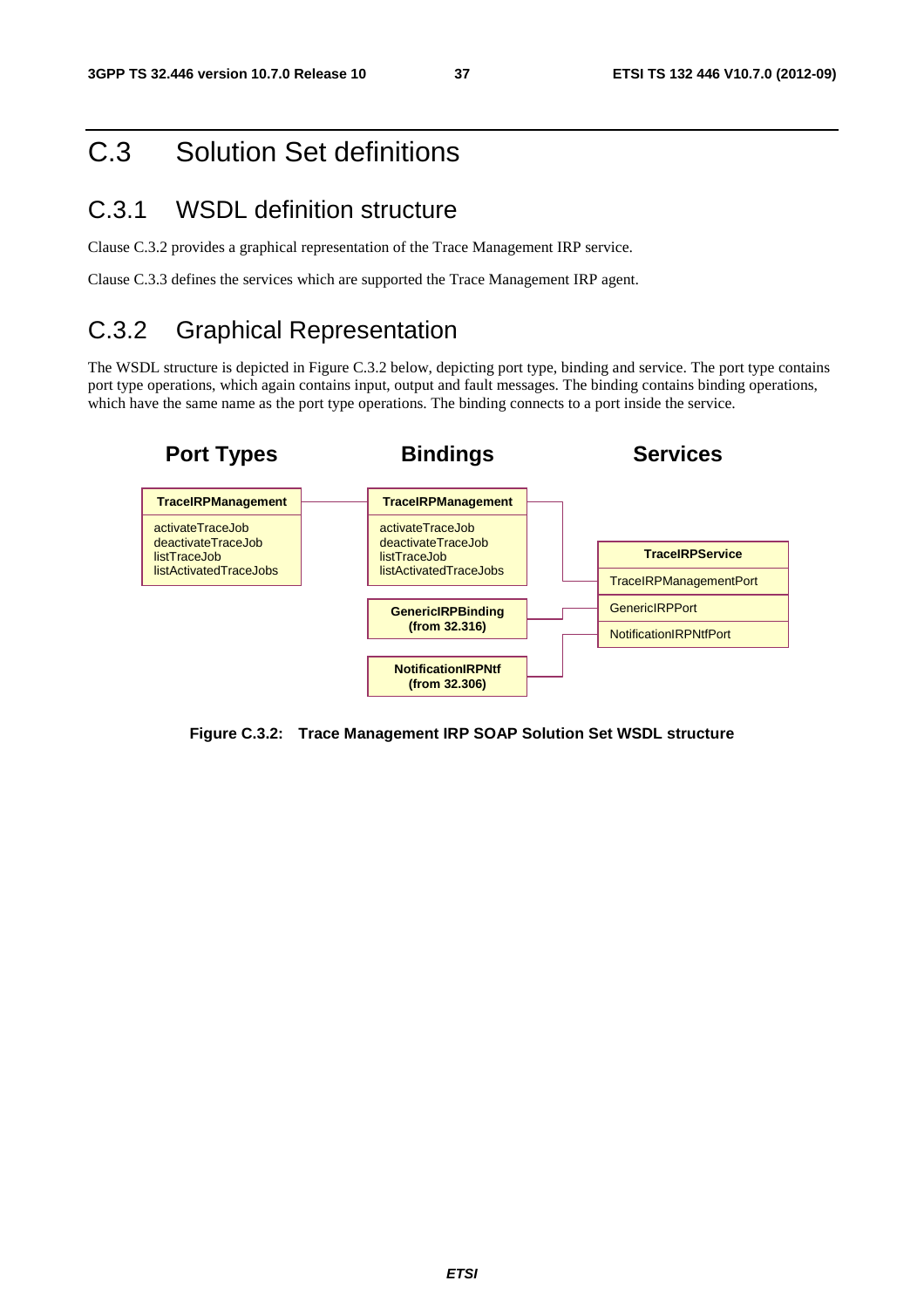### C.3.3 WSDL specification 'TraceIRPSystem.wsdl'

```
<?xml version="1.0" encoding="UTF-8"?> 
\lt ! -
   3GPP TS 32.446 Trace Management IRP SOAP Solution Set 
--> 
<definitions xmlns="http://schemas.xmlsoap.org/wsdl/" 
xmlns:soap="http://schemas.xmlsoap.org/wsdl/soap/" 
xmlns:traceIRPSystem="http://www.3gpp.org/ftp/specs/archive/32_series/32.446#TraceIRPSystem" 
xmlns:traceIRPData="http://www.3gpp.org/ftp/specs/archive/32_series/32.446#TraceIRPData" 
xmlns:xn="http://www.3gpp.org/ftp/specs/archive/32_series/32.626#genericNrm" 
xmlns:genericIRPSystem="http://www.3gpp.org/ftp/specs/archive/32_series/32.316#GenericIRPSystem" 
xmlns:ntfIRPNtfSystem="http://www.3gpp.org/ftp/specs/archive/32_series/32.306#NotificationIRPNtfSyst
em" targetNamespace="http://www.3gpp.org/ftp/specs/archive/32_series/32.446#TraceIRPSystem">
   <import namespace="http://www.3gpp.org/ftp/specs/archive/32_series/32.316#GenericIRPSystem"/> 
   <import 
namespace="http://www.3gpp.org/ftp/specs/archive/32_series/32.307/schema/32306#notification/Notifica
tionIRPNtfSystem"/> 
   <types> 
     <schema targetNamespace="http://www.3gpp.org/ftp/specs/archive/32_series/32.446#TraceIRPData" 
xmlns="http://www.w3.org/2001/XMLSchema" 
xmlns:xti="http://www.3gpp.org/ftp/specs/archive/32_series/32.446#tMIRPIOCs"> 
       <!-- activateTraceJob Request --> 
       <element name="activateTraceJobRequest"> 
         <complexType> 
           <sequence> 
             <element name="iOCInstance" type="xn:dn"/> 
             <element name="listOfInterfaces" type="xti:ListOfInterfaces" minOccurs="0"/> 
             <element name="listOfNeTypes" type="xti:ListOfNeTypes" minOccurs="0"/> 
             <element name="traceDepth" type="xti:TraceDepth"/> 
             <element name="traceReference" type="unsignedLong"/> 
             <element name="traceTarget" type="xti:TraceTarget"/> 
             <element name="triggeringEvent" type="xti:TriggeringEvent" minOccurs="0"/> 
             <element name="traceCollectionEntityAddress" type="string" minOccurs="0"/> 
             <element name="jobType" type="xti:JobType" minOccurs="0"/> 
             <element name="mdtAreaScope" type="xti:DNSet" minOccurs="0"/> 
             <element name="listOfMeasurements" type="xti:ListOfMeasurements" minOccurs="0"/> 
             <element name="reportingTrigger" type="xti:ReportingTrigger" minOccurs="0"/> 
             <element name="reportInterval" type="xti:ReportInterval" minOccurs="0"/> 
             <element name="reportAmount" type="xti:ReportAmount" minOccurs="0"/> 
             <element name="eventThreshold" type="xti:EventThreshold" minOccurs="0"/> 
             <element name="loggingInterval" type="xti:LoggingInterval" minOccurs="0"/> 
             <element name="loggingDuration" type="xti:LoggingDuration" minOccurs="0"/> 
             <element name="anonymizationOfMDTData" type="xti:anonymizationOfMDTData" minOccurs="0"/> 
             <element name="measurementQuantity" type="integer" minOccurs="0"/> 
           </sequence> 
         </complexType> 
       </element> 
       <!-- activateTraceJob Response --> 
       <element name="activateTraceJobResponse"> 
         <complexType> 
           <sequence> 
             <element name="status"> 
               <simpleType> 
                 <restriction base="string"> 
                   <enumeration value="Success"/> 
                    <enumeration value="Failure"/> 
                    <enumeration value="PartialSuccess"/> 
                 </restriction> 
                </simpleType> 
            \epsilon/element>
             <element name="unsupportedList" type="xti:UnsupportedList" minOccurs="0"/> 
             <element name="failureReason" minOccurs="0"> 
               <simpleType> 
                  <restriction base="string"> 
                    <enumeration value="invalidTraceDepth"/> 
                    <enumeration value="invalidListOfInterfaces"/> 
                    <enumeration value="invalidTraceTarget"/> 
                    <enumeration value="invalidMdtAreaScope"/> 
                    <enumeration value="invalidListOfMeasurements"/> 
                    <enumeration value="invalidReportingTrigger"/> 
                    <enumeration value="invalidReportInterval"/> 
                    <enumeration value="invalidReportAmount"/> 
                    <enumeration value="invalidEventThreshold"/> 
                    <enumeration value="invalidLoggingInterval"/> 
                    <enumeration value="invalidLoggingDuration"/> 
                    <enumeration value="invalidAnonymizationOfMDTData"/>
```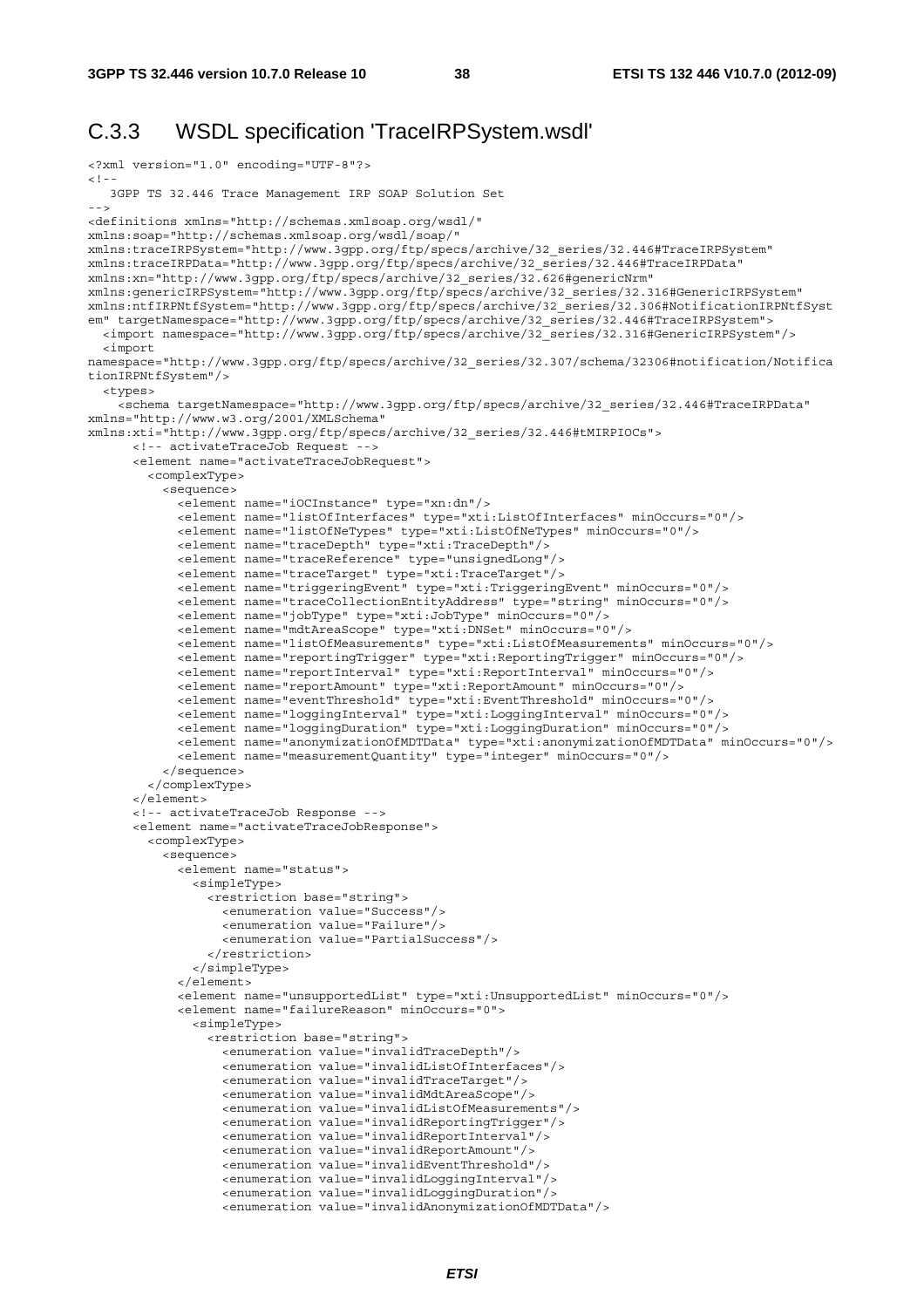```
 <enumeration value="notuniqueTraceReference"/> 
                    <enumeration value="operation_failed"/> 
                    <enumeration value="operation_failed_invalid_input_parameter"/> 
                    <enumeration 
value="operation failed unsupported optional input parameter listOfInterfaces"/>
                    <enumeration 
value="operation failed unsupported optional input parameter listOfNeTypes"/>
                    <enumeration 
value="operation failed unsupported optional input parameter triggeringEvent"/>
                    <enumeration 
value="operation failed unsupported optional input parameter traceCollectionEntityAddress"/>
                    <enumeration value="operation_failed_internal_problem"/> 
                    <enumeration value="invalidMeasurementQuantity"/> 
                  </restriction> 
                </simpleType> 
              </element> 
            </sequence> 
         </complexType> 
       </element> 
       <!-- activateTraceJob Fault --> 
       <element name="activateTraceJobFault"> 
         <simpleType> 
           <restriction base="string"> 
             <enumeration value="OperationFailed"/> 
           </restriction> 
         </simpleType> 
       </element> 
       <!-- deactivateTraceJob Request --> 
       <element name="deactivateTraceJobRequest"> 
         <complexType> 
           <sequence> 
              <element name="traceReference" type="unsignedLong"/> 
              <element name="traceTarget" type="xti:TraceTarget"/> 
            </sequence> 
          </complexType> 
       </element> 
       <!-- deactivateTraceJob Response --> 
       <element name="deactivateTraceJobResponse"> 
         <complexType> 
           <sequence> 
              <element name="status"> 
                <simpleType> 
                  <restriction base="string"> 
                    <enumeration value="Success"/> 
                    <enumeration value="Failure"/> 
                  </restriction> 
                </simpleType> 
              </element> 
              <element name="traceRecordingSessionReference" type="integer" minOccurs="0"/> 
              <element name="failureReason" minOccurs="0"> 
                <simpleType> 
                  <restriction base="string"> 
                    <enumeration value="notuniqueTraceReference"/> 
                    <enumeration value="operation_failed"/> 
                    <enumeration value="operation_failed_internal_problem"/> 
                  </restriction> 
                </simpleType> 
              </element> 
            </sequence> 
         </complexType> 
       </element> 
       <!-- deactivateTraceJob Fault --> 
       <element name="deactivateTraceJobFault"> 
         <simpleType> 
           <restriction base="string"> 
              <enumeration value="OperationFailed"/> 
            </restriction> 
         </simpleType> 
       </element> 
       <!-- listTraceJob Request --> 
       <element name="listTraceJobRequest"> 
         <complexType> 
           <sequence> 
              <element name="traceReference" type="unsignedLong"/> 
            </sequence> 
          </complexType> 
       </element> 
       <!-- listTraceJob Response -->
```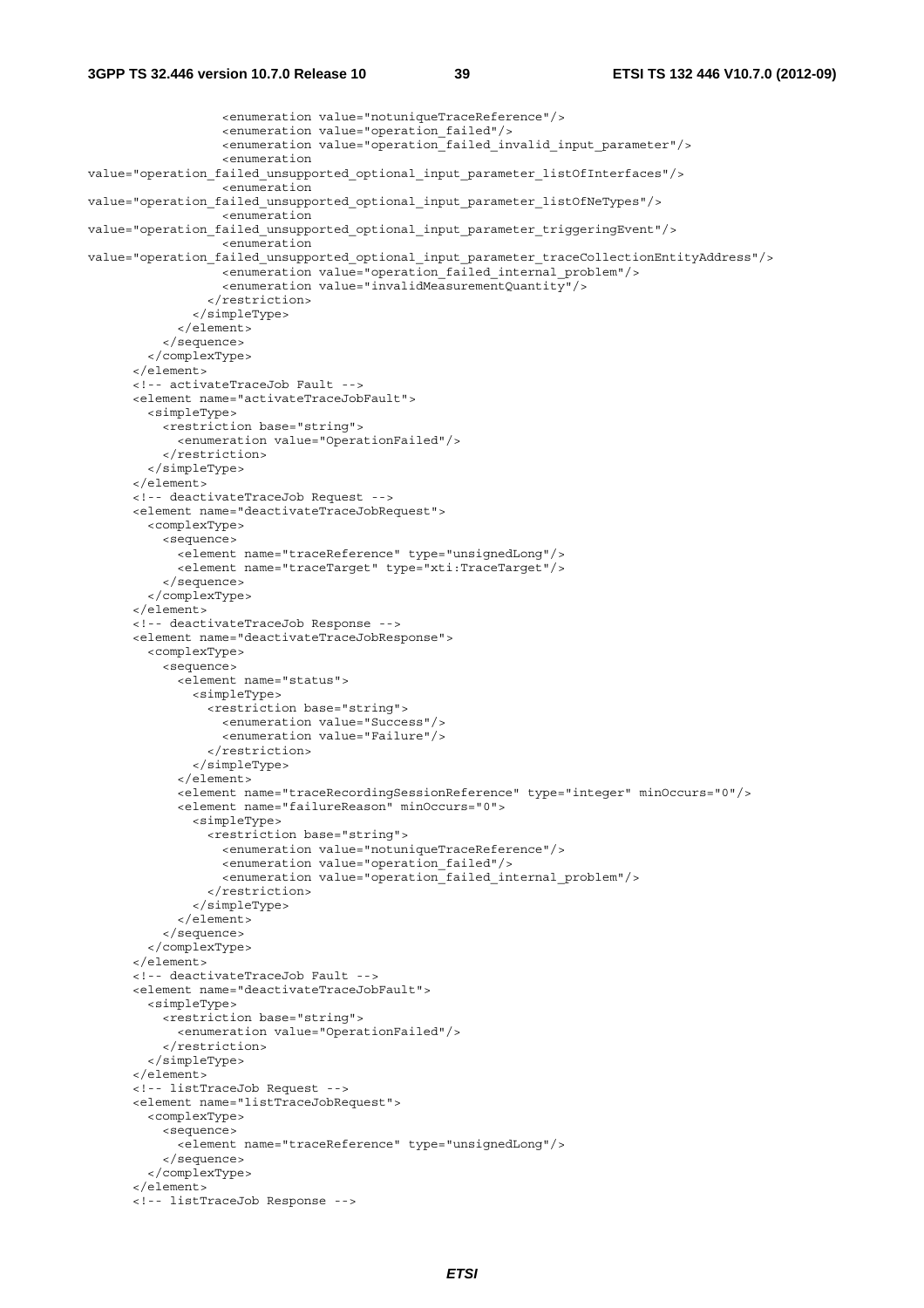```
 <element name="listTraceJobResponse"> 
         <complexType> 
           <sequence> 
             <element name="iOCInstance" type="xn:dn"/> 
             <element name="listOfInterfaces" type="xti:ListOfInterfaces" minOccurs="0"/> 
             <element name="status"> 
               <simpleType> 
                 <restriction base="string"> 
                   <enumeration value="Success"/> 
                    <enumeration value="Failure"/> 
                 </restriction> 
               </simpleType> 
            \epsilon/element>
             <element name="traceDepth" type="xti:TraceDepth"/> 
             <element name="traceRecordingSessionReference" type="integer" minOccurs="0"/> 
             <element name="traceTarget" type="xti:TraceTarget"/> 
             <element name="triggeringEvent" type="xti:TriggeringEvent" minOccurs="0"/> 
             <element name="traceCollectionEntityAddress" type="string" minOccurs="0"/> 
             <element name="jobType" type="xti:JobType" minOccurs="0"/> 
             <element name="mdtAreaScope" type="xti:DNSet" minOccurs="0"/> 
             <element name="listOfMeasurements" type=" xti:ListOfMeasurements" minOccurs="0"/> 
             <element name="reportingTrigger" type="xti:ReportingTrigger" minOccurs="0"/> 
             <element name="reportInterval" type="xti:ReportInterval" minOccurs="0"/> 
             <element name="reportAmount" type="xti:ReportAmount" minOccurs="0"/> 
 <element name="eventThreshold" type="Integer" minOccurs="0"/> 
 <element name="loggingInterval" type="xti:LoggingInterval" minOccurs="0"/> 
             <element name="loggingDuration" type="xti:LoggingDuration" minOccurs="0"/> 
             <element name="anonymizationOfMDTData" type="xti:anonymizationOfMDTData" minOccurs="0"/> 
             <element name="measurementQuantity" type="integer" minOccurs="0"/> 
             <element name="failureReason" minOccurs="0"> 
               <simpleType> 
                 <restriction base="string"> 
                   <enumeration value="notuniqueTraceReference"/> 
                   <enumeration value="operation_failed"/> 
                   <enumeration value="operation_failed_internal_problem"/> 
                 </restriction> 
               </simpleType> 
             </element> 
           </sequence> 
         </complexType> 
       </element> 
       <!-- listTraceJob Fault --> 
       <element name="listTraceJobFault"> 
         <simpleType> 
           <restriction base="string"> 
             <enumeration value="OperationFailed"/> 
           </restriction> 
         </simpleType> 
       </element> 
       <!-- listActivatedTraceJobs Request --> 
       <element name="listActivatedTraceJobsRequest"> 
       </element> 
       <!-- listActivatedTraceJobs Response --> 
       <element name="listActivatedTraceJobsResponse"> 
         <complexType> 
           <sequence> 
             <element name="traceReferenceList"> 
               <complexType> 
                 <sequence minOccurs="0" maxOccurs="unbounded"> 
                   <element name="traceReference" type="unsignedLong"/> 
                 </sequence> 
               </complexType> 
             </element> 
             <element name="status"> 
               <simpleType> 
                 <restriction base="string"> 
                   <enumeration value="Success"/> 
                   <enumeration value="Failure"/> 
                 </restriction> 
               </simpleType> 
             </element> 
             <element name="failureReason" minOccurs="0"> 
               <simpleType> 
                 <restriction base="string"> 
                   <enumeration value="operation_failed"/> 
                   <enumeration value="operation_failed_internal_problem"/> 
                 </restriction> 
               </simpleType>
```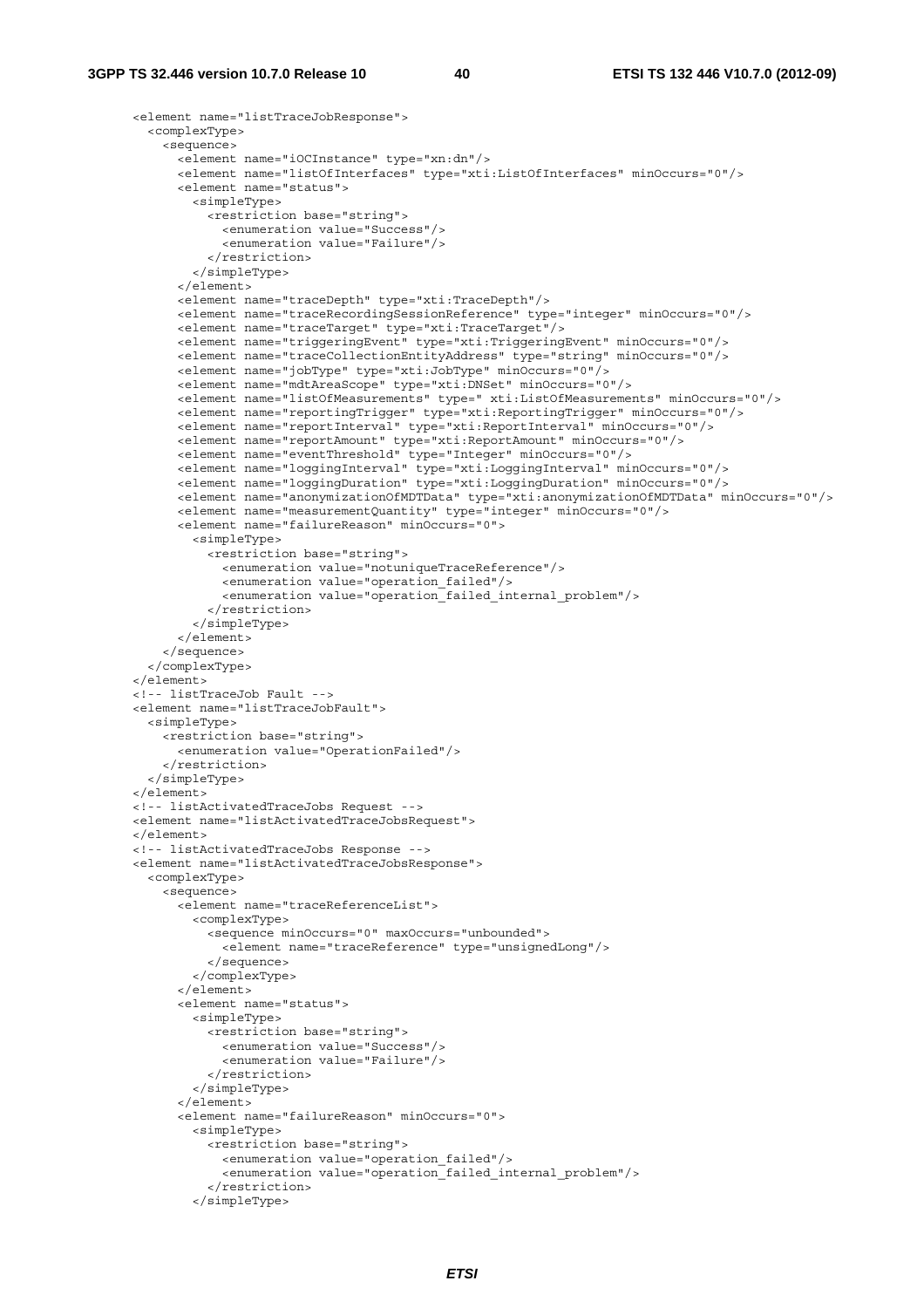</element> </sequence> </complexType> </element> <!-- listActivatedTraceJobs Fault --> <element name="listActivatedTraceJobsFault"> <simpleType> <restriction base="string"> <enumeration value="OperationFailed"/> </restriction> </simpleType> </element> </schema> </types> <message name="activateTraceJobRequest"> <part name="parameter" element="traceIRPData:activateTraceJobRequest"/> </message> <message name="activateTraceJobResponse"> <part name="parameter" element="traceIRPData:activateTraceJobResponse"/> </message> <message name="activateTraceJobFault"> <part name="parameter" element="traceIRPData:activateTraceJobFault"/> </message> <message name="deactivateTraceJobRequest"> <part name="parameter" element="traceIRPData:deactivateTraceJobRequest"/> </message> <message name="deactivateTraceJobResponse"> <part name="parameter" element="traceIRPData:deactivateTraceJobResponse"/> </message> <message name="deactivateTraceJobFault"> <part name="parameter" element="traceIRPData:deactivateTraceJobFault"/> </message> <message name="listTraceJobRequest"> <part name="parameter" element="traceIRPData:listTraceJobRequest"/> </message> <message name="listTraceJobResponse"> <part name="parameter" element="traceIRPData:listTraceJobResponse"/> </message> <message name="listTraceJobFault"> <part name="parameter" element="traceIRPData:listTraceJobFault"/> </message> <message name="listActivatedTraceJobsRequest"> <part name="parameter" element="traceIRPData:listActivatedTraceJobsRequest"/> </message> <message name="listActivatedTraceJobsResponse"> <part name="parameter" element="traceIRPData:listActivatedTraceJobsResponse"/> </message> <message name="listActivatedTraceJobsFault"> <part name="parameter" element="traceIRPData:listActivatedTraceJobsFault"/> </message> <portType name="TraceIRPManagement"> <operation name="activateTraceJob"> <input message="traceIRPSystem:activateTraceJobRequest"/> <output message="traceIRPSystem:activateTraceJobResponse"/> <fault name="activateTraceJobFault" message="traceIRPSystem:activateTraceJobFault"/> </operation> <operation name="deactivateTraceJob"> <input message="traceIRPSystem:deactivateTraceJobRequest"/> <output message="traceIRPSystem:deactivateTraceJobResponse"/> <fault name="deactivateTraceJobFault" message="traceIRPSystem:deactivateTraceJobFault"/> </operation> <operation name="listTraceJob"> <input message="traceIRPSystem:listTraceJobRequest"/> <output message="traceIRPSystem:listTraceJobResponse"/> <fault name="listTraceJobFault" message="traceIRPSystem:listTraceJobFault"/> </operation> <operation name="listActivatedTraceJobs"> <input message="traceIRPSystem:listActivatedTraceJobsRequest"/> <output message="traceIRPSystem:listActivatedTraceJobsResponse"/> <fault name="listActivatedTraceJobsFault" message="traceIRPSystem:listActivatedTraceJobsFault"/> </operation> </portType> <binding name="TraceIRPManagement" type="traceIRPSystem:TraceIRPManagement"> <soap:binding style="document" transport="http://schemas.xmlsoap.org/soap/http"/> <operation name="activateTraceJob">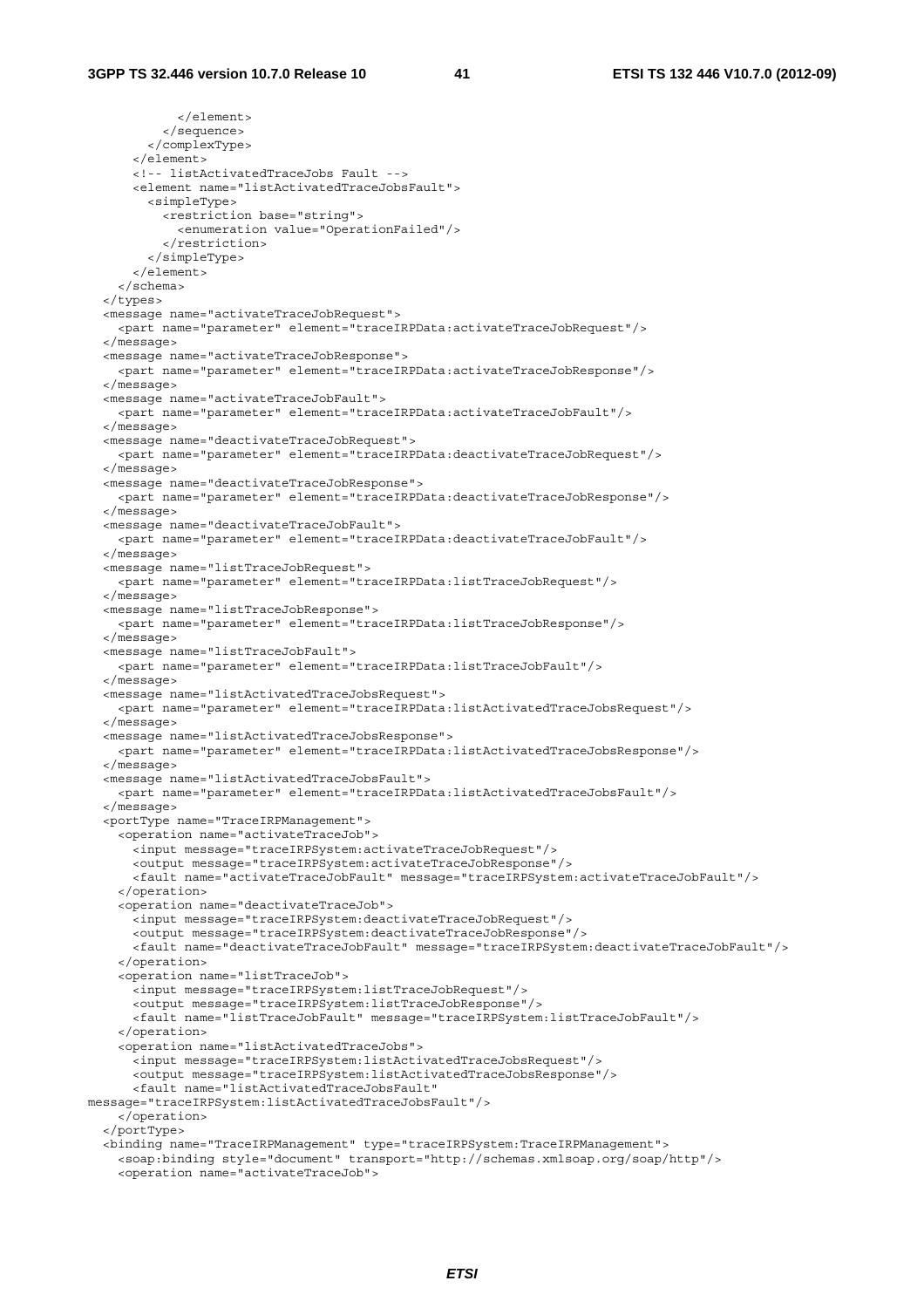```
 <soap:operation 
soapAction="http://www.3qpp.org/ftp/specs/archive/32_series/32.446#activateTraceJob"
style="document"/> 
       <input> 
         <soap:body use="literal"/> 
       </input> 
       <output> 
         <soap:body use="literal"/> 
       </output> 
       <fault name="activateTraceJobFault"> 
         <soap:fault name="activateTraceJobFault" use="literal"/> 
      \epsilon/fault>
     </operation> 
     <operation name="deactivateTraceJob"> 
       <soap:operation 
soapAction="http://www.3gpp.org/ftp/specs/archive/32_series/32.446#deactivateTraceJob" 
style="document"/> 
       <input> 
         <soap:body use="literal"/> 
       </input> 
       <output> 
         <soap:body use="literal"/> 
       </output> 
       <fault name="deactivateTraceJobFault"> 
         <soap:fault name="deactivateTraceJobFault" use="literal"/> 
      \epsilon/faults
     </operation> 
     <operation name="listTraceJob"> 
      -<br><soap:operation
soapAction="http://www.3gpp.org/ftp/specs/archive/32_series/32.446#listTraceJob" style="document"/> 
       <input> 
         <soap:body use="literal"/> 
       </input> 
       <output> 
         <soap:body use="literal"/> 
       </output> 
       <fault name="listTraceJobFault"> 
         <soap:fault name="listTraceJobFault" use="literal"/> 
       </fault> 
     </operation> 
     <operation name="listActivatedTraceJobs"> 
      -<br><soap:operation
soapAction="http://www.3gpp.org/ftp/specs/archive/32_series/32.446#listActivatedTraceJobs" 
style="document"/> 
       <input> 
         <soap:body use="literal"/> 
       </input> 
       <output> 
         <soap:body use="literal"/> 
       </output> 
       <fault name="listActivatedTraceJobsFault"> 
         <soap:fault name="listActivatedTraceJobsFault" use="literal"/> 
      \epsilon/fault>
     </operation> 
   </binding> 
   <service name="TraceIRPService"> 
     <port name="TraceIRPManagementPort" binding="traceIRPSystem:TraceIRPManagement"> 
       <soap:address location="http://www.3gpp.org/ftp/specs/archive/32_series/32.446#TraceIRP"/> 
     </port> 
     <port name="GenericIRPPort" binding="genericIRPSystem:GenericIRPBinding"> 
       <soap:address location="http://www.3gpp.org/ftp/specs/archive/32_series/32.316#GenericIRP"/> 
     </port> 
     <port name="NotificationIRPNtfPort" binding="ntfIRPNtfSystem:NotificationIRPNtf"> 
       <soap:address 
location="http://www.3gpp.org/ftp/specs/archive/32_series/32.306#NotificationIRPNtf"/> 
     </port> 
   </service> 
</definitions>
```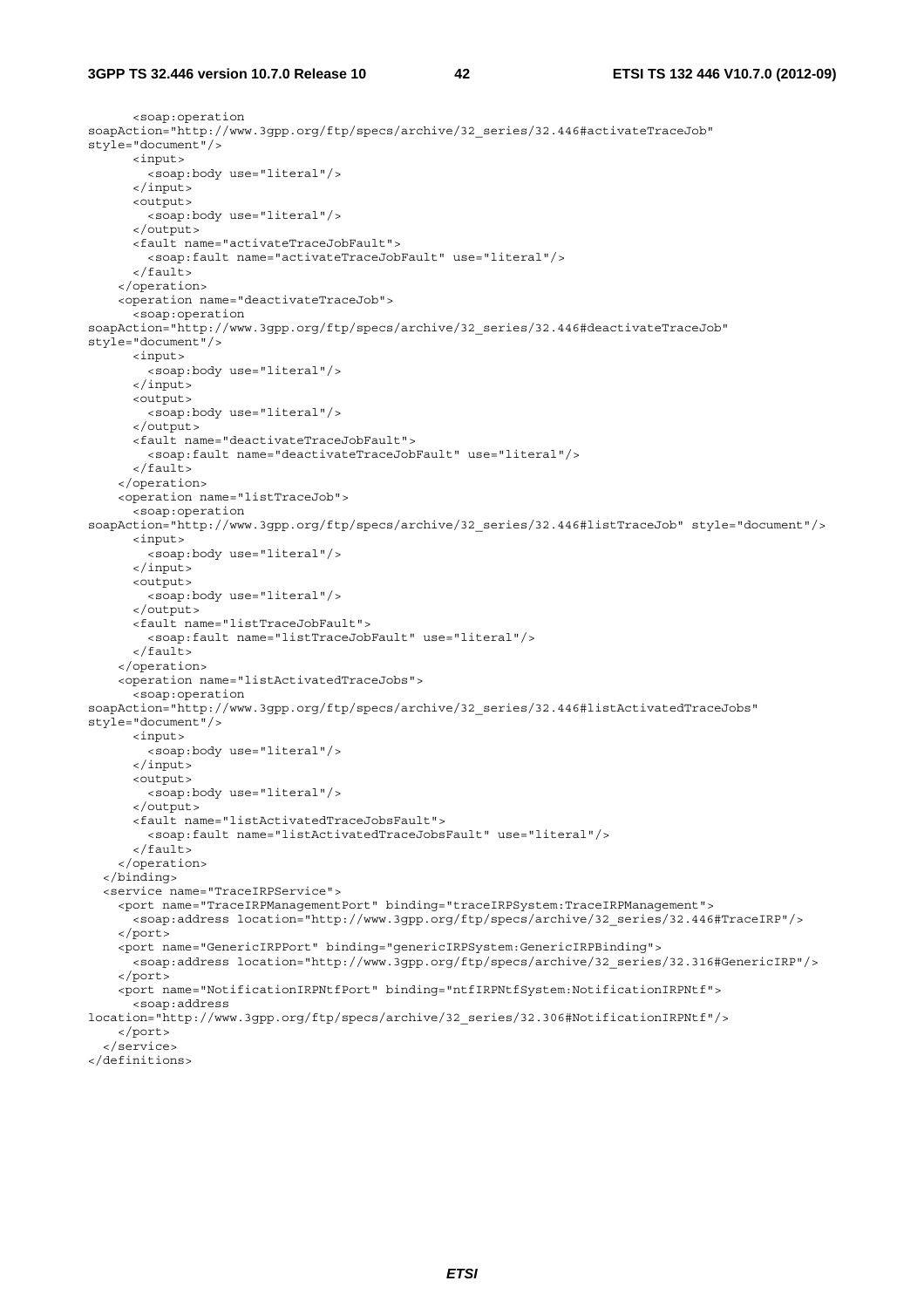# Annex D (informative): Change history

| <b>Change history</b> |       |                 |           |                          |                                                                                                                                     |         |               |
|-----------------------|-------|-----------------|-----------|--------------------------|-------------------------------------------------------------------------------------------------------------------------------------|---------|---------------|
| <b>Date</b>           | TSG#  | <b>TSG Doc.</b> | <b>CR</b> | <b>Rev</b>               | Subject/Comment                                                                                                                     | Old     | <b>New</b>    |
| 2010-09               | SA#49 | SP-100508       |           | $\overline{a}$           | Presentation to SA for Information and Approval                                                                                     |         | 1.0.0         |
| 2010-10               |       |                 | $-$       | --                       | Publication                                                                                                                         | 1.0.0   | 10.0.0        |
| 2010-12               | SA#50 | SP-1008331001   |           | $\mathbf{1}$             | Correcting the Identification of IMS Subscriber Tracing - Align with<br>32.421 and 32.442                                           | 10.0.01 | 10.1.0        |
| 2011-03               | SA#51 | SP-11009312     |           |                          | Add the missing input parameter of activateTraceJob - Align with<br>32.442 Trace Management IRP Information Service                 | 10.1.0  | 10.2.0        |
| 2011-03               | SA#51 | SP-11009513     |           |                          | Add mapping of notify Trace Session Identities in SOAP solution set -<br>Align with 32.442 Trace Management IRP Information Service | 10.1.0  | 10.2.0        |
| 2011-03               | SA#51 | SP-110102130    |           | 1                        | Extend TraceIRP operation to support MDT configuration - Align<br>with 32.442                                                       |         | 10.1.0 10.2.0 |
| 2011-06               | SA#52 | SP-110292131    |           |                          | Add areascope parameter as a MDT configuration                                                                                      | 10.2.0  | 10.3.0        |
| 2011-12               | SA#54 | SP-110715 34    |           | Щ,                       | Support multiple cells in area based MDT -Align with 32.442                                                                         |         | 10.3.0 10.4.0 |
| 2012-03               | SA#55 | SP-120053137    |           | ۵.                       | Inconsistency correction on trace target -Align with 32.442 IS<br>version number                                                    |         | 10.4.0 10.5.0 |
| 2012-06               | SA#56 | SP-120368 40    |           | Щ,                       | Alignment of the Anonymization parameter with TS 32.422 -<br>Solution Set                                                           | 10.5.0  | 10.6.0        |
| 2012-09               | SA#57 | SP-120570 46    |           | $\overline{\phantom{a}}$ | Add missing threshold parameter for UMTS event triggered<br>measurements                                                            | 10.6.0  | 10.7.0        |